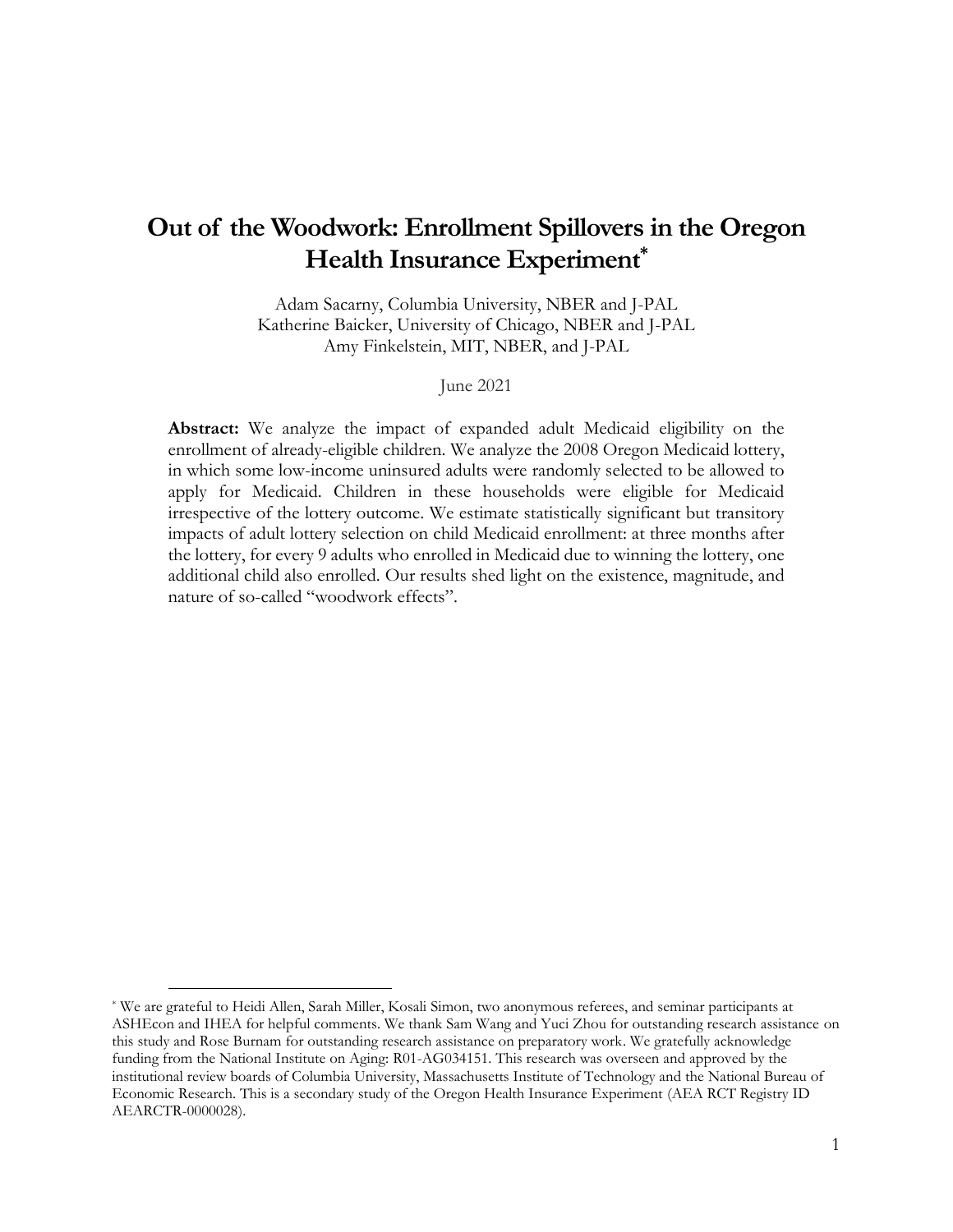### **1. Introduction**

With the 2010 passage of the Affordable Care Act (ACA), the United States has moved closer to universal health insurance *eligibility*, but universal health insurance *enrollment* remains more elusive. Incomplete enrollment is particularly pronounced in the Medicaid population, where about 14 percent of eligible adults and 7 percent of eligible children remain uninsured, despite access to free or heavily subsidized coverage (Blumberg et al., 2018). To shed light on barriers to enrollment, we examine the impact of expanded Medicaid eligibility for adults on the Medicaid enrollment of their already-eligible children. Estimation of this so-called "woodwork" or "welcome-mat" effect also has implications for the total costs and benefits of expanded Medicaid eligibility; indeed, states cited potential woodwork effects to explain their reluctance to expand Medicaid under the ACA despite substantially enhanced federal subsidies; the enhanced subsidies did not apply to the previously-eligible (Sommers and Epstein, 2011).

Credibly estimating woodwork effects, or any spillover effect, is challenging. Where the researcher may see a spillover effect from a policy change for group A on the behavior of group B, the skeptical seminar participant or referee may see a failed placebo test. Moreover, spillovers may be too small to reliably detect, since in many contexts they are likely to be substantially smaller than direct effects. For good reason, therefore, the empirical bar for credibly identifying spillovers, or the lack thereof, is high.

The 2008 Oregon Health Insurance Experiment provides an excellent opportunity to surmount these challenges and estimate enrollment spillovers. A lottery randomly gave some lowincome adults but not others the ability to apply for Medicaid. Children of these low-income adults were very likely already eligible for Medicaid; their eligibility did not depend on whether their parents won the lottery. The lottery only determined eligibility for adults.

2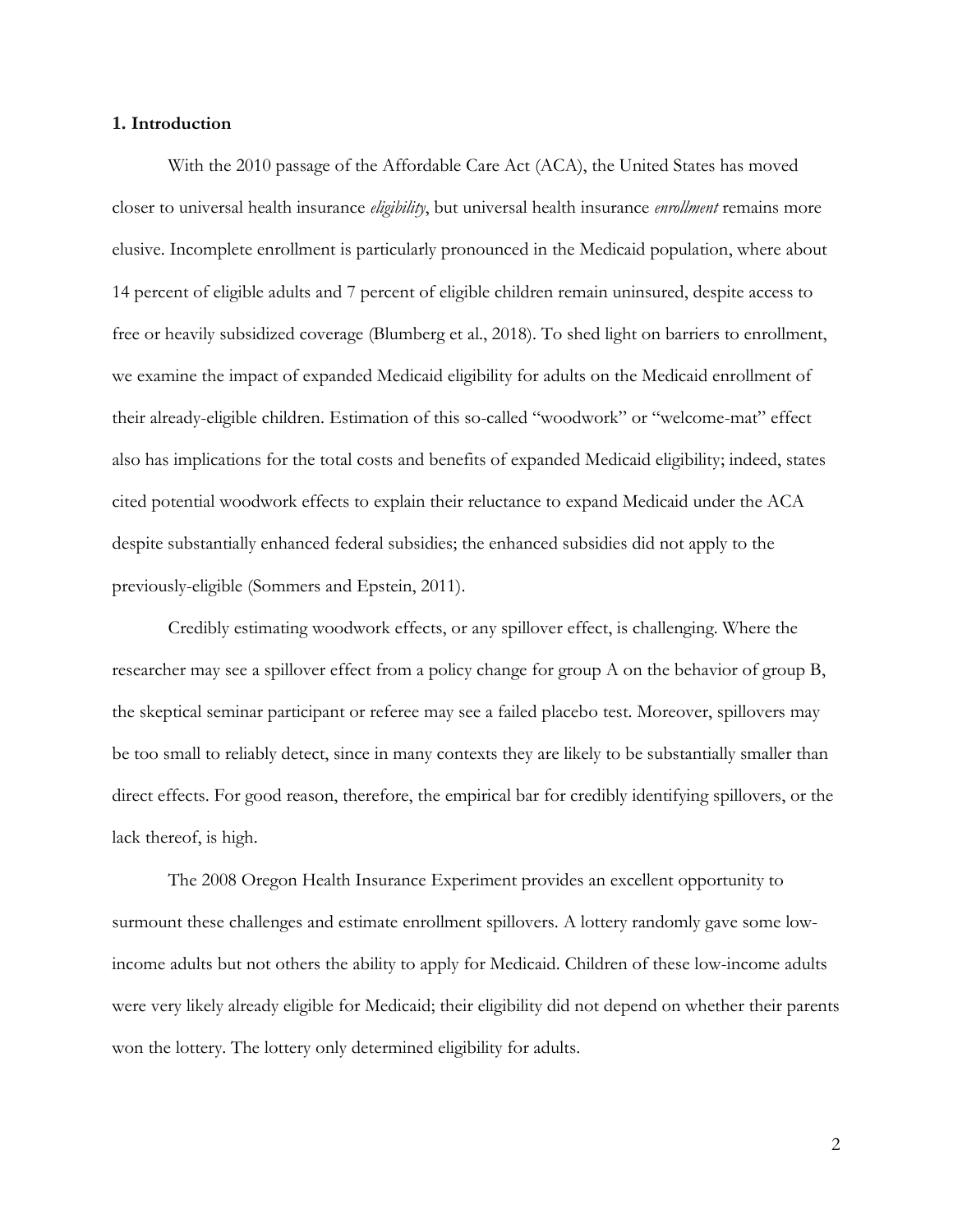We link existing Oregon Health Insurance Experiment data to newly obtained data on Medicaid enrollment for all Oregon Medicaid beneficiaries. Prior work found that, in the year after random assignment, adults selected by the lottery to be able to apply for Medicaid were 25 percentage points more likely to enroll in Medicaid than adults who signed up for the lottery but were not selected (Finkelstein et al., 2012). Here, we use the lottery to study the impact of this expanded adult eligibility on the enrollment of their previously-eligible children.

Figures [1](#page-28-0) and [2](#page-29-0) summarize our key finding: expanded adult Medicaid eligibility had a statistically significant impact on child Medicaid enrollment, with a spillover effect that is about an order of magnitude smaller than the direct effect. At three months after the lottery, we estimate that for every 9 adults who enroll in Medicaid due to winning the lottery, one additional child also enrolls. The cost to the state of covering each child who enrolls due to woodwork effects is about one-fourth that of an adult covered through the lottery. The number of children who enroll due to woodwork effects is about 6 percent of the maximum possible woodwork effect, which we calculate based on the average number of Medicaid-eligible children not enrolled in control households.

Both the direct effect of winning the lottery on adult enrollment and the indirect effect on child enrollment attenuate over time as some households not selected in the lottery gradually enroll in Medicaid through other mechanisms and some selected households that did enroll following the lottery do not re-enroll. As a result, one year after the lottery, the impact of a household winning the lottery on their children's enrollment has declined from the initial, 3-month, statistically significant increase of 0.024 children (compared to 0.22 adults) to a statistically insignificant increase of 0.008 children (compared to 0.14 adults).

These results suggest that woodwork effects may be quantitatively less important than previously conjectured. Claims of potentially large woodwork effects – in excess of half of the direct effects – were prominent in discussions of the likely impact of expanding adult Medicaid eligibility

3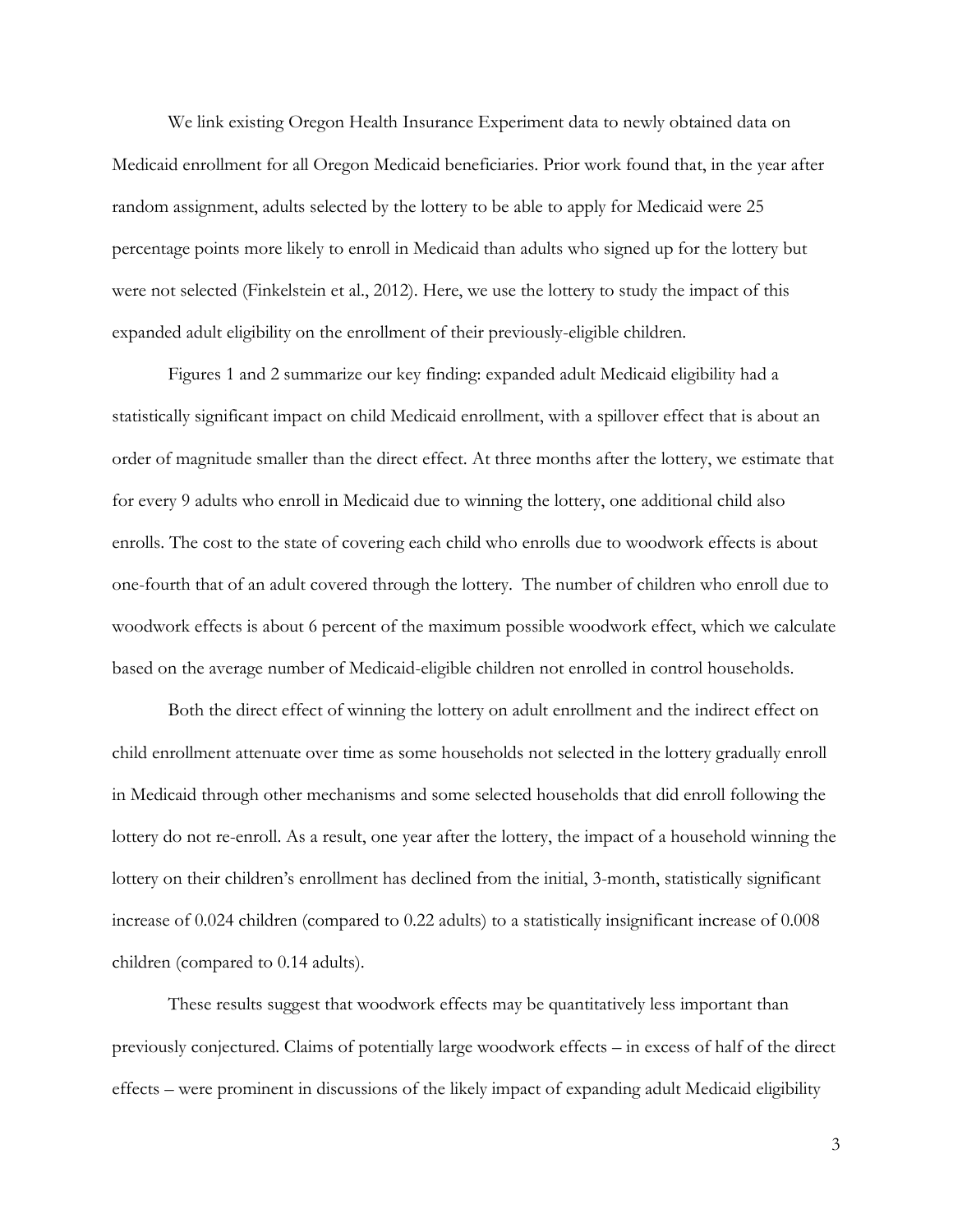under the ACA (Murray, 2009; Norman and Ferguson, 2009). The existing literature on these impacts is primarily based on difference-in-difference analyses of state Medicaid expansions in the 1990s and 2000s and of the ACA Medicaid expansions of the 2010s (Aizer and Grogger, 2003; Dubay and Kenney, 2003; Frean et al., 2017; Hamersma et al., 2019; Hudson and Moriya, 2017; Sommers et al., 2016; Sonier et al., 2013). Studies of pre-ACA adult Medicaid expansions have tended to find fairly large child enrollment spillovers; for example, Dubay and Kenney (2003) find that Massachusetts's adult Medicaid expansion raised child coverage rates by 15 percentage points. However, analyses of the ACA Medicaid expansions have tended to find more modest effects, with child Medicaid coverage rates rising by roughly 3 percentage points due to expanded parental eligibility (Hudson and Moriya, 2017; Sommers et al., 2016); this is roughly comparable to our estimate.<sup>1</sup> Of course, spillover effects may differ across contexts, and particularly between the largescale expansions studied by most of the prior literature and a small-scale expansion such as the one we study in Oregon.

Our findings contribute to the growing empirical literature on the pervasive phenomenon of incomplete take-up of social safety net programs. Commonly hypothesized barriers to take up include lack of information about eligibility, transaction costs associated with enrollment, and stigma from program participation (Currie, 2006). In the specific context of Medicaid, the ability of eligible individuals to wait and enroll when needed – so called conditional coverage – may also contribute to incomplete formal enrollment at any given point in time (Cutler and Gruber, 1996). Both information and transaction costs have been found to reduce take-up of Medicaid (Aizer, 2003; Wright et al., 2017), the Supplemental Nutrition Assistance Program (Finkelstein and Notowidigdo, 2019; Homonoff and Somerville, 2019), the Earned Income Tax Credit (Bhargava and Manoli,

<sup>1</sup> We estimate an increase in 0.024 children enrolled per winning household relative to the average 0.85 children living in each household (according to survey data), or about a 3 percentage point increase in child enrollment.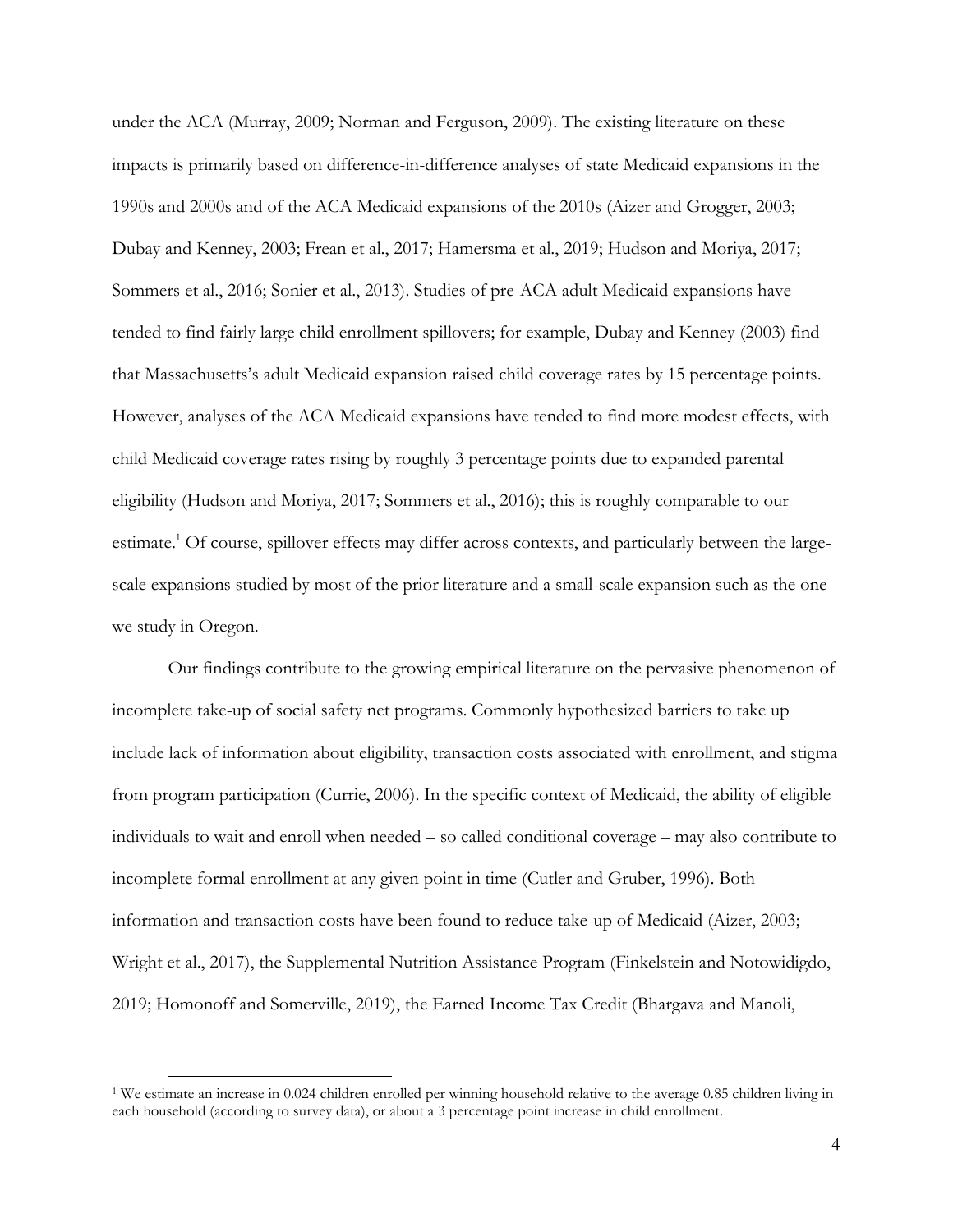2015), and Disability Insurance (Deshpande and Li, 2019). Our empirical finding of a contemporaneous increase in adult and child enrollment due to winning the lottery for adult Medicaid is consistent with both limited information on eligibility and transaction costs of enrolling creating barriers to children's Medicaid take up. Further work disentangling the relative contributions of these two channels would be valuable, especially since they may have different implications for the welfare consequences of any woodwork effects (Anders and Rafkin, 2021).

Our findings also contribute to the literature using the random assignment of adult Medicaid eligibility from the Oregon Health Insurance Experiment to study the impact of expanding Medicaid eligibility. Prior work has examined effects on adult health care use, health, financial outcomes, and voter participation. (Baicker et al., 2014, 2013; Baicker and Finkelstein, 2019; Finkelstein et al., 2012, 2016; Taubman et al., 2014). It found that, in the first two years, Medicaid increased health care use across a wide range of settings, reduced out-of-pocket medical spending and unpaid medical debt, reduced depression and improved self-reported health, had no detectable impact on employment, earnings or several measures of physical health, and had a short-lived impact on increased voter turnout.

The current paper expands the scope of the analysis of the Oregon Health Insurance Experiment to consider potential indirect effects on individuals not directly subject to the experiment, namely the children of participating adults. The Medicaid enrollment of the children of adults participating in the Oregon lottery has also been the subject of a prior study (DeVoe et al., 2015a) which found somewhat larger and longer-lived woodwork effects than we do. As we discuss in more detail in Appendix A, this may be because the way the study constructed its analysis sample potentially introduced a source of bias.

The rest of the paper proceeds as follows. Section [2](#page-5-0) describes our institutional setting as well as possible mechanisms by which winning the lottery for adult Medicaid eligibility might affect

5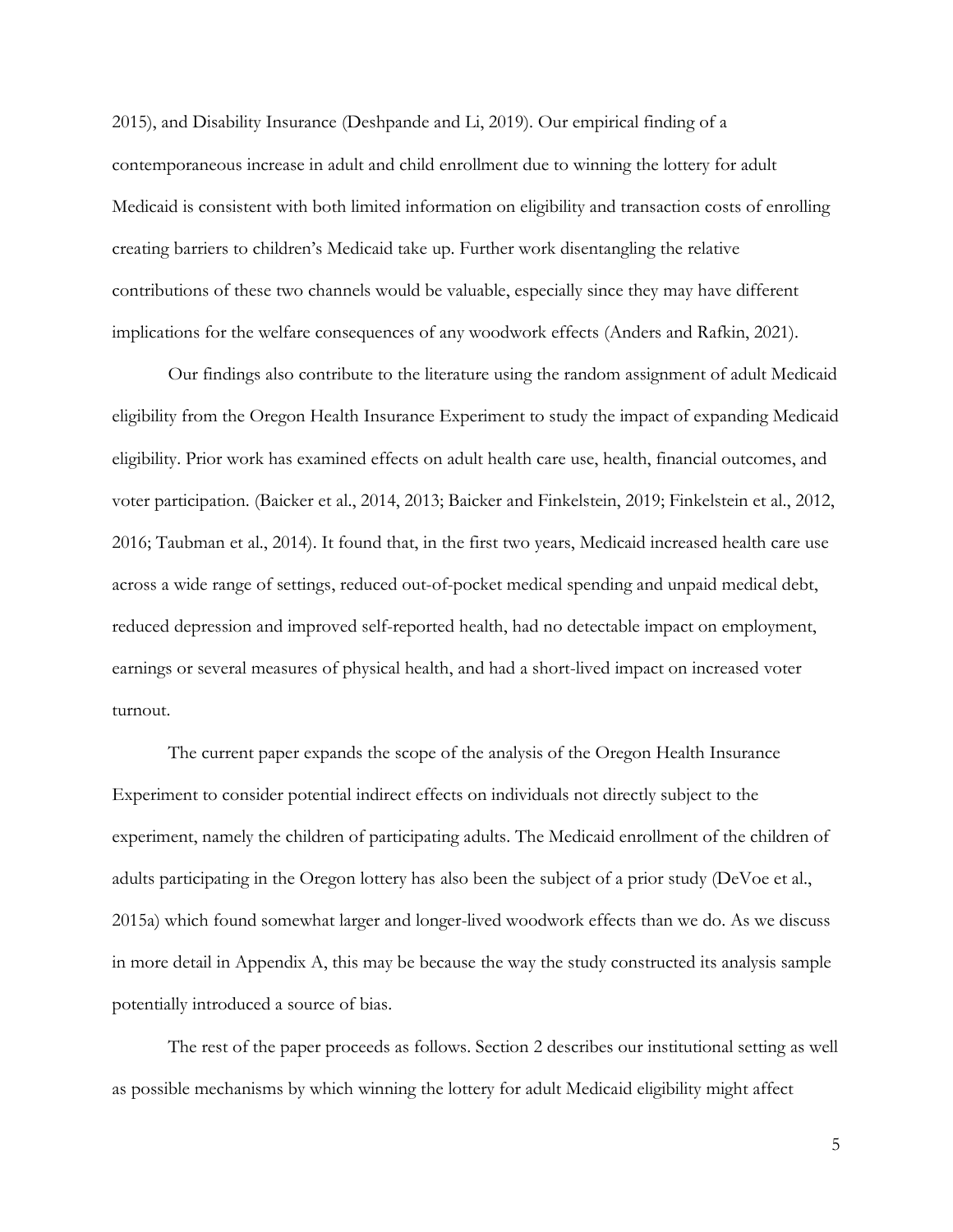already-eligible children's Medicaid enrollment. Section [3](#page-9-0) describes the empirical framework and data. Section [4](#page-16-0) presents the results. A final section concludes.

### <span id="page-5-0"></span>**2. Setting**

#### *2.1 Medicaid in Oregon*

Oregon's Medicaid program is called the Oregon Health Plan (OHP), and consists of two distinct programs: OHP Plus and OHP Standard. The Oregon Health Insurance Experiment was a lottery for adults for coverage through OHP Standard; children of lottery participants were eligible for Medicaid coverage through OHP Plus and remained eligible regardless of whether their parents participated in or won the lottery.

At the time of the Oregon experiment, OHP Plus served the categorically eligible Medicaid population, including older adults, adults with disabilities, pregnant women, people eligible for TANF, and foster children, with coverage in each category available up to certain income limits. Children age 0-5 below 133% of the federal poverty line and children age 6-18 below 100% of the poverty line were eligible for OHP Plus; children between these limits and 185% of the federal poverty line were eligible for health coverage through the Children's Health Insurance Program or CHIP (Kaiser Family Foundation, 2019; National Academy for State Health Policy, n.d.).

OHP Standard, the program subject to the 2008 lottery, covered uninsured adults age 19-64 under the federal poverty line who did not otherwise qualify for OHP Plus. By construction therefore, the child of any adult eligible via lottery for OHP Standard (i.e. below 100% of the federal poverty line) would be eligible for OHP Plus. OHP Standard and Plus both provided comprehensive insurance benefit packages without cost-sharing, though OHP Plus's package was broader and had no premiums for children while OHP Standard charged a premium of up to \$20 per month (Berkobien, 2008; Oregon Department of Human Services, 2008a).

#### *2.2 The OHP Standard Lottery*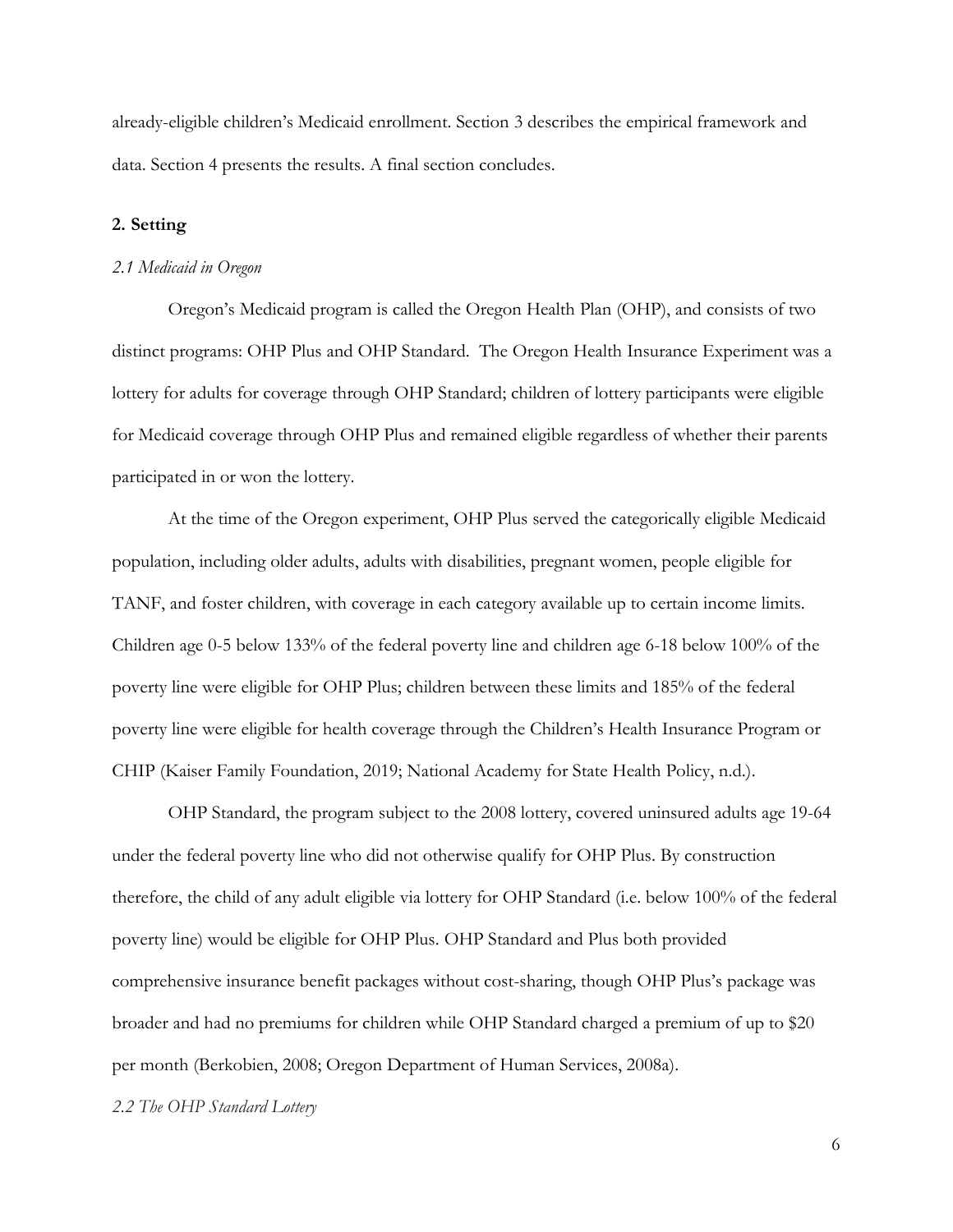Enrollment in OHP Plus was continuously open and children of adults eligible for OHP Standard were continuously eligible to enroll in OHP Plus. However, due to limited state budgets, new enrollment in OHP Standard had not been permitted since 2004. In 2008, the state had the budget sufficient to cover an estimated 10,000 additional adults, but anticipated significant excess demand if enrollment were re-opened without restriction. It therefore applied for and received permission from federal regulators to conduct a lottery.

For a five-week period in January-February 2008, the state allowed anyone to sign up for a list from which lottery draws would be taken. This list was known as the reservation list. When individuals signed up for the lottery, they were told to list members of their household ages 19 and older whom they wanted on the reservation list. Extensive measures were taken to encourage signup: individuals could enroll by multiple means (telephone, fax, in-person, postal mail, and online) and the enrollment form was limited to only one page. In all, 89,824 adults joined the reservation list. The state did not initiate any contact with these individuals unless they won the lottery. It is unlikely that the adult lottery sign-up process had any direct impact on their children's enrollment; the brief sign-up form did not communicate information about child eligibility for Medicaid or ask anything about children in the household (see [Appendix Figure A1\)](#page-44-0).

Following the sign-up period, the state began conducting lottery draws from the reservation list. It conducted eight draws in total, roughly one a month, from the first draw in March 2008 to the last draw in October 2008. Although individual names were selected in the drawings, the state considered all adults in the individual's household to have won the lottery. Ultimately, 35,169 individuals were selected in order to enroll 10,000 additional people in OHP Standard.

Our main analysis focuses on the impact of the lottery over the first year, i.e. through October 2009. The state did not contact any of the lottery losers during this time period. This is because unselected individuals did not lose the lottery on a specific date. Indeed, the individuals who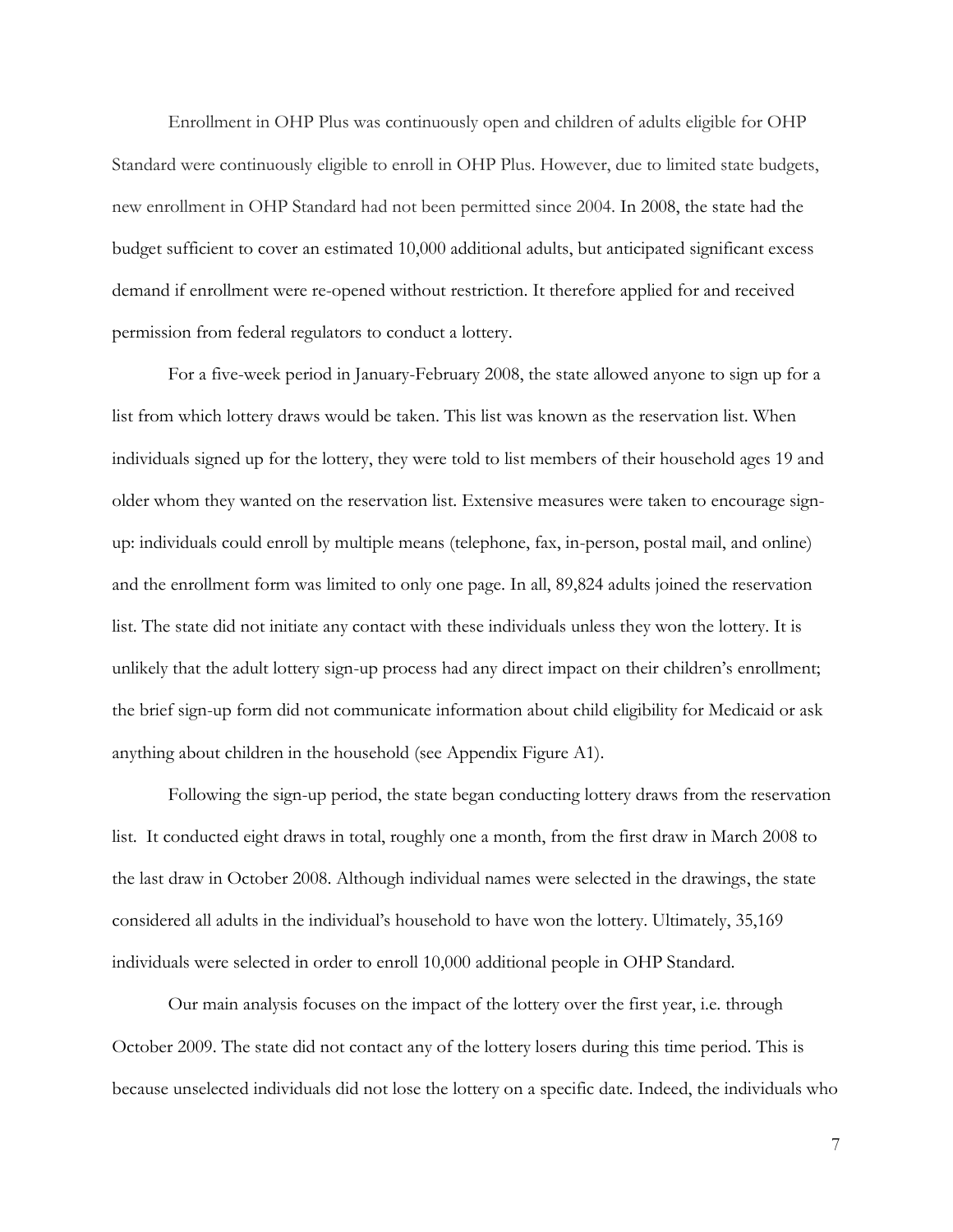"lost the lottery" during our study period eventually became lottery winners when the state conducted further lottery drawings starting in late 2009, after our main analysis period (see Finkelstein et al., 2016).

Adults selected in the lottery could apply for OHP Standard. The state mailed households an OHP enrollment form when they were selected. From the date of mailing, the household had 45 days to apply and submit the relevant documentation. The state encouraged selected households to submit their forms by mailing them a reminder and calling them to offer assistance (Oregon Department of Human Services, 2008b). The state reviewed applications when they were received, and if it verified eligibility for an OHP plan, enrolled the participant with coverage retroactive to the weekday after the enrollment form was mailed. We call this date the "adult eligibility date".

Among those selected, about 60% applied for coverage. Selected adults may not have applied due to lack of awareness or attention to the paperwork that was mailed, the burden of filling out the paperwork and providing the required supporting documentation, and/or a realization that they were unlikely to be eligible for coverage after reviewing the materials the state had sent. Indeed, even among those who applied, only about half were deemed eligible and successfully enrolled in Medicaid. The main reason for a rejected application was failure to meet the income requirement, which required the last quarter's income to correspond to an annual income below the poverty line.<sup>2</sup> For more details on the lottery and application process, see Finkelstein et al. (2012) and Finkelstein et al. (2010).

#### *2.3 Enrolling in OHP Plus*

At the time of the lottery, the state was continuously accepting new applications for OHP Plus. To initiate an application, anyone could make a request online, by phone, by mail, or in person.

<sup>&</sup>lt;sup>2</sup> As noted, income limits for children extended higher, to 185% of the poverty line, mostly due to CHIP eligibility. Thus, spillovers could occur even for lottery list adults who were or would have been rejected due to high income. In practice, as discussed in the next footnote, we found no evidence of spillovers onto CHIP enrollment.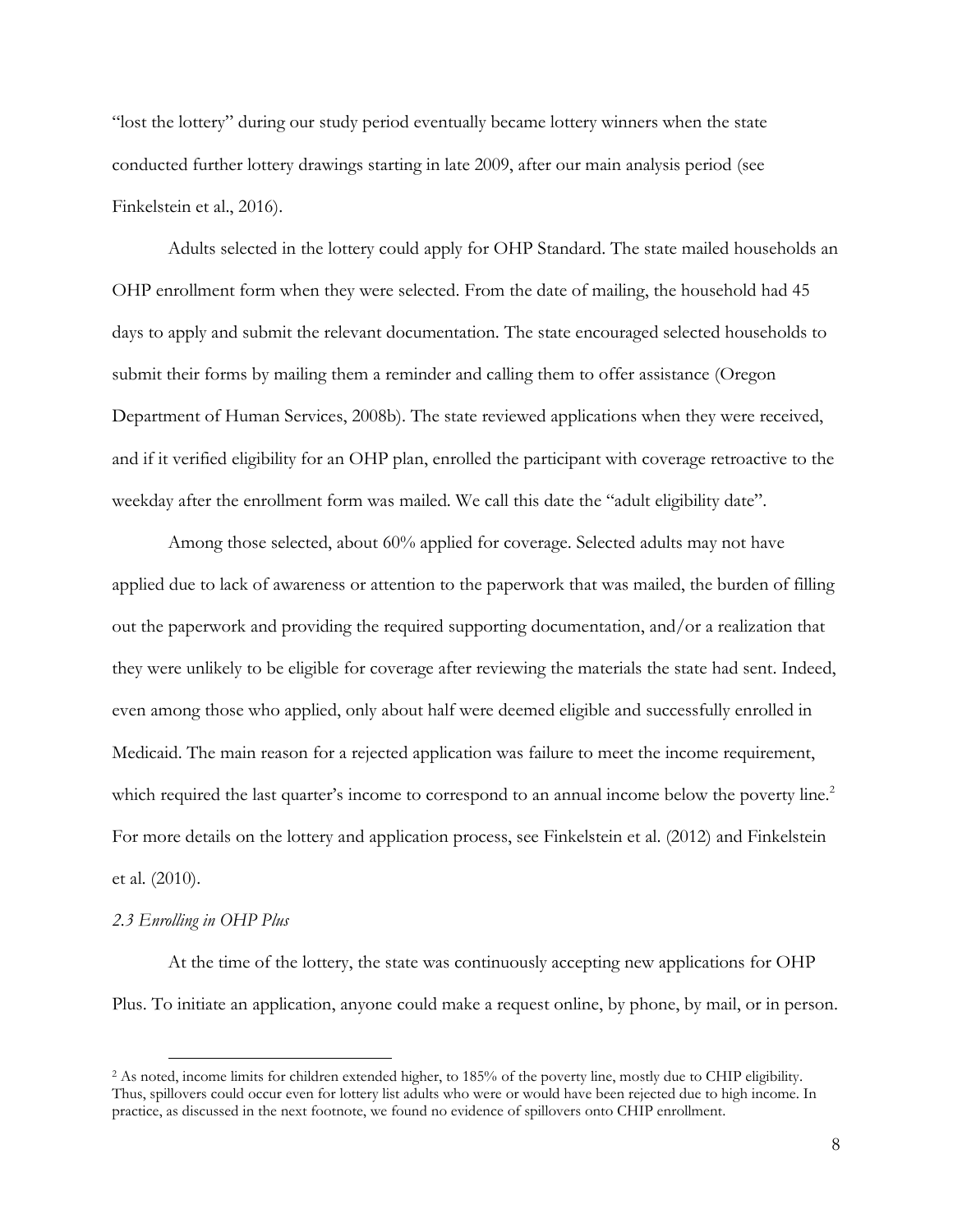Those applying for OHP, whether they were selected off the reservation list or they requested an application from the state, were sent the same 46-page packet, 19 pages of which contained fill-in prompts. At a minimum, applicants were required to fill out a 4-page section that requested information about themselves and their household, including information on any children in the household. Applicants were all also required to provide proof of address, citizenship (if they were U.S. citizens), and income. Depending on the household's circumstances vis-à-vis eligibility, an applicant could be required to fill out any of an additional nine sections in the packet, typically 1-2 pages each.

All children of adults eligible for OHP Standard were eligible for OHP Plus regardless of whether adults in their household participated in (or won) the lottery. Nonetheless, a parent winning the lottery might increase the chance of their children enrolling in OHP Plus by increasing awareness of their children's eligibility and/or reducing the transaction costs of enrolling them. The OHP application form asked the applicant to "list yourself and everyone living with you" and included a checkbox next to each name to request benefits for that person (see [Appendix Figure](#page-45-0)  [A2\)](#page-45-0). The form therefore gave parents a nudge and an opportunity to request benefits for their children, even if they were not aware of the eligibility rules. In addition, the staff who processed OHP Standard applications were instructed to "check to see if the applicant qualifie[d] for any other medical programs" (Oregon Department of Human Services, 2008b). Staff may have interpreted this directive as encouraging them to check on the eligibility of children in the same households as applicants. Finally, when participants applied in-person, case workers may have encouraged them to check the box on the application to enroll their children in coverage.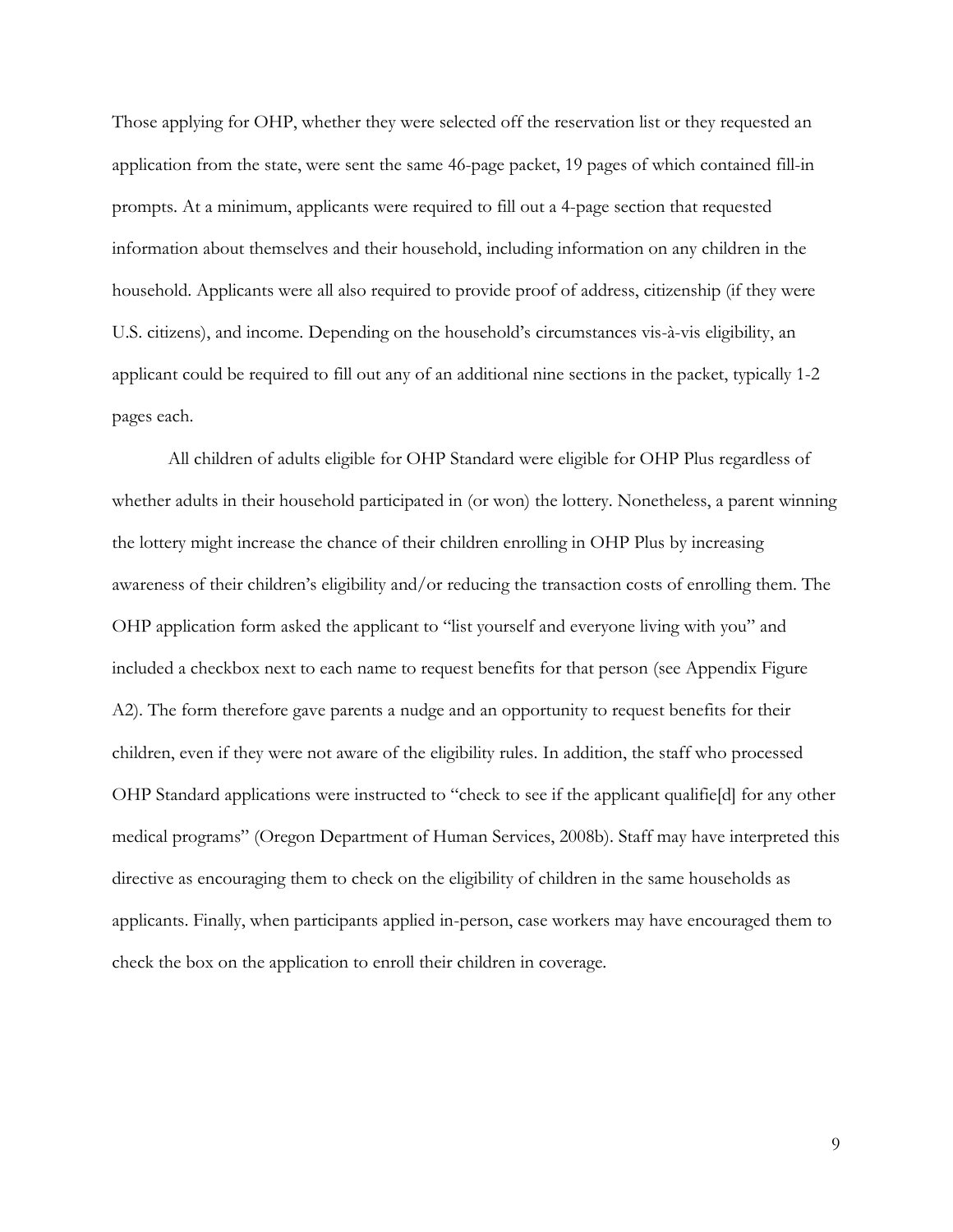#### <span id="page-9-0"></span>**3. Empirical Framework and Data.**

#### *3.1. Empirical Framework*

Our analytic framework closely follows the standard approach used in prior analyses of the Oregon Health Insurance Experiment (see e.g. Finkelstein et al., 2012). However, unlike prior studies, our unit of analysis is the household rather than the individual. We compare Medicaid enrollment for households selected by the lottery (the treatment group) to households who signed up for the lottery but were not selected (the control group). We look separately at adult Medicaid enrollment (which in prior work was considered the "first stage" of the experiment) and child Medicaid enrollment, which is the focus of our current analysis. These analyses were not prespecified.

Our basic estimating equation is:

$$
y_h = \beta_0 + \beta_1 LOTTERY_h + X_h \beta_2 + V_h \beta_3 + \varepsilon_h, \tag{1}
$$

where the outcomes  $(y_h)$  are various measures of household h's Medicaid enrollment. We examine Medicaid enrollment for children and adults separately and at various time periods after the lottery. Our main analysis focuses on outcomes 90 days after the adult eligibility date – i.e. the weekday after the enrollment form was sent to winners of that lottery draw. Our main outcome is the number of children (or adults) enrolled. We also examine indicator variables for whether any children (or any adults) in the household are enrolled, as well as the number of child (or adult) member-months enrolled over the 90 day (3 month) period.

The indicator variable  $LOTTERY_h$  takes the value of 1 if the household was selected by the lottery and 0 if the household was on the reservation list but not selected by the lottery. The key coefficient of interest is  $\beta_1$ , which measures the impact of the household's lottery selection on enrollment.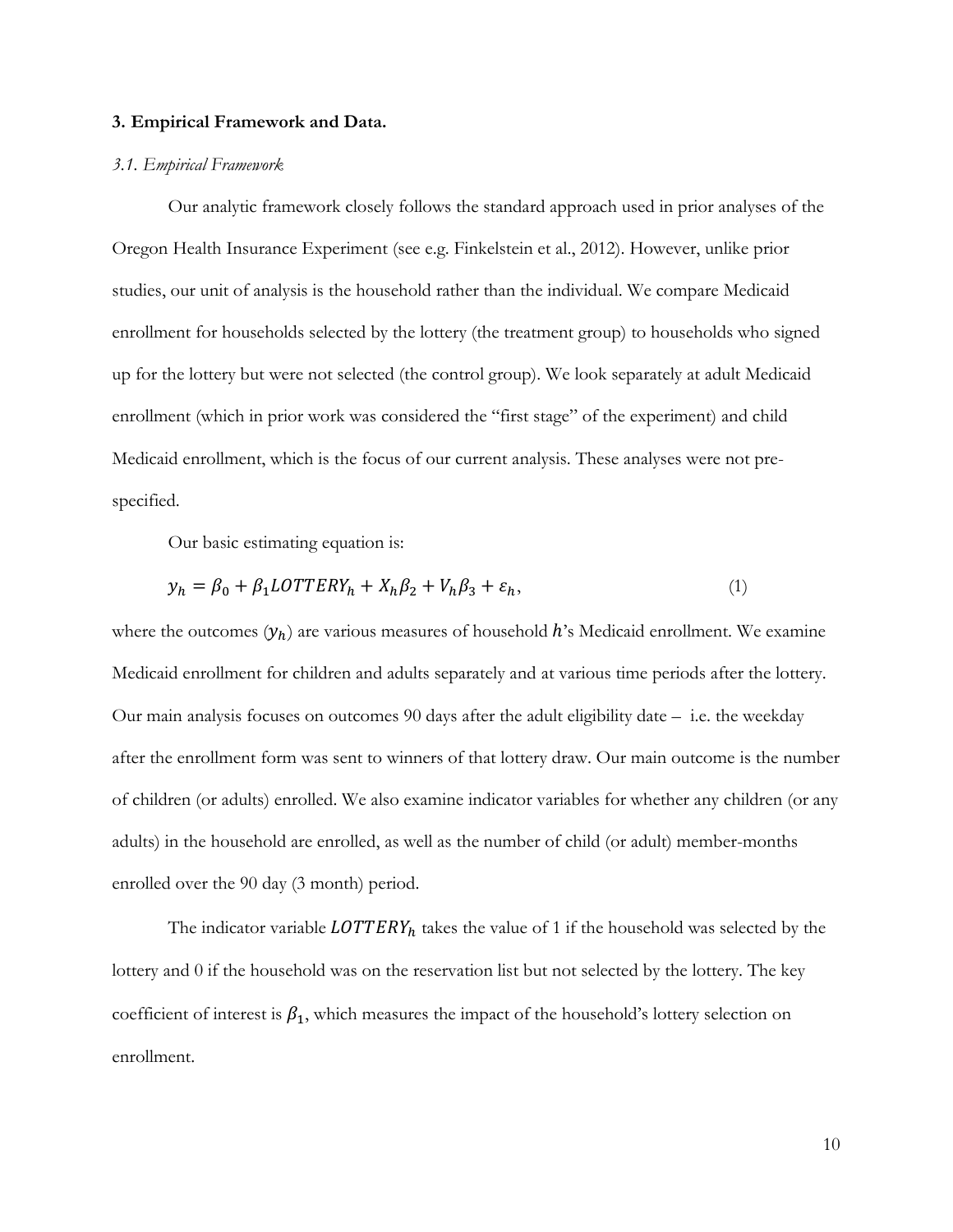We denote by  $X_h$  the set of covariates that are correlated with treatment probability (i.e. probability of winning the lottery). These covariates must be included for  $\beta_1$  to be an unbiased estimate of the impact of winning the lottery. Treatment probability varied with the number of adults in the household that were listed on the lottery sign-up form (hereafter "household size"). Although the state randomly sampled from individuals on the list, the entire household of any selected individual was considered selected and eligible to apply for insurance. As a result, selected (treatment) individuals are disproportionately drawn from households of larger household size. We therefore include indicator variables for the household size; 87% of households listed 1 member on the reservation list, 13% had 2 members, and less than 0.1% had 3 members. Lottery selection was random conditional on household size.<sup>3</sup>

We denote by  $V_h$  a second set of covariates that can be included to potentially raise statistical power because they are predictive of outcomes. These covariates are not needed for  $\beta_1$  to give an unbiased causal estimate of the effect of lottery selection as they are independent of treatment status due to randomization, but they may improve the precision of the estimates. In our baseline analyses, we include indicators for the lottery draw, as well as four pre-lottery Medicaid enrollment measures (from January 15, 2008): number of reservation list adults enrolled, any reservation list adult enrolled, number of children enrolled, and any child enrolled. We show in robustness analyses below that results are similar but, as expected, less precise when pre-lottery enrollment measures are omitted.

To assign control households to lottery draws, we randomly allocated each control household to a lottery draw, stratified by household size; specifically, for each household size, lottery draws were randomly assigned to controls in proportion to the distribution of treatment households

<sup>3</sup> Finkelstein et al. (2012) provides more detail on how the lottery was conducted and verifies that randomization was conducted as described.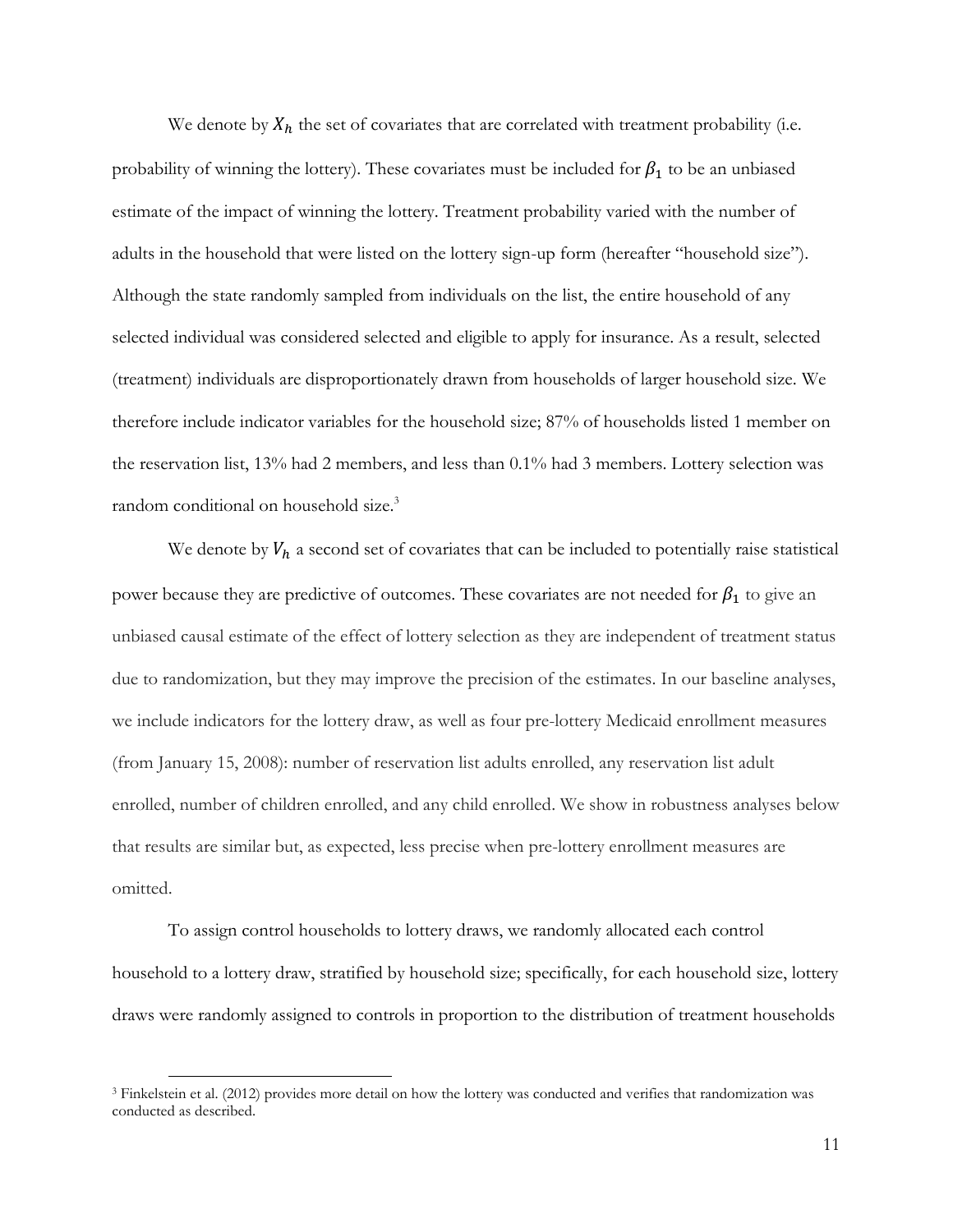of that household size across the draws. This approach follows that in Finkelstein et al., (2012) and is motivated by the fact that, as noted in Section 2.2, unselected adults on the lottery list did not lose the lottery on a specific draw. By randomly assigning lottery draws to control households, we can measure outcomes for both treatment and control households relative to each household's adult eligibility date (which varies by lottery draw) and include indicator controls for "lottery draw".

## *3.2. Data sources and variable construction*

We analyze two primary data sets provided by the State of Oregon, the reservation list and Medicaid enrollment data (Oregon DMAP 2008, 2016). The reservation list contains the information each individual provided at sign-up, as well as whether they were selected by the lottery, and if so, in which lottery draw. The self-reported sign-up information consists of name, address, sex, and birthdate of the individual signing up as well as anyone else in the household 19 or older whom the individual wanted to add to the reservation list. All individuals on the reservation list are 19-64; there are no children on the list.

We have data on Medicaid enrollment for all Oregon Medicaid enrollees for three years, 2008 through 2010. These are spell-level data which include the beginning and end date (if any) of the spell, the enrollee's name, date of birth and sex; the data also include address information with start and end dates for each location during the enrollment spell. We use these data to construct our outcome variables, which measure Medicaid enrollment over particular periods of time. Our main analyses focus on enrollment within the first year post-lottery; in supplemental analyses, we show outcomes up to two years post lottery, the longest time period we can study before further lottery drawings starting in late 2009 ultimately treat the entire control group (see Finkelstein et al., 2016).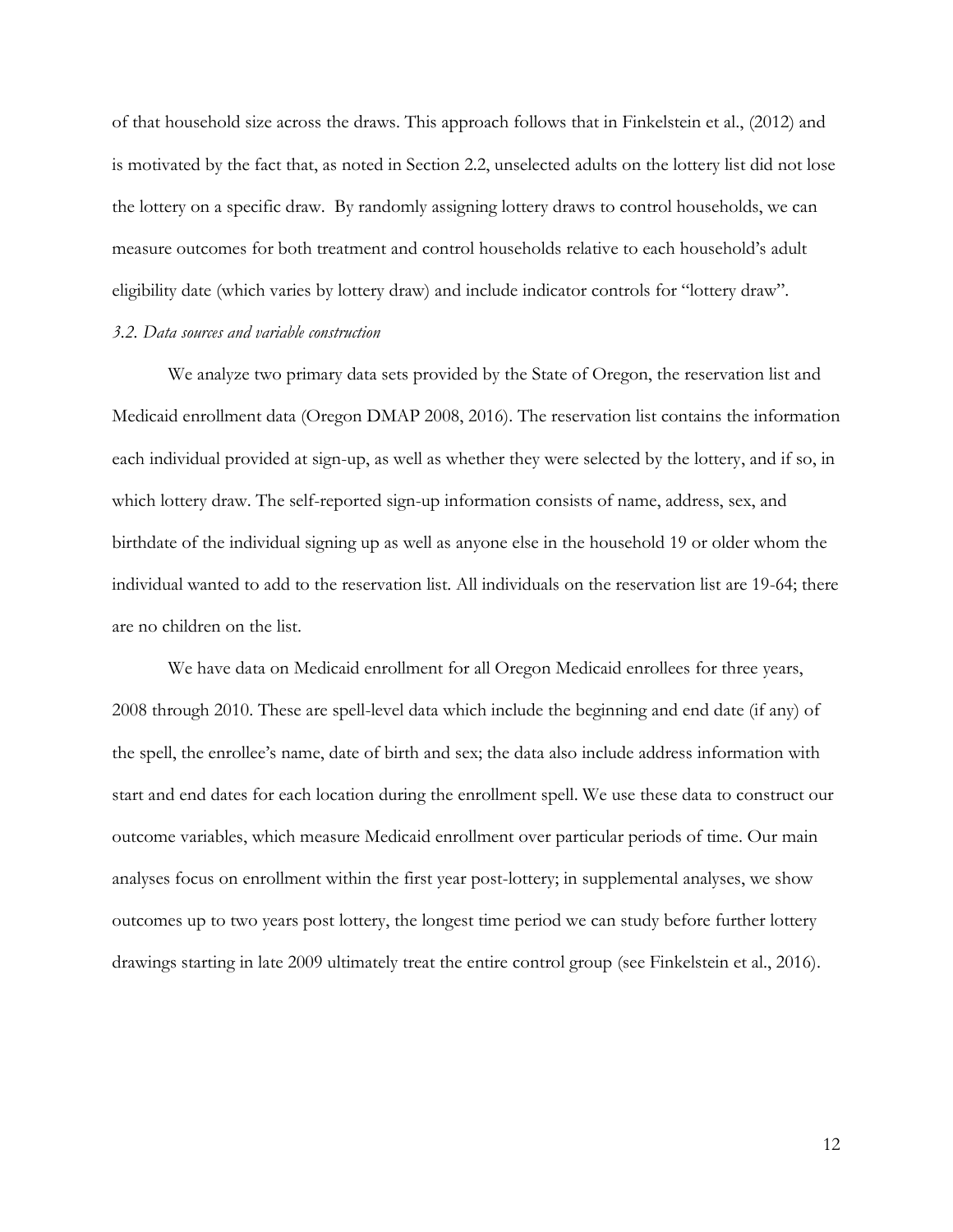The data contain both Medicaid and CHIP enrollment records. For our analysis, we count CHIP enrollment as a form of Medicaid enrollment.<sup>4</sup>

In order to measure the number of children and adults in each household who were enrolled in Medicaid, we use address information to match the reservation list to the Medicaid enrollment data. [Appendix B](#page-39-0) provides more detail on this matching exercise. Briefly, we use ArcGIS to geocode addresses in both data sets, which returns a latitude-longitude coordinate pair for each address (accurate to 1.1 meters). We are able to geocode 80 percent of all addresses on the reservation list (or 91 percent once we removed the 12 percent of addresses that listed a PO Box and therefore could not be geocoded) and 87 percent of the addresses in the Medicaid enrollment data. We also extract and standardize apartment and unit numbers when available. We then match the geocoded addresses in the two data sets.

For each reservation list household, we define the number of children enrolled in Medicaid as the number of children enrolled at the address the household provided on the reservation list. We define children as individuals under 19 on October 8, 2009, which is one year after the adult eligibility date for the last lottery draw. This ensures that they are children under Medicaid rules for the entirety of the main analysis period. We define the number of adults enrolled in Medicaid as the number of reservation list members in the household who were enrolled at the address; to count as a match, the adult record must have the same birthdate and sex in both datasets.

<sup>4</sup> Because everyone who was eligible for the OHP Standard expansion had family income below 100% FPL, we expect reservation list children of 'complier' adults (who gain, or would gain, coverage due to winning the lottery) to all be eligible for traditional Medicaid and not CHIP. Consistent with this view, we only detected effects of the lottery on enrollment for income categories under 100% FPL; point estimates for higher income categories including CHIP were statistically and practically insignificant [\(Appendix Figure A3\)](#page-46-0). Still, we included CHIP in the analysis because the state did not verify eligibility of reservation list households unless they won the lottery and applied for coverage. Thus, higher income households could have entered and won the lottery; households may also have experienced income shocks between entering the lottery and winning. These households would not be able to enroll adults in OHP Standard, but could end up having children covered under OHP Plus or CHIP.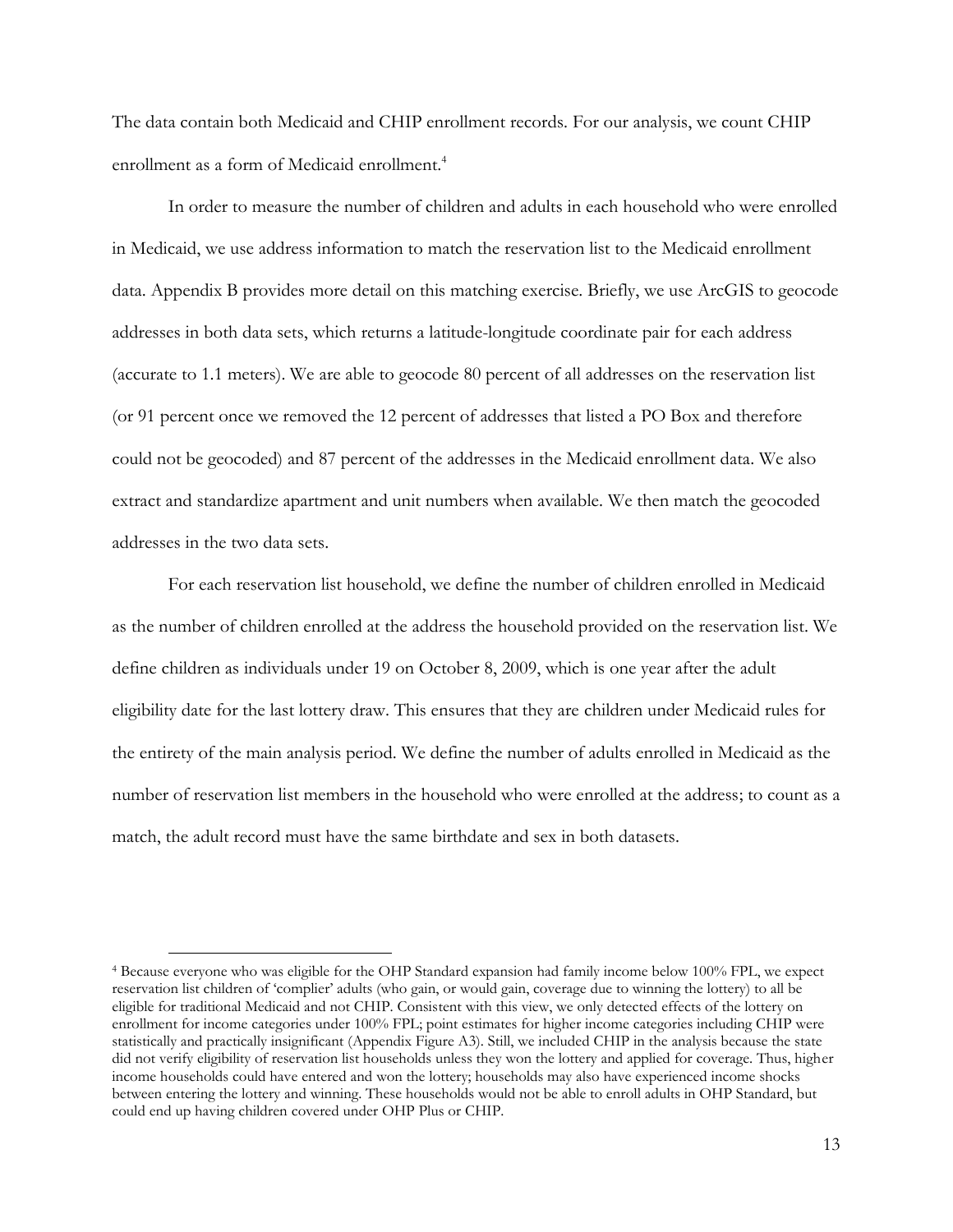Addresses on the lottery list were self-reported by households at the time of lottery sign-up, while addresses in the Medicaid data reflect the most recent address that Medicaid has on file. These addresses may differ. A potential threat to our research design would arise if the addresses of previously enrolled children were updated as a result of their parents winning the lottery, enrolling in Medicaid, and updating the addresses on file for the entire family. This scenario could spuriously lead us to find more children enrolled in Medicaid among lottery winners than lottery losers, even in the absence of any woodwork effect. To alleviate this concern, we use the first address on file in the enrollment data starting from January 1, 2008 for matching the reservation list households to Medicaid enrollment, even if a Medicaid enrollee has a different subsequent address. We later show in robustness analyses that our findings are similar if we instead use contemporaneous addresses.

We expect measurement error in our outcome variables – counts of children and adults enrolled in Medicaid at each reservation list household – arising from imperfect matching of Medicaid enrollees to households on the reservation list. This measurement error may include both false positives (the reservation list household matches to enrollment of other households) and false negatives (the reservation list household has some members enrolled in Medicaid that we fail to match). Under the null hypothesis that winning the lottery has no spillover effect on child enrollment, false positives and false negatives are both expected to be balanced between randomly assigned treatment and control households. However, under the alternative hypothesis that Medicaid eligibility for adults does have (positive) spillover effects onto the enrollment of children, false negatives will disproportionately occur in treatment households because some of the children who enroll due to the spillover will not be matched. We thus expect attenuation bias in our estimated impact of lottery selection on our primary outcome, the number of children enrolled in Medicaid in

14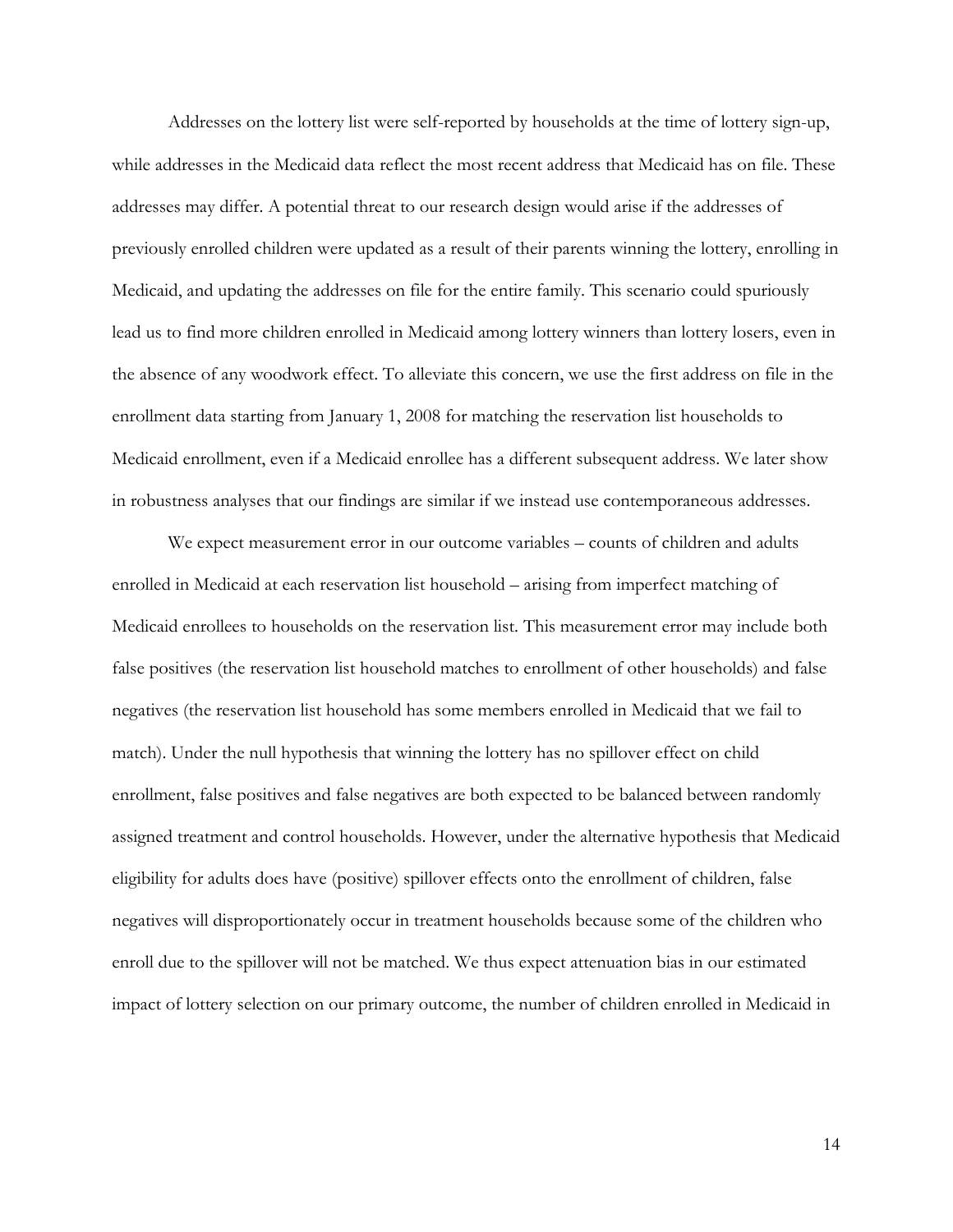the household. <sup>5</sup> Below, we use an alternative and arguably more precise measure of adult enrollment to estimate the extent of measurement error in our adult enrollment measures; under the assumption that the extent of mis-measurement is the same for children and adult enrollment, we show that adjusting for measurement error has little quantitative impact.

## *3.3. Sample Definition and Summary Statistics.*

Our study sample consists of households on the reservation list. Following Finkelstein et al. (2012), we exclude individuals and households who were not eligible for OHP Standard because they gave an address outside of Oregon, were not in the right age range, died prior to the lottery, had institutional addresses, were signed up by third parties, would have been eligible for Medicare by the end of our study period, or were inadvertently included on the original list multiple times by the state. This leaves us with the 74,922 individuals that formed the analysis sample of Finkelstein et al. (2012). These individuals represent 66,210 households, our unit of analysis.

We further restrict our analysis to the 53,147 (80.3%) of these households that have reservation list addresses that we successfully geocoded. We exclude 274 of these households because they are above the 99<sup>th</sup> percentile of pre-lottery number of children enrolled in Medicaid and therefore are likely measured with substantial error.<sup>6</sup> We explore robustness to our handling of outliers below. The final analysis sample consists of 52,873 households.

[Table 1](#page-32-0) shows descriptive statistics for variables measured pre-randomization. We show statistics for control group households and also report estimates of treatment-control differences.

<sup>5</sup> We study two other enrollment measures. The first is member-months of enrollment, where we expect attenuation bias under woodwork effects for the same reason as described above. The other is a binary indicator for any child enrollment; with this nonlinear transformation of the enrollment count, the bias in the estimated treatment effect is of indeterminate sign.

<sup>6</sup> The pre-lottery measure of enrolled children is taken on January 15, 2008. Among households with a successfully geocoded address, the 99th percentile of the measure is five children enrolled. The exclusion above the 99th percentile is designed to reduce the chance that we inadvertently matched a reservation list household to a large number of children outside that household; for example, a household in an apartment complex that failed to provide a unit number on the reservation list would match to all children in the building without a unit number in their Medicaid addresses.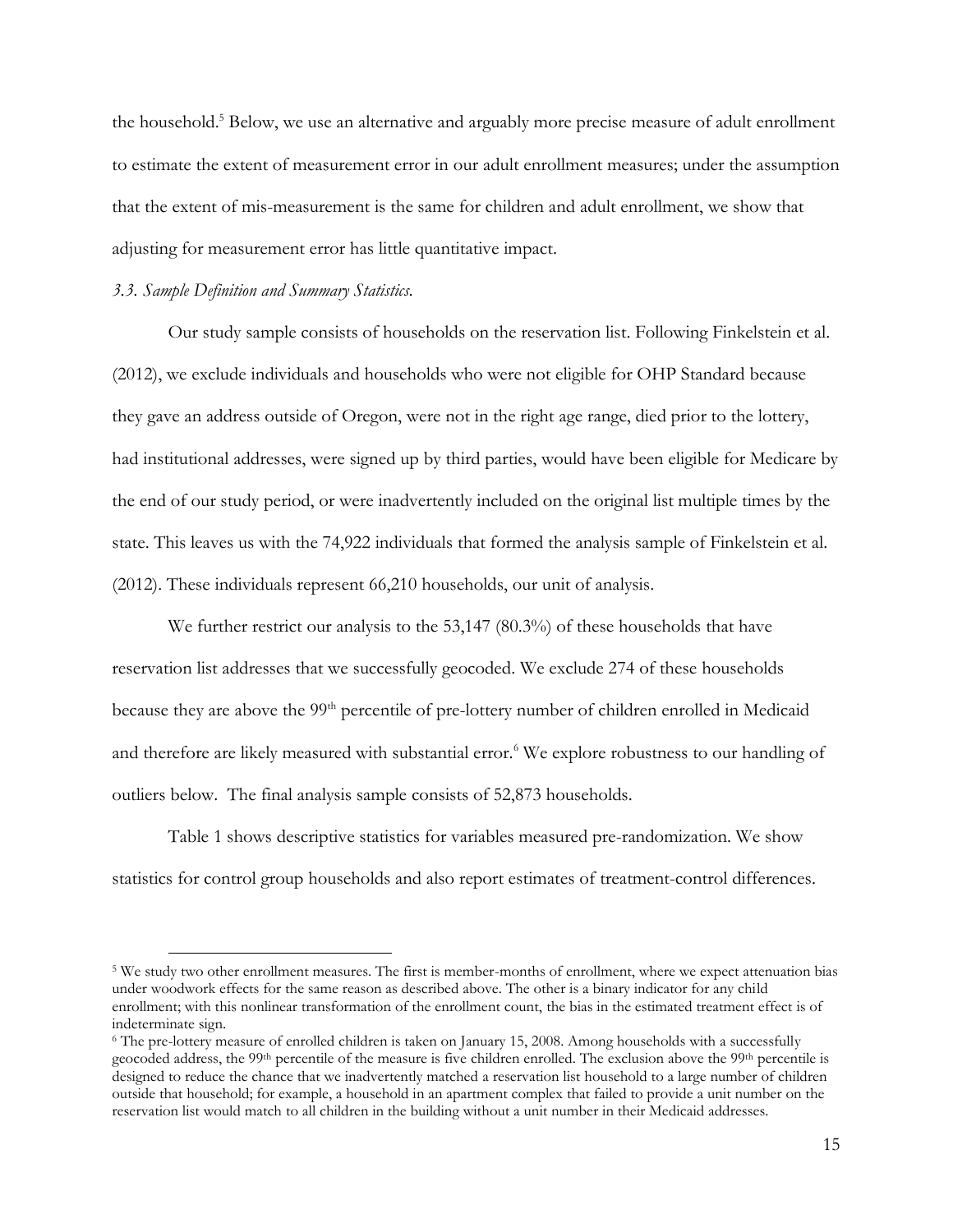Panel A shows variables derived from the self-reported information provided on the reservation list and Panel B shows four measures of pre-lottery Medicaid enrollment (specifically, as of January 15, 2008). The average age of the household member who signed up for the reservation list was 40, 58% were women, and 93% listed English as their preferred language; the median income in the household's ZIP code was, on average, \$39,774. Prior to randomization, 22 percent of households had at least one child enrolled in Medicaid and, conditional on enrollment, 1.9 children were enrolled. Consistent with prior work (Finkelstein et al. 2012), only a small fraction (3%) of households had a reservation list adult enrolled before randomization. Columns 2 and 3 look at the treatment-control balance of these variables. Only one of the 11 measures – sex – is imbalanced between treatment and control (as it was in the sample analyzed in Finkelstein et al. 2012). Prelottery Medicaid enrollment is statistically indistinguishable between treatment and control (panel B), which suggests that children gaining coverage did not receive it retroactive to before the date on which we measure baseline enrollment. This is consistent with documentation from the state that coverage for adults was retroactive to a later date – the weekday after the enrollment form was sent to the household, which we have called the adult eligibility date in this manuscript – and supports our use of these covariates to raise statistical power, although we will also show robustness to omitting them. 7

<sup>7</sup> The sample analyzed here differs from the one analyzed in Finkelstein et al. (2012) in two respects. First, it is limited to households with addresses we could geocode; this meant, in particular, that we omitted the 12% of households on the reservation list that provided P.O. boxes for their address because they could not be geocoded. Second, we analyze outcomes at the household level rather than the individual level. For completeness, Appendix Table A1 shows all of the variables in [Table 1](#page-32-0) – as well as previously-used pre-randomization measures of hospital utilization derived from a linkage to hospital discharge data (see Finkelstein et al. 2012 for more details) – for our household-level analysis sample (column 1), the full household-level analysis sample based on the analysis sample in Finkelstein et al. (2012) (column 2), and the individual-level analysis sample analyzed in Finkelstein et al. (2012) (column 3). Appendix Table A2 then shows balance tests for each of these three samples and for each of the three sets of variables (where feasible) as well as omnibus tests of balance across all the available sets of variables. We are unable to reject the null hypothesis that the covariates are balanced across treatment and control for all 10 of these tests.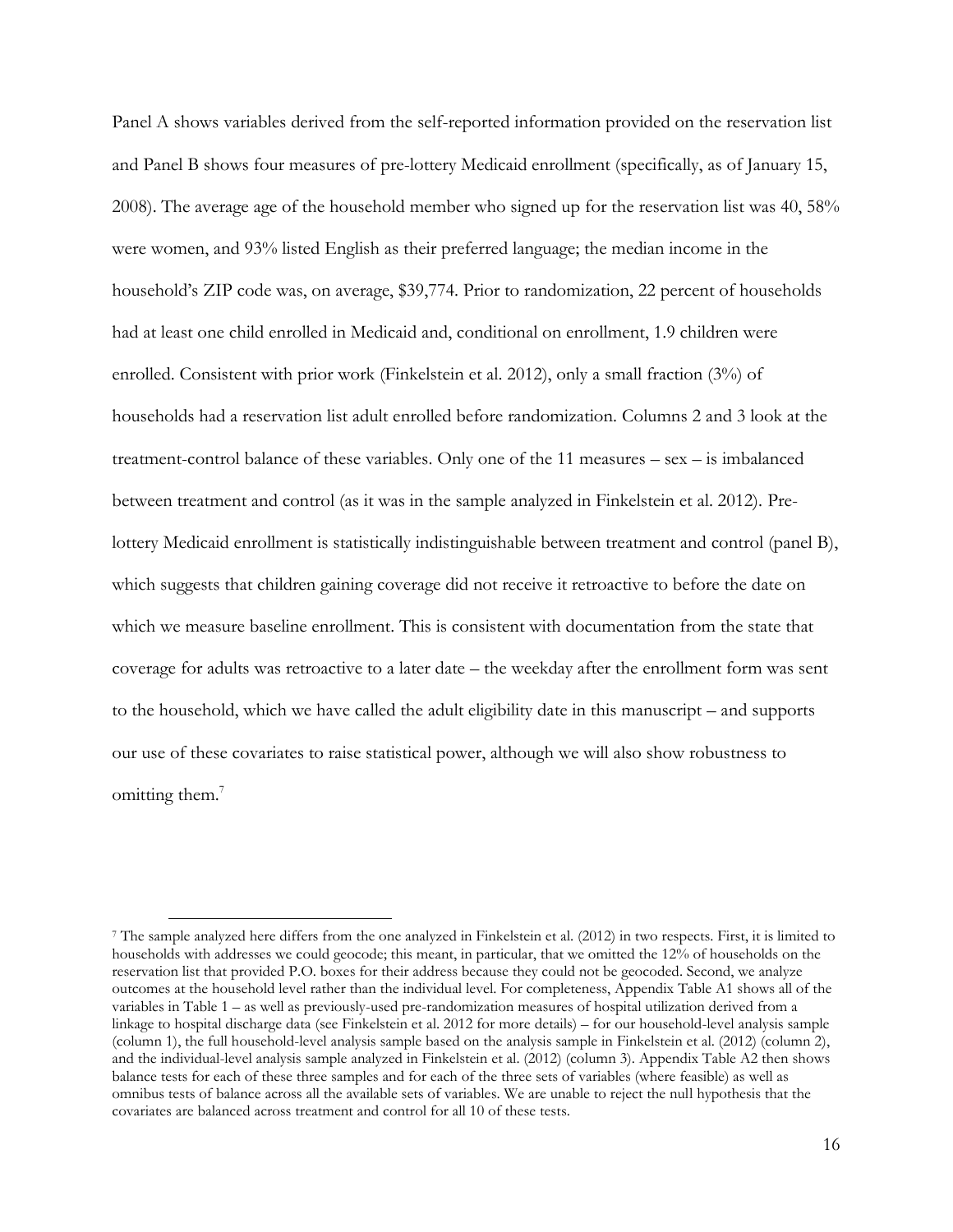Finally, to estimate the number of children "at risk" of gaining coverage through the woodwork effect, we draw on additional data from a mail survey administered around the time of the lottery drawings to a random 75 percent of our analysis subsample of 52,873 households (The Oregon Health Study Group, 2010); Section VC of Finkelstein et al. (2012) provides more detail on this survey. In our analysis subsample, the survey had an effective response rate of 46%. Among respondents, the average number of children per household was 0.85. We fail to reject the hypothesis of treatment-control balance in survey response rates (*P*=0.09) and in children per household among respondents (*P*=0.20). Control group households that responded to the survey averaged 0.47 children enrolled in Medicaid in the enrollment data. While these numbers come from different sources (survey responses among the subsample of responders vs. matched administrative data for them)<sup>8</sup> and cover slightly different time periods, together they allow us to form a rough estimate of the size of the risk set: with 0.85 children per household less 0.47 children enrolled, we estimate about 0.4 children could have potentially gained coverage per lottery household.

## <span id="page-16-0"></span>**4. Results**

## *4.1. Spillover estimates*

Figures [1](#page-28-0) and [2](#page-29-0) illustrate the time path of effects of winning the lottery on children's enrollment and on adult enrollment. Both graphs plot treatment effects on the number of children or adults enrolled at varying times relative to the date of adult eligibility – the date that coverage would begin for adults who enrolled due to the lottery draw; the adult eligibility date is denoted with a dashed vertical line. We plot the estimated effects every 30 days, from 30 days prior to adult eligibility to 360 days after, which corresponds to our analysis period of 1 year post adult eligibility.

<sup>8</sup> We suspect non-respondents have similar average numbers of children because we estimate the average number of children enrolled in Medicaid to be 0.47 for control households that responded to the survey and 0.50 for control households that failed to respond.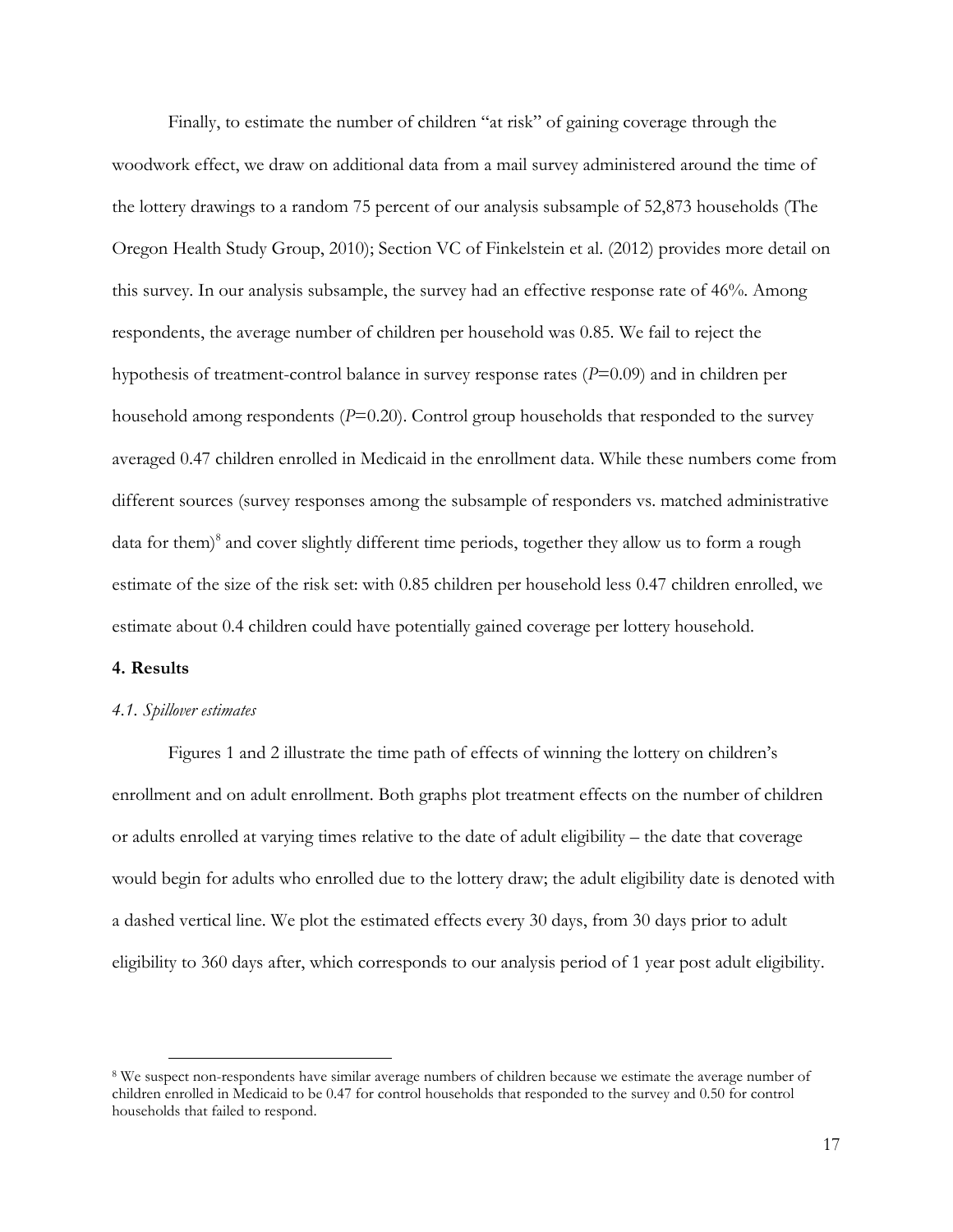[Figure 1](#page-28-0) shows the impact of lottery selection on the enrollment of the household's children. As expected, effects prior to the adult eligibility date are substantively and statistically insignificant. Children's enrollment exhibits a large, concentrated increase immediately after adult eligibility begins. [Figure 2](#page-29-0) shows that the timing of the increase in children's enrollment mirrors the timing of the increase in adult enrollment; this is consistent with children and adults applying for OHP together and the state enrolling them with roughly the same start dates. Both the child and adult enrollment effects peak around 90 days and decline after that.

[Table 2](#page-33-0) presents point estimates of the coverage effects measured at 90 days after adult eligibility. Winning the lottery increases the expected number of children enrolled by 0.024. This represents about one child for every 41 winning households, or about a 3 percentage point increase relative to the 0.85 children per household that we estimated. We find a significant effect on the extensive margin of any child enrollment: winning the lottery increases the probability a household enrolls at least one child by 1.3 percentage points. We also find effects on member-months, i.e. the total months of enrollment for all children in the household during the 90 days (3 months) following adult eligibility. Winning the lottery raises child member-months by 0.07. All of these effects are statistically significant at the <0.01% level.

Our baseline estimate of the spillover effect on the number of children enrolled is only about 6 percent of the 0.4 children that could have potentially gained coverage at the average household when adults applied. Thus the woodwork effect we estimate, while statistically significant, is only a fraction of its potential size. It is also substantially smaller than the direct effect of the lottery on adult enrollment. Winning the lottery increased adult enrollment by 0.22 [\(Table 2\)](#page-33-0), indicating that for every 9 adults who enrolled in Medicaid due to the lottery, one child also enrolled in Medicaid.

18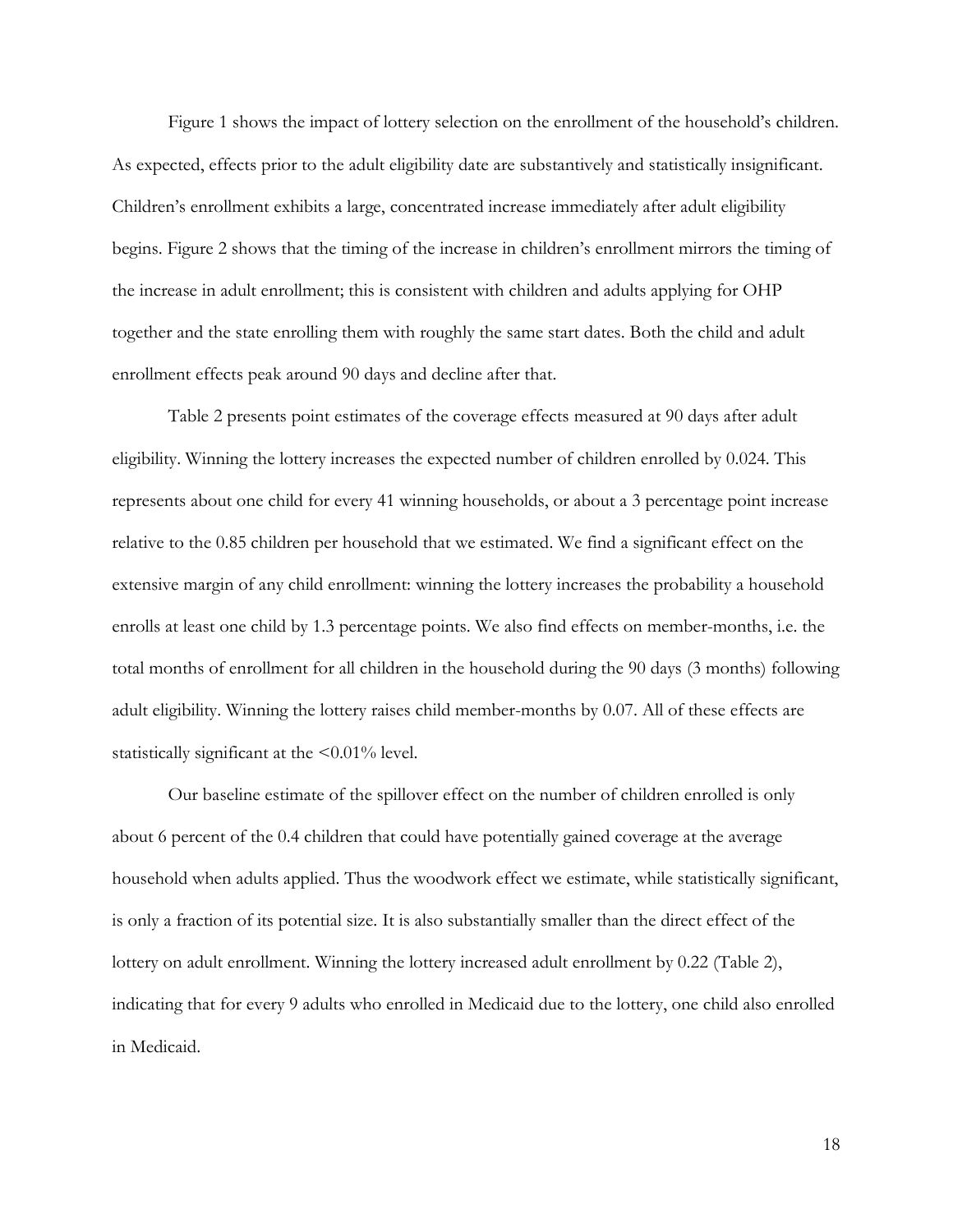The magnitude of the spillover effect relative to the direct effect is likely even smaller when considered in terms of expenditures rather than enrollment. We do not directly observe Medicaid spending in our data. To approximate expenditures per child enrolled, we therefore estimate spillover effects by child Medicaid eligibility category and age, two child characteristics we do observe, and approximate costs using state per capita Medicaid cost projections by eligibility category groups and age (PriceWaterhouseCoopers, 2006), As might be expected, essentially all children drawn into Medicaid due to the woodwork effect were eligible through the "below 100% FPL household" category, the same criterion that allowed their parents to enroll upon winning the lottery [\(Appendix Figure A3\)](#page-46-0). There was detected effect on enrollment through any other eligibility category grouping. In particular, we did not detect an effect on disability-related categories for which the enrollee health care spending is likely much higher. Estimates of spillover effects by child age suggest positive point estimates at most ages, but show no obvious pattern and are quite noisy [\(Appendix Figure A4\)](#page-47-0). The state estimates suggest that the average cost per child for a child who enrolled due to the spillover effect was about \$150 per month. This is about one-fourth the average per capita cost of covering an OHP Standard adult, the group the state sought to directly expand through the lottery.

Finally, we explore the time pattern of enrollment effects. The initial Medicaid coverage period for children (or adults) was the 6 months after enrollment began, excluding the first calendar month. To retain coverage beyond this point, the state required both adults and children to reapply and demonstrate that they were still eligible (Oregon Department of Human Services, 2008c). [Figure](#page-28-0)  [1](#page-28-0) shows that a decline in the treatment effects on the number of children covered occurs roughly 180-210 days after adult eligibility. The timing suggests that some of the children who gained coverage through woodwork effects did not recertify their eligibility.

19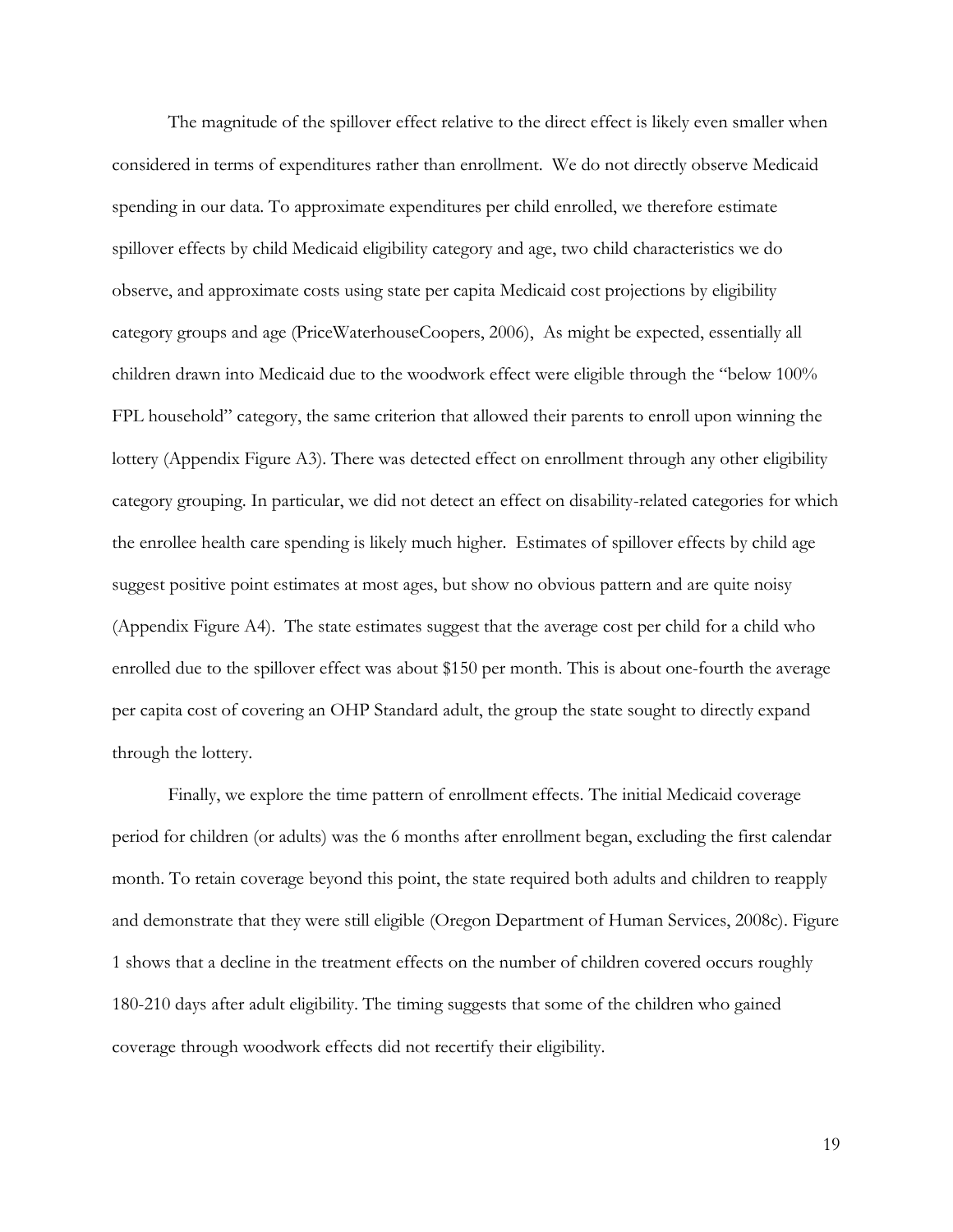[Table 3](#page-34-0) quantifies how the woodwork and direct effects decline over time. One year after the lottery, woodwork effects are one-third the magnitude of the 90-day estimate and are no longer statistically significant. Effects for adults also decline, but at a somewhat slower rate. As a result, whereas at 90 days nine adults gain coverage for every child, at one year the ratio rises to 17 covered adults per covered child.

To better understand the sources of attenuating treatment effects, [Figure 3](#page-30-0) plots the average number of children enrolled in the treatment and control groups at 30 day intervals from the adult eligibility date.<sup>9</sup> For comparison, [Figure 4](#page-31-0) plots the analogous estimates for adult enrollment. For both groups, the figures show that two factors contribute to the attenuation of the treatment effects: a drop off in the enrollment of the treatment group when recertification is required (180-210 days from adult eligibility), and a secular increase in enrollment in the control group. For children [\(Figure](#page-30-0)  [3\)](#page-30-0), the latter effect appears quantitatively much more important, suggesting that the woodwork effect often acts to hasten the enrollment of eligible children who would otherwise have gained coverage within the year. For adults [\(Figure 4\)](#page-31-0), the decline in treatment group enrollment around the recertification period appears to be the main driver of attenuation; the only way control group adults (who lost the lottery) could enroll in Medicaid is if they became categorically eligible for OHP Plus.

In the appendix, we extend the analysis of the treatment effects out to 720 days for both children and adults (Appendix Figures A5 and A6). The estimates become somewhat noisier as they extend past the one-year mark because we must increasingly up-weight a portion of the study population to adjust for a new lottery for OHP Standard that the state conducted beginning in fall 2009 (see Baicker et al., 2013 and Finkelstein et al., 2016 for more detail). Our finding of

<sup>9</sup> Comparing raw averages for the treatment and control groups does not generally yield the lottery effect because winning was a function of household size. To account for this issue and to ensure that the averages align with the treatment effects depicted in [Table 3,](#page-34-0) we calculate adjusted averages based on the regression estimates. Specifically, after running the regression, we use the coefficient estimates to predict the enrollment first assuming all households were treated and then assuming all households were not.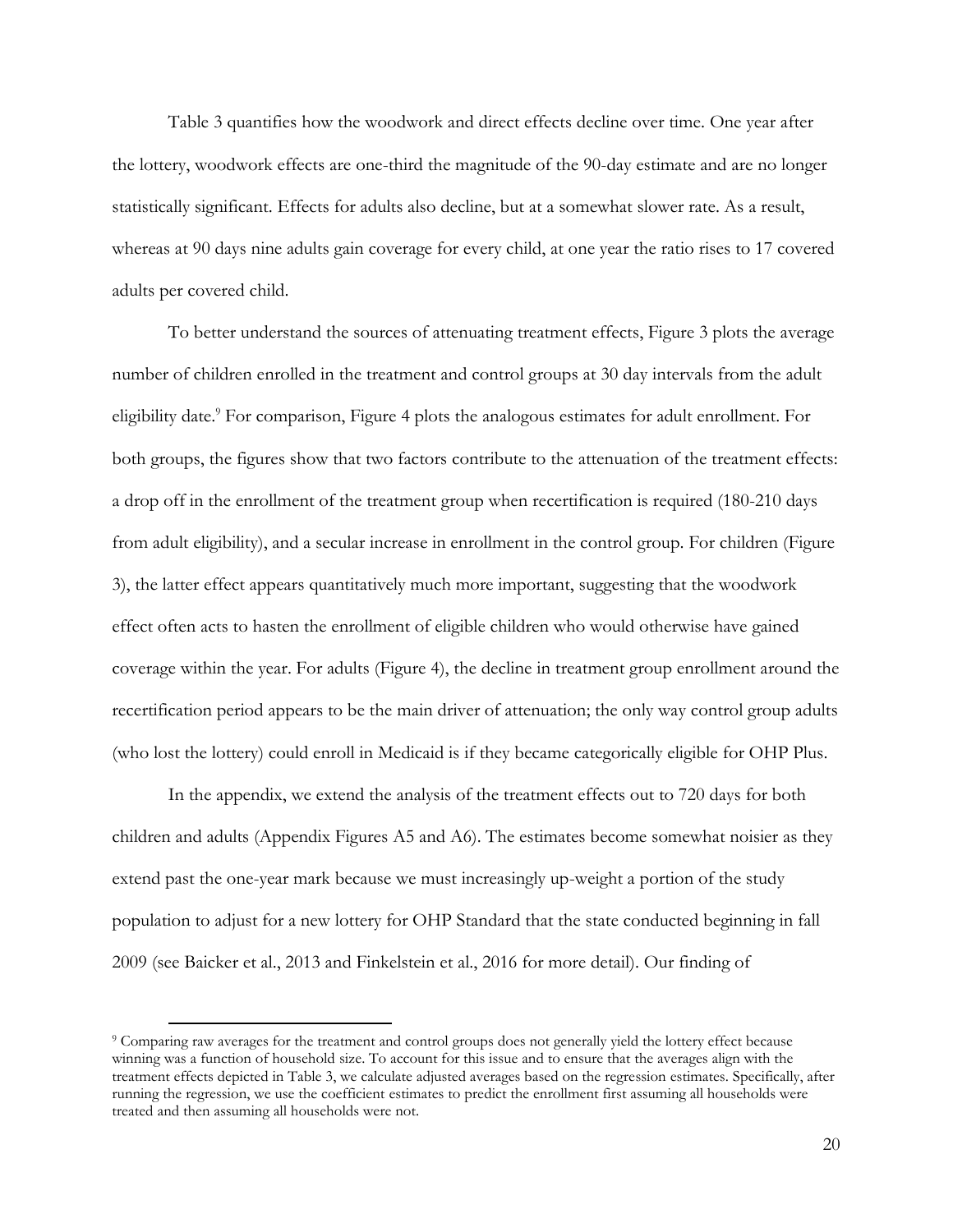economically small and statistically insignificant woodwork effects at one year continues to hold over this longer horizon.

## *4.2. Heterogeneity in spillover effects*

We explore potential heterogeneity in spillover effects along several dimensions. First, we consider the coverage gains of previously unenrolled children relative to the retention of coverage by previously enrolled children. To do so, we separately analyze spillover effects only counting children who were not enrolled in Medicaid prior to randomization and only counting children who were enrolled previously. Effects are statistically significant on both outcomes [\(Table 4,](#page-35-0) Panel A), but the gains are concentrated in previously unenrolled children, where the point estimate amounts to about three-fourths of the total enrollment effect. This result suggests that woodwork effects primarily enroll previously unenrolled children, with smaller effects on the retention of the previously enrolled.

We also explore whether the woodwork effect is concentrated in the three-quarters of households that did not already have a child enrolled in Medicaid, compared to the one quarter that had some *ex ante* child enrollment [\(Table 4,](#page-35-0) Panel B). For households without prior enrollment, effects are similar in magnitude to the full sample and highly statistically significant. Effects for households with prior enrollment are also similar in magnitude but are measured more imprecisely, at least partly reflecting the smaller sample. These findings suggest that effects may be similar for both household types.

Finally, we limit the analysis to the sample of households that reported having children in survey data [\(Table 5\)](#page-36-0). Spillover effects are similar in the baseline sample and the subsample that answered the survey (Panels A and B). As expected, treatment effects are larger for survey respondent households that reported having children (Panel C). Enrollment rose by 0.04 children per household due to the lottery, a 52% larger treatment effect than that for all survey respondents.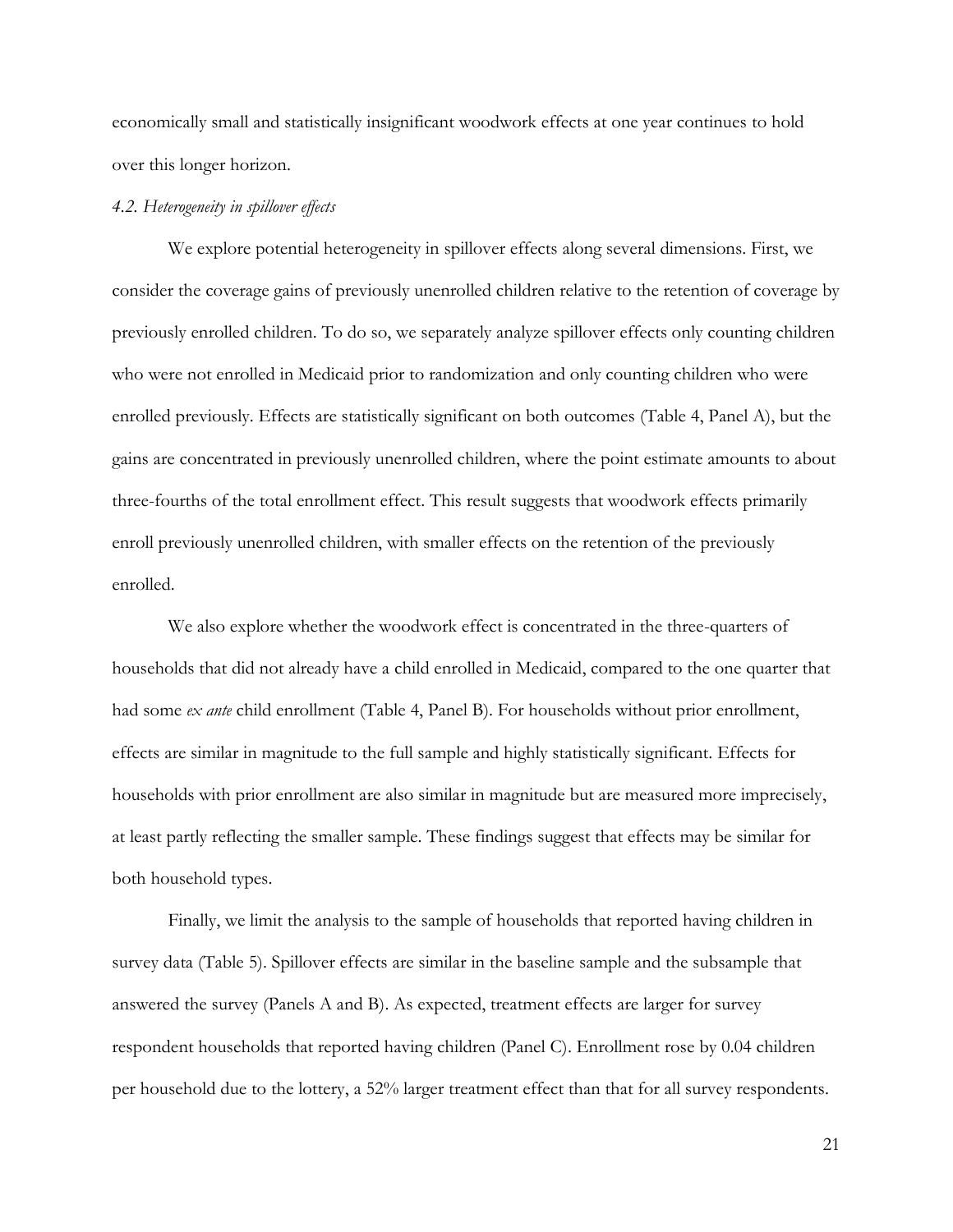Since the average household in this sample reported 2 children in the survey and average enrollment in the control arm was 1 child, this result suggests that the woodwork effect represents about 4% of the children not enrolled in Medicaid prior to the lottery, similar to the 6% share we estimated for the full analysis sample in the previous section.

### <span id="page-21-0"></span>*4.3. Sensitivity analysis*

Mismeasurement of addresses will create false negatives in our matching of reservation list households to their enrollment data and, in the presence of woodwork effects, can attenuate our estimates (see Section 3.2). To gauge the potential magnitude of this attention bias, we make use of an alternative – and arguably more accurate – measure of adult Medicaid enrollment which was produced by the state Division of Medical Assistance Programs (DMAP) and used in prior Oregon study analyses.<sup>10</sup> We estimate the ratio of treatment effects on adult enrollment (i.e.  $\beta_1$  from equation 1) from the address-based measure of enrollment to the DMAP-based measure. Appendix Table A3 presents the two enrollment estimates as well as the correction factor (i.e. their ratio), which ranges from about 0.71 to 0.73 depending on the time frame; in other words, the addressbased matching yields estimated treatment effects for adult enrollment that are 27 to 29 percent lower than the DMAP-based matching approach. Under the assumption that the rate at which we fail to capture Medicaid enrollment for reservation list adults is the same as for their children, we can then apply the same correction factor to the estimated treatment effects for children. This procedure increases the estimated impact on the number of children enrolled at 90 days from 0.024 to 0.034 (Appendix Table A3). Of course, to the extent that even the DMAP-based matching has

<sup>&</sup>lt;sup>10</sup> To examine the two different measures of adult Medicaid enrollment, we studied their agreement for the 52,873 reservation list household heads in the analysis sample in December 2008. The results are consistent with a lower rate of false negatives for the DMAP measure. Specifically, both yielded the same enrollment status for the vast majority of adults (92%), but when they disagreed, it was largely because the DMAP measure detected enrollment when the addressbased measure did not (7%) rather than vice versa (1%).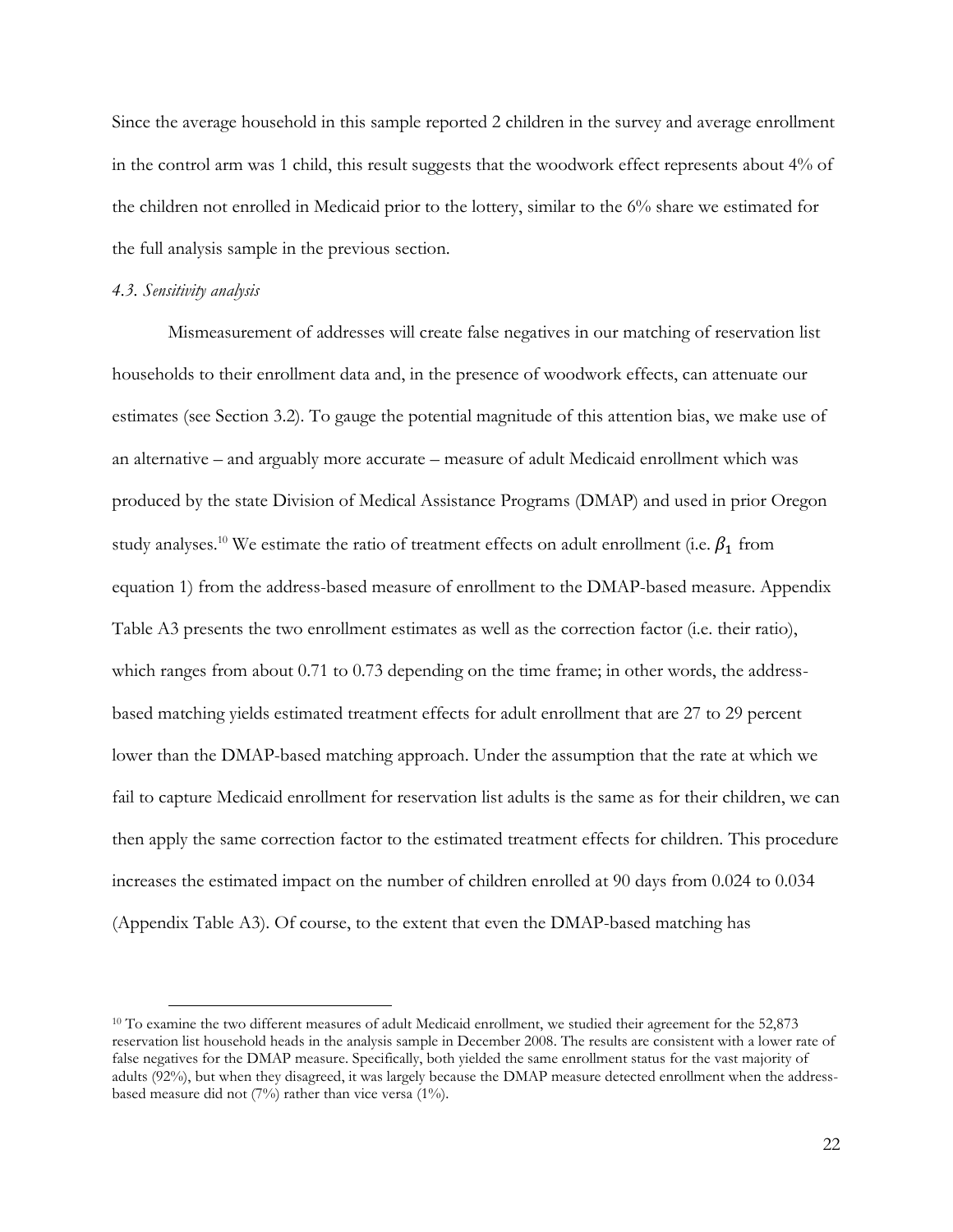measurement error, the correction factor (for both adults and children) may be itself an underestimate.

Appendix Table A4 explores additional robustness exercises. Column 1 replicates the baseline results from [Table 2.](#page-33-0) Subsequent columns show sensitivity to specific alternatives, with results that are generally similar to baseline. Column 2 omits controls for pre-randomization Medicaid enrollment – we control only for household size and lottery draw. As expected given the use of these controls to raise power, treatment effects are similar but measured more imprecisely. Column 3 uses contemporaneous addresses rather than the first observed address to match reservation list households to Medicaid enrollment data. Using contemporaneous addresses is appealing because it is possible that the initial addresses in the enrollment data could be out of date, leading to mis-measurement when we match the reservation list to enrollment. However, this approach could lead to upwardly biased estimates if, for example, the state updates children's addresses when their parents enroll in Medicaid. Compared to the baseline specification, effects are slightly larger using the contemporaneous address approach.

Columns 4 and 5 explore alternative approaches to handling outliers. In column 4, we take a more draconian approach, further omitting households above the  $95<sup>th</sup>$  percentile (more than 3 enrolled children) rather than our baseline approach of omitting households above the 99<sup>th</sup> percentile (more than 5 enrolled children); the estimates are quite similar, showing that lesser outliers do not drive our findings. In column 5, we make no outlier exclusion, adding back the 275 outlier households representing just 0.5% of the overall sample. This change shrinks estimates of the effect on the number children enrolled by about 40 percent and more than doubles the standard error, so that the woodwork effect is no longer statistically significant. We suspect that results including outliers are substantially contaminated by measurement error: the outlier households have a median pre-randomization enrollment of 7 children and a mean of 11; some are (implausibly) matched to

23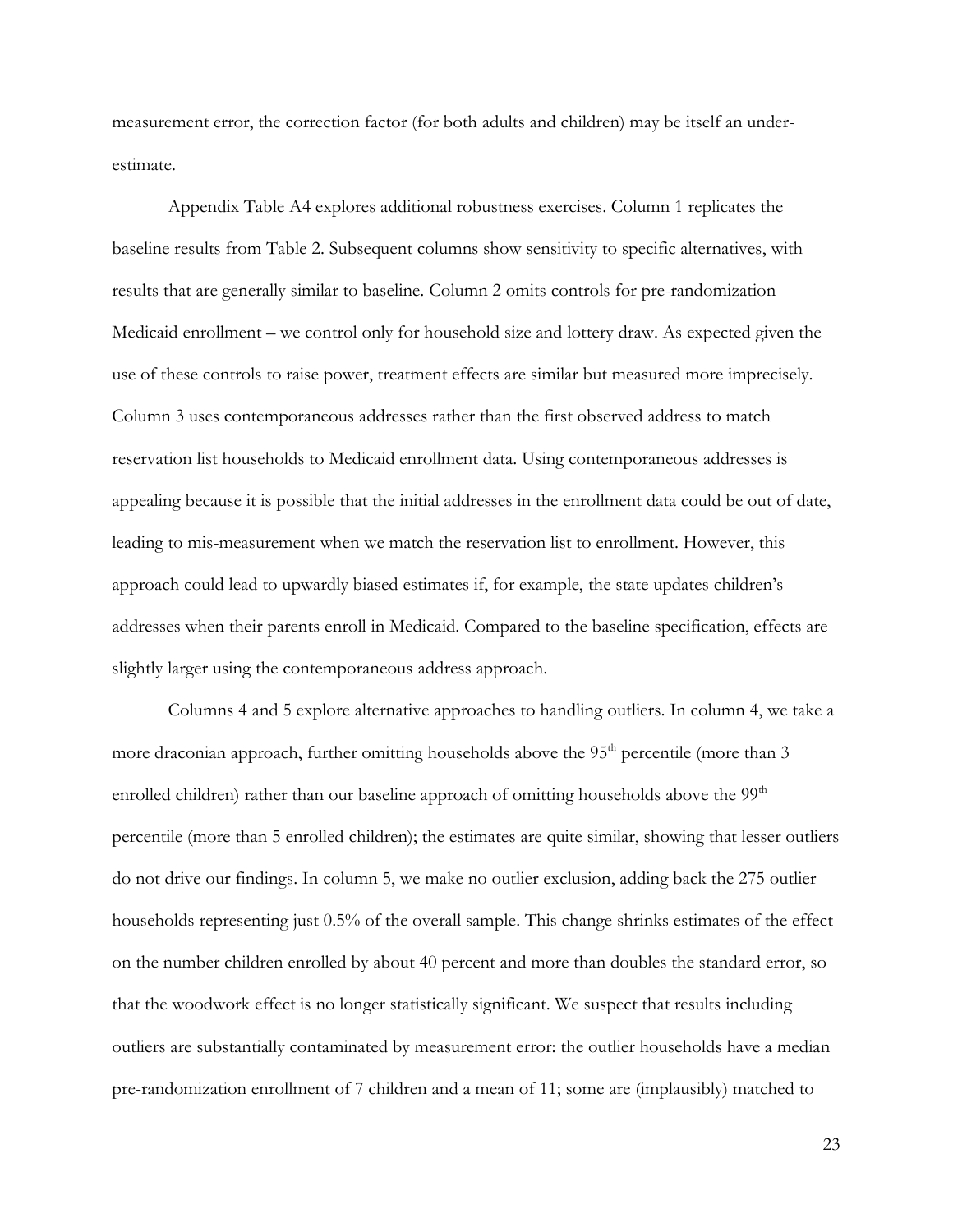hundreds of enrolled children. Not surprisingly, the estimates of the woodwork effect on whether a household has any children enrolled are essentially unaffected by the treatment of outliers.

## **5. Conclusion**

We use the 2008 randomized expansion of adult Medicaid eligibility in Oregon to better understand the magnitude and duration of woodwork, or spillover, effects of Medicaid eligibility expansions onto populations that were already Medicaid-eligible. We find clear evidence of woodwork effects: for every 9 adults who gained coverage from the expansion, so did one alreadyeligible child. While statistically significant, the increase in the number of eligible children who enrolled in Medicaid represents only about 5 percent of our estimated number of children of lottery list adults who could have enrolled. Because the marginal enrolled child has about one-quarter of the spending level of the typical adult in the low-income Medicaid pool the state intended to expand, the fiscal consequences of these spillover effects are even smaller than the enrollment numbers suggest.

Both the direct effect on adult enrollment and the spillover effect on children's enrollment fade over the subsequent year. While the decline in direct effects is mostly driven by disenrollment of adults due to recertification rules, the decline in spillover effects is driven primarily by children in control households enrolling in Medicaid. This suggest that the spillover effect may primarily cause earlier enrollment of already-eligible children who would otherwise have enrolled soon thereafter.

In the last decade, the U.S. has moved closer to universal insurance eligibility by making both Medicaid and subsidized private health insurance available to a much broader population. Our findings, estimated from an earlier and smaller Medicaid eligibility expansion for a group similar to those covered by more recent Medicaid expansions, shed light on the determinants of incomplete take-up of Medicaid. The time pattern of the spillover effects – occurring contemporaneously with the direct enrollment effects – is consistent with both information frictions and application costs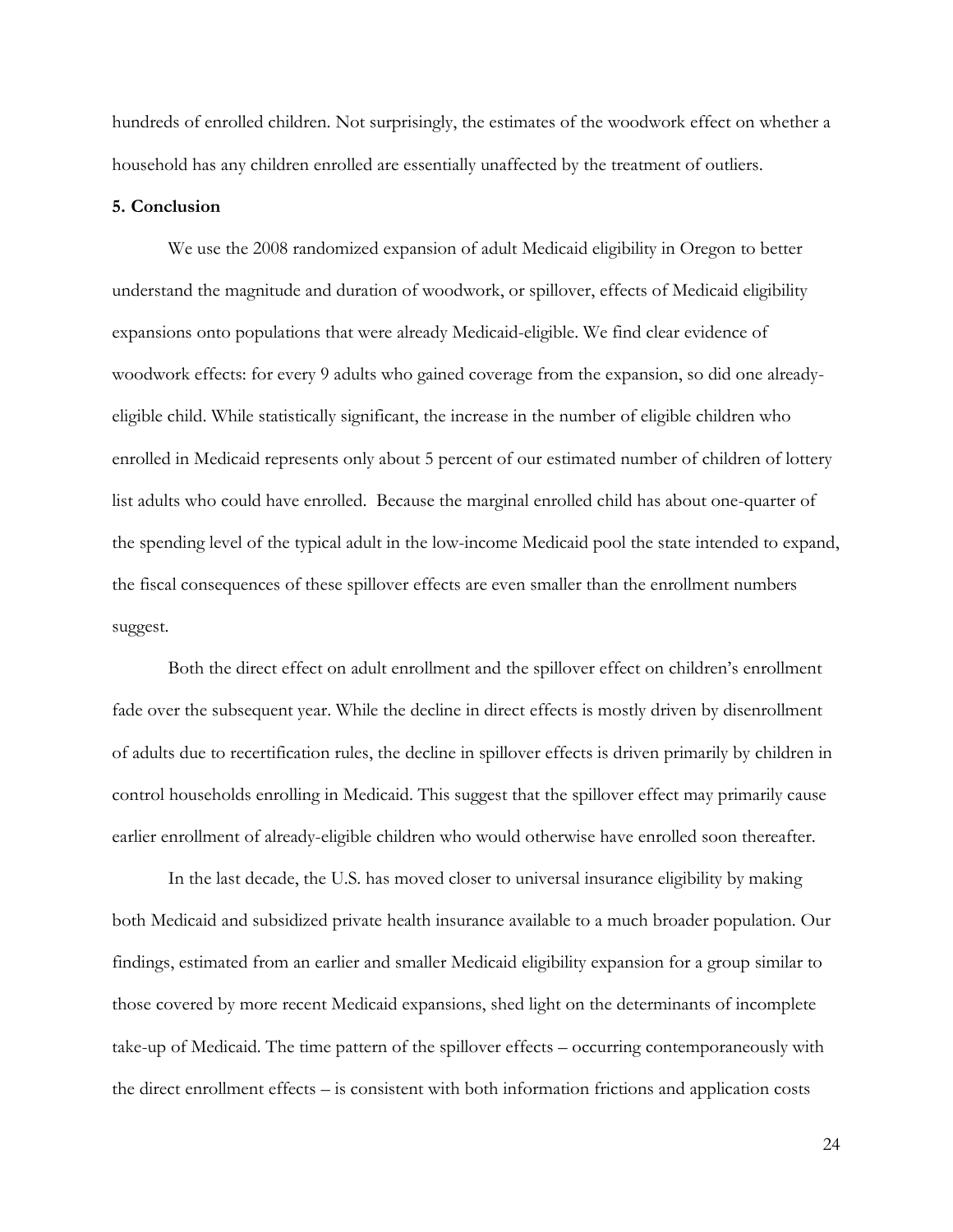limiting take-up. That said, the magnitude of the effects we estimate cast some doubt on the potential for large spillovers from expanding Medicaid eligibility for adults on Medicaid enrollment of their already-eligible children. Taken together, the findings highlight the continuing challenges and opportunities that policymakers will face in translating increases in Medicaid eligibility into increases in Medicaid enrollment.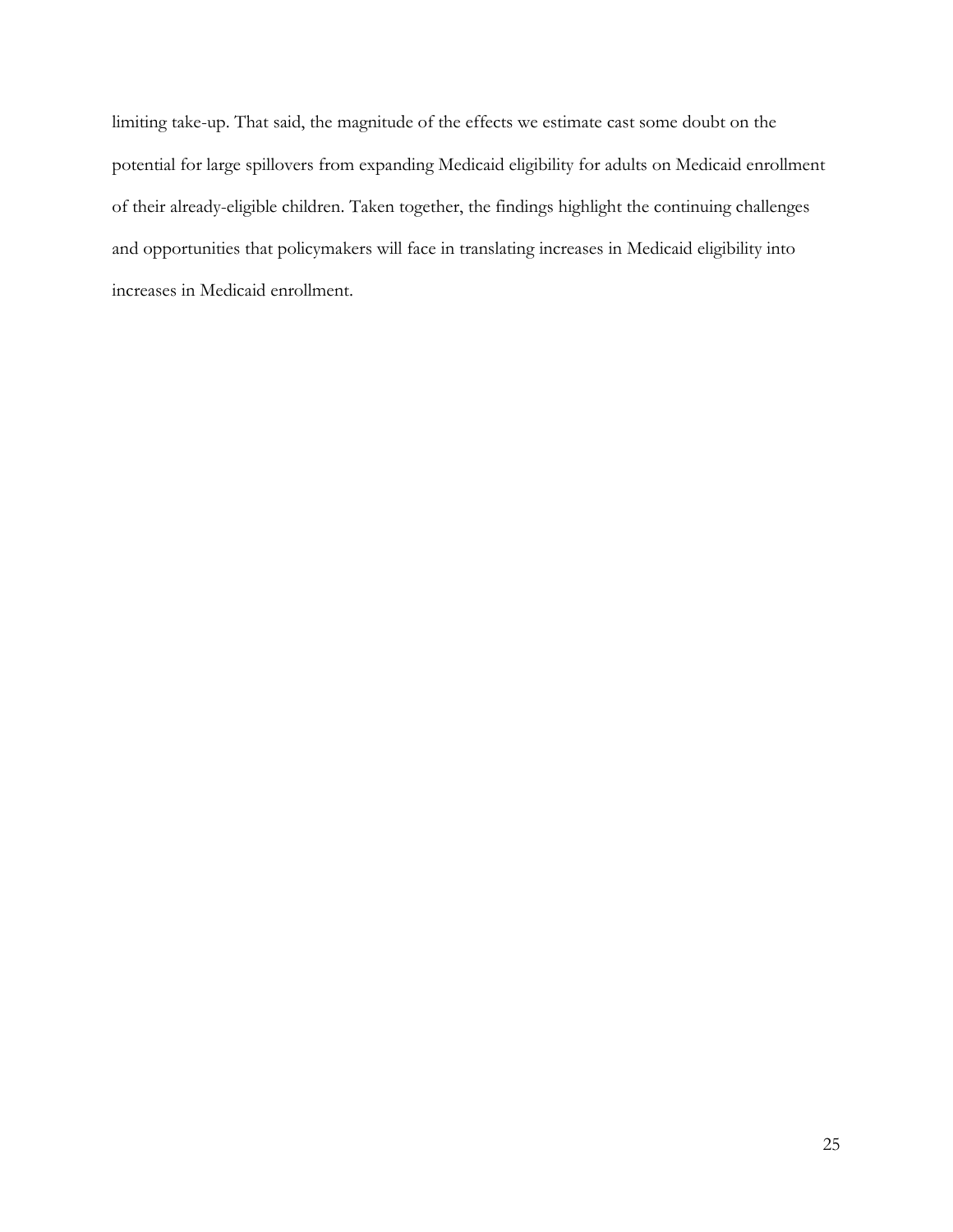# **References**

- Aizer, A., 2003. Low Take-Up in Medicaid: Does Outreach Matter and for Whom? American Economic Review 93, 238–241. https://doi.org/10.1257/000282803321947119
- Aizer, A., Grogger, J., 2003. Parental Medicaid Expansions and Health Insurance Coverage (No. w9907). National Bureau of Economic Research, Cambridge, MA. https://doi.org/10.3386/w9907
- Anders, J., Rafkin, C., 2021. The Welfare Effects of Eligibility Expansions: Theory and Evidence from SNAP [WWW Document]. URL http://charlierafkin.com/papers/ar\_eligibility.pdf
- Angier, H., Gold, R., Crawford, C., P. O'Malley, J., J. Tillotson, C., Marino, M., DeVoe, J.E., 2014. Linkage Methods for Connecting Children with Parents in Electronic Health Record and State Public Health Insurance Data. Matern Child Health J 18, 2025–2033. https://doi.org/10.1007/s10995-014-1453-8
- Baicker, K., Finkelstein, A., 2019. The Impact of Medicaid Expansion on Voter Participation: Evidence from the Oregon Health Insurance Experiment 14, 383–400. https://doi.org/10.1561/100.00019026
- Baicker, K., Finkelstein, A., Song, J., Taubman, S., 2014. The Impact of Medicaid on Labor Market Activity and Program Participation: Evidence from the Oregon Health Insurance Experiment. American Economic Review 104, 322–328. https://doi.org/10.1257/aer.104.5.322
- Baicker, K., Taubman, S.L., Allen, H.L., Bernstein, M., Gruber, J.H., Newhouse, J.P., Schneider, E.C., Wright, B.J., Zaslavsky, A.M., Finkelstein, A.N., 2013. The Oregon Experiment — Effects of Medicaid on Clinical Outcomes. N Engl J Med 368, 1713–1722. https://doi.org/10.1056/NEJMsa1212321
- Berkobien, R., 2008. Background Brief on Oregon Health Plan, Background Brief Legislative Committee Services.
- Bhargava, S., Manoli, D., 2015. Psychological Frictions and the Incomplete Take-Up of Social Benefits: Evidence from an IRS Field Experiment. American Economic Review 105, 3489– 3529. https://doi.org/10.1257/aer.20121493
- Blumberg, L.J., Holahan, J., Karpman, M., Elmendorf, C., 2018. Characteristics of the Remaining Uninsured: An Update, U.S. Health Reform—Monitoring and Impact.
- Currie, J., 2006. The Take-Up of Social Benefits, in: Public Policy and the Income Distribution. Russell Sage Foundation, pp. 80–148.
- Cutler, D.M., Gruber, J., 1996. Does Public Insurance Crowd out Private Insurance? The Quarterly Journal of Economics 111, 391–430. https://doi.org/10.2307/2946683
- Deshpande, M., Li, Y., 2019. Who Is Screened Out? Application Costs and the Targeting of Disability Programs. American Economic Journal: Economic Policy.
- DeVoe, J.E., Marino, M., Angier, H., O'Malley, J.P., Crawford, C., Nelson, C., Tillotson, C.J., Bailey, S.R., Gallia, C., Gold, R., 2015a. Effect of Expanding Medicaid for Parents on Children's Health Insurance Coverage: Lessons From the Oregon Experiment. JAMA Pediatr 169, e143145. https://doi.org/10.1001/jamapediatrics.2014.3145
- DeVoe, J.E., Marino, M., Gold, R., Hoopes, M.J., Cowburn, S., O'Malley, J.P., Heintzman, J., Gallia, C., McConnell, K.J., Nelson, C.A., Huguet, N., Bailey, S.R., 2015b. Community Health Center Use After Oregon's Randomized Medicaid Experiment. The Annals of Family Medicine 13, 312–320. https://doi.org/10.1370/afm.1812
- Dubay, L., Kenney, G., 2003. Expanding Public Health Insurance to Parents: Effects on Children's Coverage under Medicaid. Health Serv Res 38, 1283–1302. https://doi.org/10.1111/1475- 6773.00177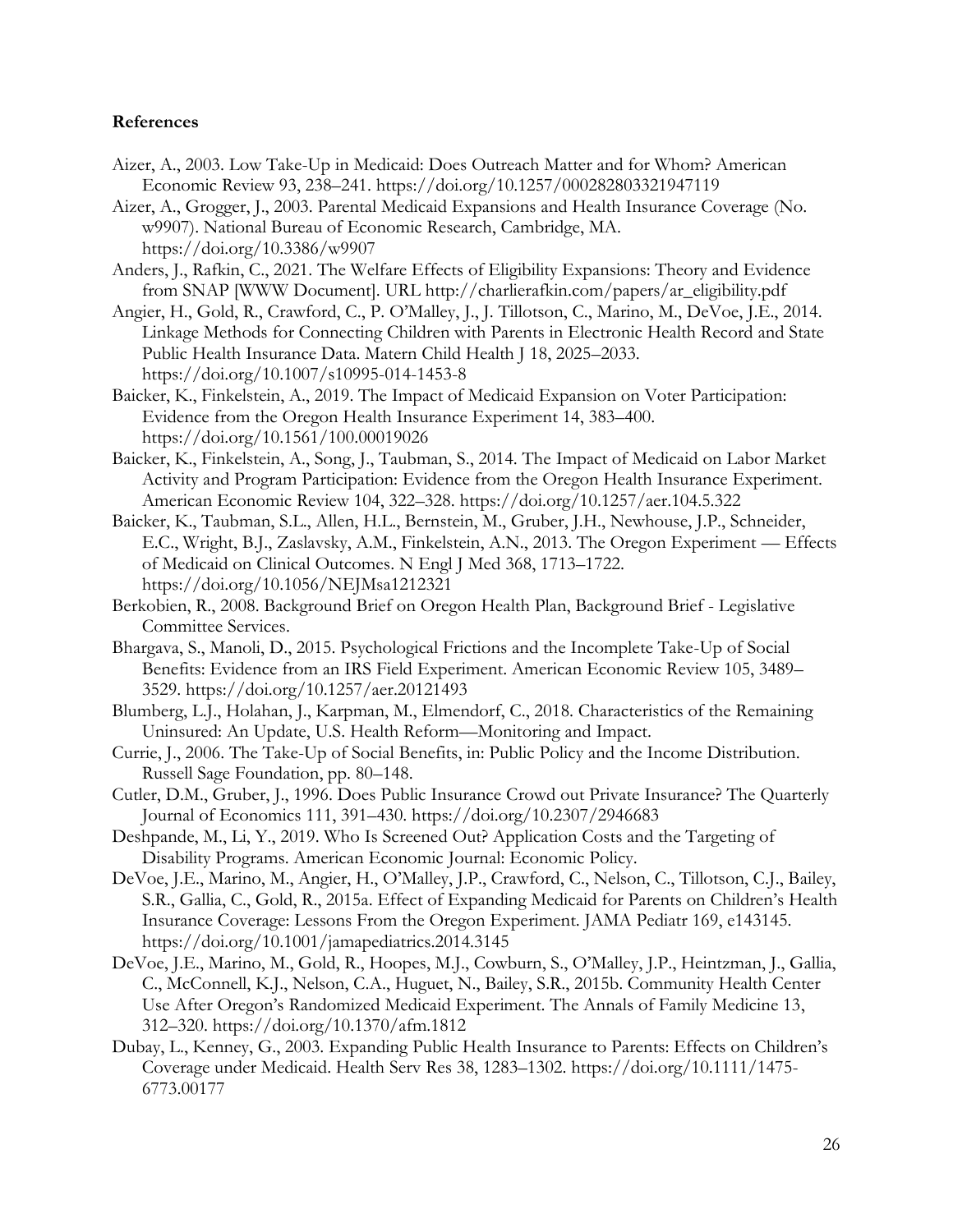- Finkelstein, A., Notowidigdo, M., 2019. Take-up and Targeting: Experimental Evidence from SNAP. Quarterly Journal of Economics.
- Finkelstein, A., Taubman, S., Allen, H., Gruber, J., Newhouse, J.P., Wright, B., Oregon Health Study Group, 2010. Oregon Health Insurance Experiment Analysis Plan: Evidence from the First Year.
- Finkelstein, A., Taubman, S., Wright, B., Bernstein, M., Gruber, J., Newhouse, J.P., Allen, H., Baicker, K., Oregon Health Study Group, 2012. The Oregon Health Insurance Experiment: Evidence from the First Year\*. The Quarterly Journal of Economics 127, 1057–1106. https://doi.org/10.1093/qje/qjs020
- Finkelstein, A.N., Taubman, S.L., Allen, H.L., Wright, B.J., Baicker, K., 2016. Effect of Medicaid Coverage on ED Use — Further Evidence from Oregon's Experiment. N Engl J Med 375, 1505–1507. https://doi.org/10.1056/NEJMp1609533
- Frean, M., Gruber, J., Sommers, B.D., 2017. Premium subsidies, the mandate, and Medicaid expansion: Coverage effects of the Affordable Care Act. Journal of Health Economics 53, 72– 86. https://doi.org/10.1016/j.jhealeco.2017.02.004
- Hamersma, S., Kim, M., Timpe, B., 2019. The Effect of Parental Medicaid Expansions on Children's Health Insurance Coverage: Parental Medicaid & Child Insurance. Contemp Econ Policy 37, 297–311. https://doi.org/10.1111/coep.12392
- Homonoff, T., Somerville, J., 2019. Program Recertification Costs: Evidence from SNAP.
- Hudson, J.L., Moriya, A.S., 2017. Medicaid Expansion For Adults Had Measurable 'Welcome Mat' Effects On Their Children. Health Affairs 36, 1643–1651. https://doi.org/10.1377/hlthaff.2017.0347
- Kaiser Family Foundation, 2019. Trends in Medicaid Income Eligibility Limits [WWW Document]. URL https://www.kff.org/data-collection/trends-in-medicaid-income-eligibility-limits/ (accessed 8.12.19).
- Murray, S., 2009. States Resist Medicaid Growth; Governors Fear For Their Budgets. The Washington Post A01.
- National Academy for State Health Policy, n.d. State CHIP Fact Sheets—2008: Oregon.
- Norman, J., Ferguson, E., 2009. Republican Governors Protest Medicaid "Unfunded Mandate" in Baucus Bill. Congressional Quarterly HealthBeat.
- Oregon Department of Human Services, 2008a. Oregon Health Plan Annual Report.
- Oregon Department of Human Services, 2008b. OHP Standard Reservation List: Application Progress Report [WWW Document]. URL

https://web.archive.org/web/20100712233923/http://www.oregon.gov/DHS/healthplan/dat a\_pubs/reports/08-08ohpreport.pdf

Oregon Department of Human Services, 2008c. OHP Client FAQs, eligibility & enrollment [WWW Document]. URL

https://web.archive.org/web/20081205123307/http://www.oregon.gov/DHS/healthplan/dat a\_pubs/faqs/faqclientenroll.shtml#1 (accessed 9.11.19).

- Oregon Division of Medical Assistance Programs (DMAP), 2016. Oregon Medicaid Enrollment Data [Dataset].
- Oregon Division of Medical Assistance Programs (DMAP), 2008. Oregon Health Insurance Experiment Reservation Lists [Dataset].
- PriceWaterhouseCoopers, 2006. Oregon Health Plan Medicaid Demonstration Analysis of Calendar Years 2008 & 2009 Average Costs [WWW Document]. URL

https://web.archive.org/web/20100812040809/http://www.oregon.gov/DHS/healthplan/dat a\_pubs/rates-costs/main.shtml (accessed 12.12.20).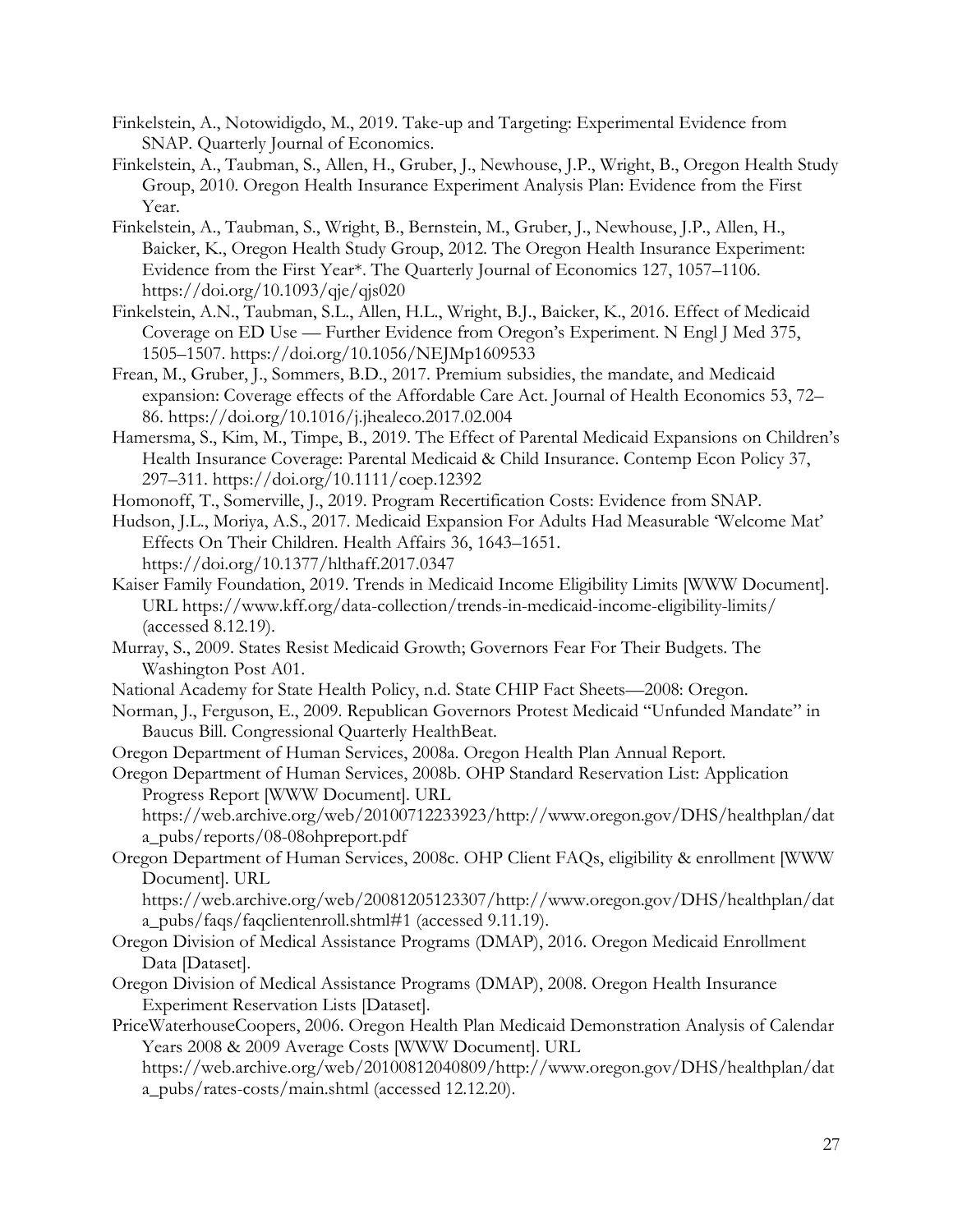- Sommers, B.D., Chua, K.-P., Kenney, G.M., Long, S.K., McMorrow, S., 2016. California's Early Coverage Expansion under the Affordable Care Act: A County-Level Analysis. Health Serv Res 51, 825–845. https://doi.org/10.1111/1475-6773.12397
- Sommers, B.D., Epstein, A.M., 2011. Why States Are So Miffed about Medicaid Economics, Politics, and the "Woodwork Effect." N Engl J Med 365, 100–102. https://doi.org/10.1056/NEJMp1104948
- Sonier, J., Boudreaux, M.H., Blewett, L.A., 2013. Medicaid 'Welcome-Mat' Effect Of Affordable Care Act Implementation Could Be Substantial. Health Affairs 32, 1319–1325. https://doi.org/10.1377/hlthaff.2013.0360
- Taubman, S.L., Allen, H.L., Wright, B.J., Baicker, K., Finkelstein, A.N., 2014. Medicaid Increases Emergency-Department Use: Evidence from Oregon's Health Insurance Experiment. Science 343, 263–268. https://doi.org/10.1126/science.1246183
- The Oregon Health Study Group, 2010. The Oregon Health Care Survey [Dataset].
- Wright, B.J., Garcia-Alexander, G., Weller, M.A., Baicker, K., 2017. Low-Cost Behavioral Nudges Increase Medicaid Take-Up Among Eligible Residents Of Oregon. Health Affairs 36, 838–845. https://doi.org/10.1377/hlthaff.2016.1325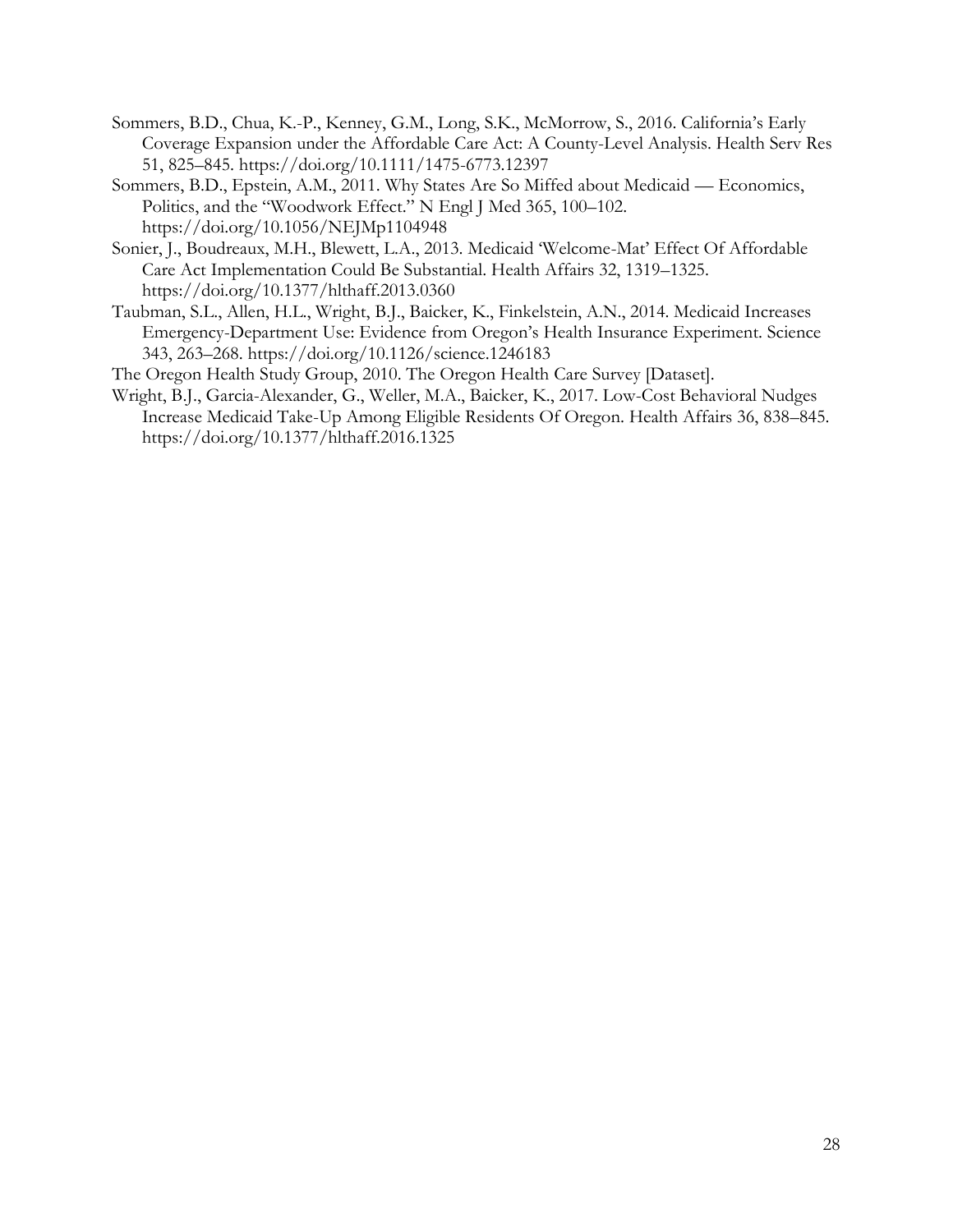# **Figures**



**Effect of Winning the Lottery on Number of Children Enrolled**

<span id="page-28-0"></span>Notes: This figure presents estimates of the effect of a household winning the lottery on the number of children in the household enrolled in Medicaid. Specifically, it plots estimates of  $\beta_1$  (the coefficient on an indicator for the household winning the lottery) from equation (1); the outcome variables are the number of children enrolled at different 30-day durations (from -30 to 360) relative to the adult eligibility date. All regressions also control for household size indicators, lottery draw indicators, and the measures of baseline Medicaid enrollment. The shaded area indicates the 95% confidence interval for the effect estimates, based on robust standard errors.

Figure 1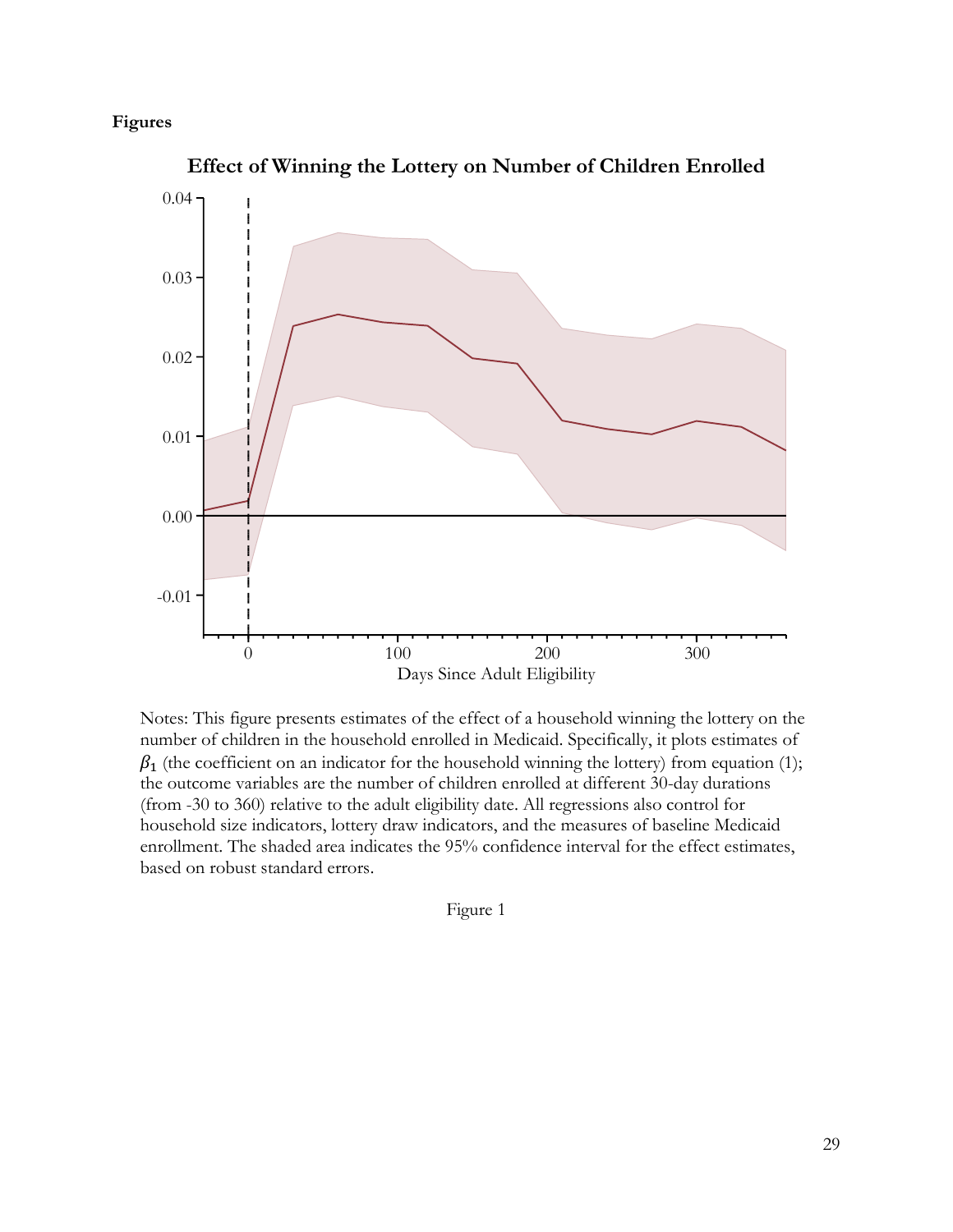

**Effect of Winning the Lottery on Number of Adults and Children Enrolled**

<span id="page-29-0"></span>Notes: This figure presents estimates of the effect of a household winning the lottery on the number of reservation list adults in the household enrolled in Medicaid (blue dashed line), and the number of children in the household enrolled in Medicaid (maroon solid line). Specifically, it plots estimates of  $\beta_1$  (the coefficient on an indicator for the household winning the lottery) from equation (1); the outcome variables are the number of children (or number of adults) enrolled at different 30-day durations (from -30 to 360) relative to the adult eligibility date. All regressions also control for household size indicators, lottery draw indicators, and the measures of baseline Medicaid enrollment. The shaded areas indicate the 95% confidence interval for the effect estimates, based on robust standard errors.

### Figure 2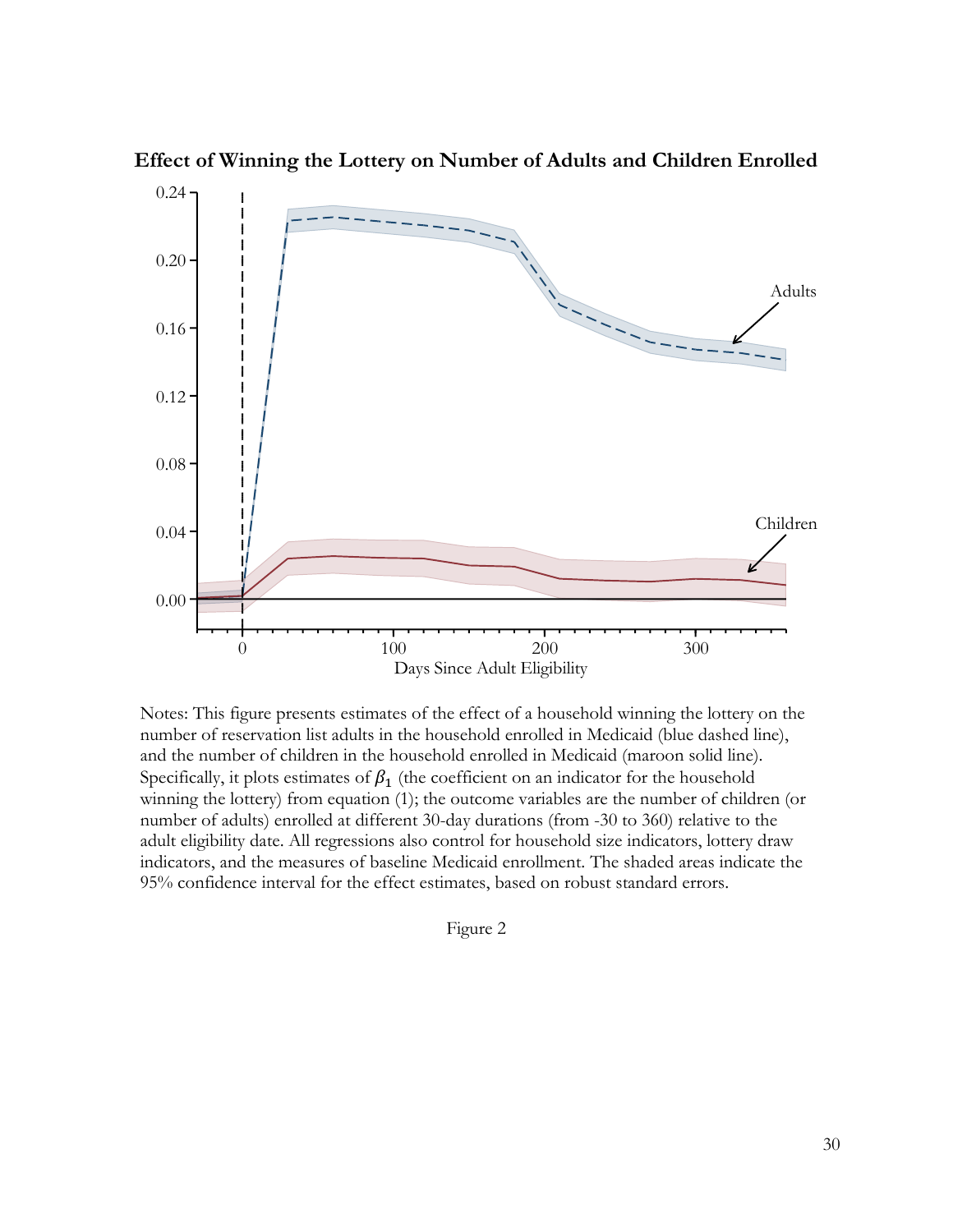

**Average Number of Children Enrolled in Treated and Control Households**

<span id="page-30-0"></span>Notes: This figure presents the average number of children in treatment and control households enrolled in Medicaid at different 30-day durations (from -30 to 360) relative to the adult eligibility date. The averages are adjusted estimates derived from the regression given by equation (1). Specifically, after running the regression, we use the coefficient estimates to predict the enrollment assuming all households were treated and then assuming all households were not. The 'treated households' estimate can therefore be interpreted as the expected average level of enrollment if all households in the analysis sample were treated while the 'control households' estimate is the expected average if all households were not treated. The shaded areas indicate 95% confidence intervals for the adjusted averages.

Figure 3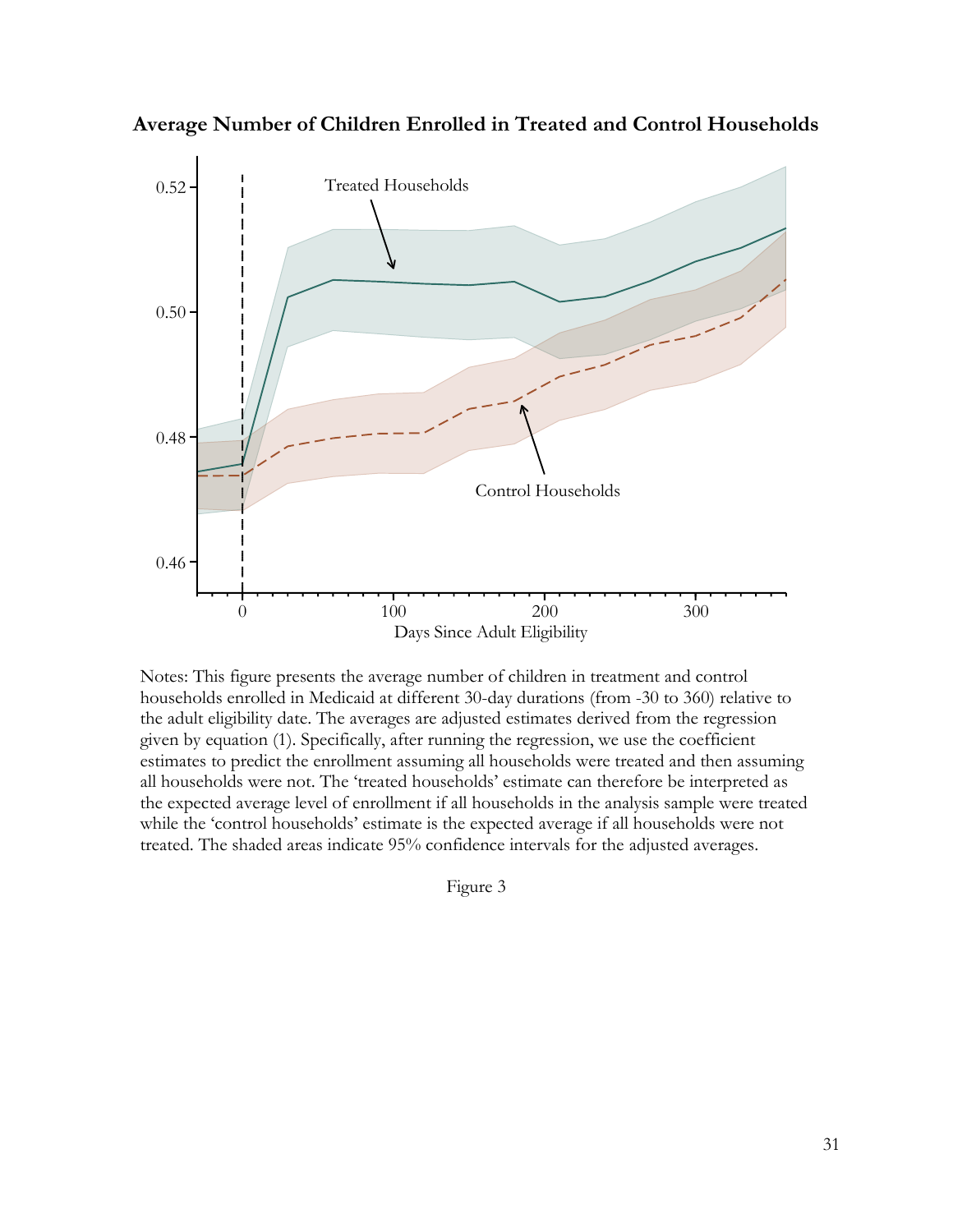

**Average Number of Adults Enrolled in Treated and Control Households**

<span id="page-31-0"></span>Notes: This figure presents the average number of adults on the reservation list in treatment and control households enrolled in Medicaid at different 30-day durations (from -30 to 360) relative to the adult eligibility date. The averages are adjusted estimates derived from regression given by equation (1). Specifically, after running the regression, we use the coefficient estimates to predict the enrollment assuming all households were treated and then assuming all households were not. The 'treated households' estimate can therefore be interpreted as the expected average level of enrollment if all households in the analysis sample were treated while the 'control households' estimate is the expected average if all households were not treated. The shaded areas indicate 95% confidence intervals for the adjusted averages.

Figure 4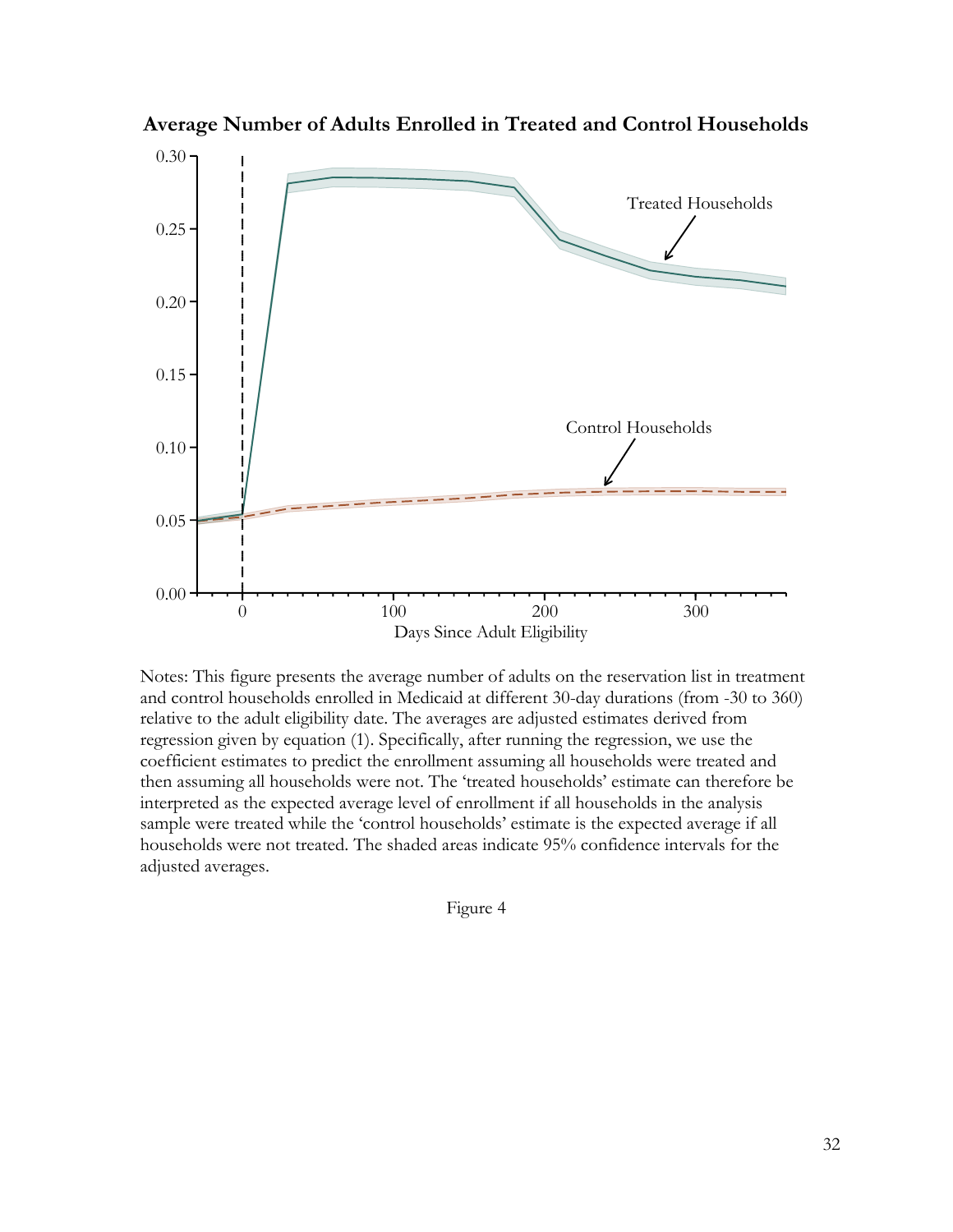## **Tables**

| (1)      | (2)             | (3)     |
|----------|-----------------|---------|
| Control  | Treat - Control |         |
| Mean     | Difference      | p-value |
|          |                 |         |
| 1968.4   | 0.132(0.112)    | 0.236   |
| 0.577    | $-0.011(0.004)$ | 0.017   |
| 0.927    | 0.001(0.002)    | 0.599   |
| 0.093    | 0.001(0.003)    | 0.661   |
| 0.863    | $-0.005(0.003)$ | 0.094   |
| 0.821    | $-0.002(0.004)$ | 0.524   |
| 39,774.1 | 8.825 (77.785)  | 0.910   |
|          |                 |         |
| 0.416    | 0.007(0.009)    | 0.439   |
| 0.218    | 0.003(0.004)    | 0.399   |
| 0.027    | 0.001(0.002)    | 0.491   |
| 0.026    | 0.001(0.002)    | 0.498   |
|          |                 |         |

**Table 1. Treatment-Control Balance**

N=52,873. Notes: This table presents balance tests for two sets of variables. Specifically, it reports estimates of  $\beta_1$  (the coefficient on an indicator for the household winning the lottery) from equation (1). The regressions control for household size indicators but do not control for lottery draw indicators or the measures of baseline Medicaid enrollment (which appear in Block B). Robust standard errors in parentheses.

Column (1) reports the average control group outcome. Column (2) presents the estimated regression coefficient and its standard error, which is the treatment-control difference. Column (3) reports the p-value from the test that the regression coefficient equals zero.

<span id="page-32-0"></span>Block A, which reports the lottery list variables, contains demographics of individuals who signed up for the lottery, which were provided by participants or could be derived from this information. Block B, which reports the baseline enrollment variables, contains the four measures of child and adult enrollment on January 15, 2008 at the household level derived from our linkage to Medicaid enrollment data. See Appendix Table A1 for balance tests for additional variables and comparisons to balance in prior work.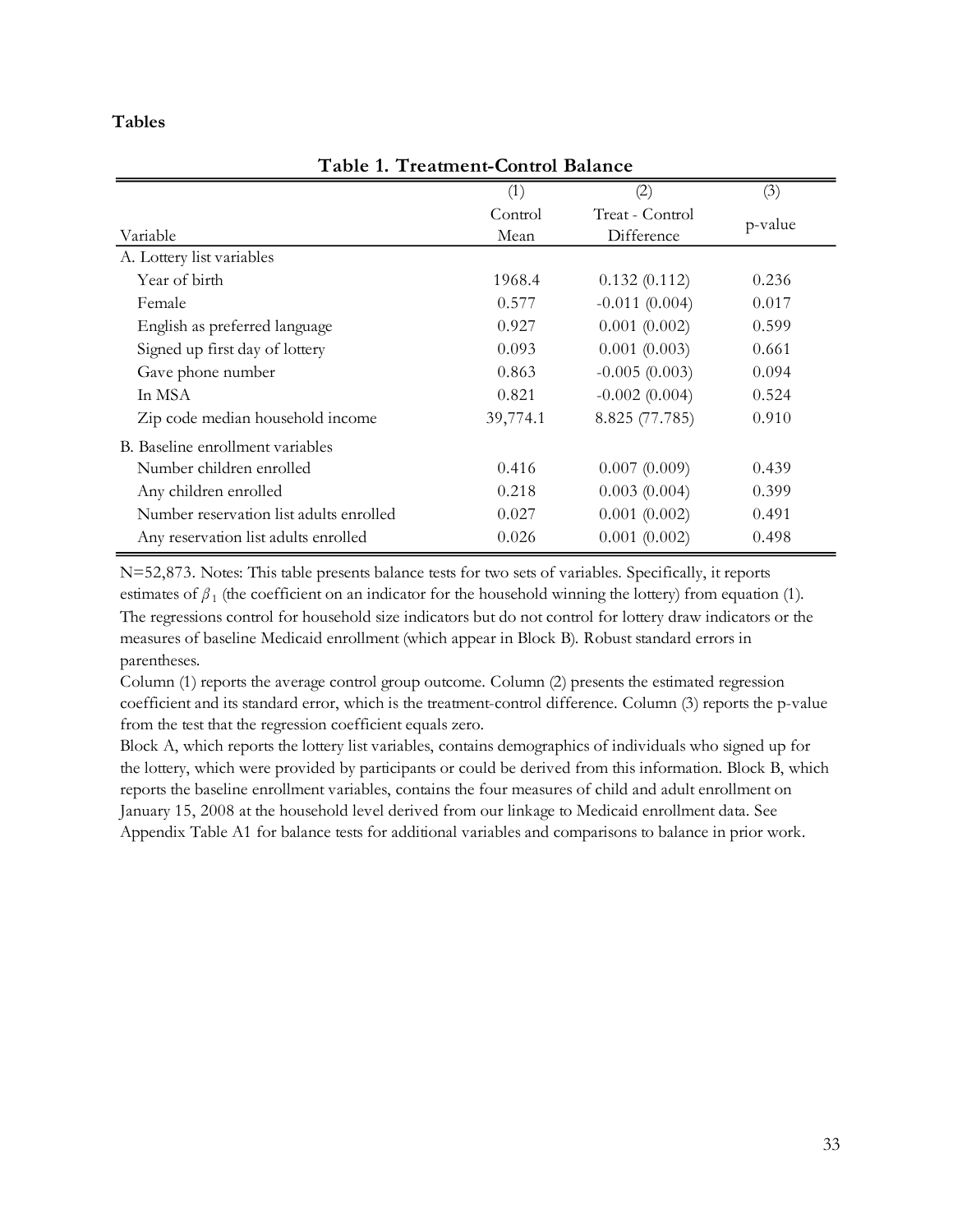| Table 2. Effects on United and Adult Medicald Enrolment at 90 Days |                            |                                   |                                 |                                    |  |  |  |
|--------------------------------------------------------------------|----------------------------|-----------------------------------|---------------------------------|------------------------------------|--|--|--|
|                                                                    | (1)                        | $\left( 2\right)$                 | (3)                             | (4)                                |  |  |  |
| Outcome                                                            | Control Mean<br>(Children) | Treatment<br>Effect<br>(Children) | Treatment<br>Effect<br>(Adults) | <b>Effect Ratio</b><br>Child:Adult |  |  |  |
| Number Enrolled                                                    | 0.457                      | 0.024<br>(0.005)                  | 0.223<br>(0.004)                | 0.110                              |  |  |  |
| Any Enrolled                                                       | 0.234                      | 0.013<br>(0.003)                  | 0.205<br>(0.003)                | 0.062                              |  |  |  |
| Member-Months                                                      | 1.372                      | 0.074<br>(0.015)                  | 0.667<br>(0.011)                | 0.110                              |  |  |  |

**Table 2. Effects on Child and Adult Medicaid Enrollment at 90 Days**

<span id="page-33-0"></span>N=52,873. Notes: This table presents estimates of the effect of a household winning the lottery on child and reservation list adult Medicaid enrollment outcomes 90 days after the adult eligibility date. Specifically, it reports estimates of  $\beta_1$  (the coefficient on an indicator for the household winning the lottery) from equation (1); all regressions also control for household size indicators, lottery draw indicators, and the measures of baseline Medicaid enrollment. Robust standard errors in parentheses. Column (1) reports the average control group child enrollment outcome. Columns (2) and (3) present treatment effect estimates on child and adult enrollment, respectively. Column (4) reports the ratio of child to adult treatment effects. The rows report results from three different dependent variables. "Number enrolled" is the count of members enrolled in Medicaid at 90 days after adult eligibility. "Any enrolled" is an indicator for number enrolled > 0. "Member-months" is the total months of enrollment at the household during the 90 day period following adult eligibility.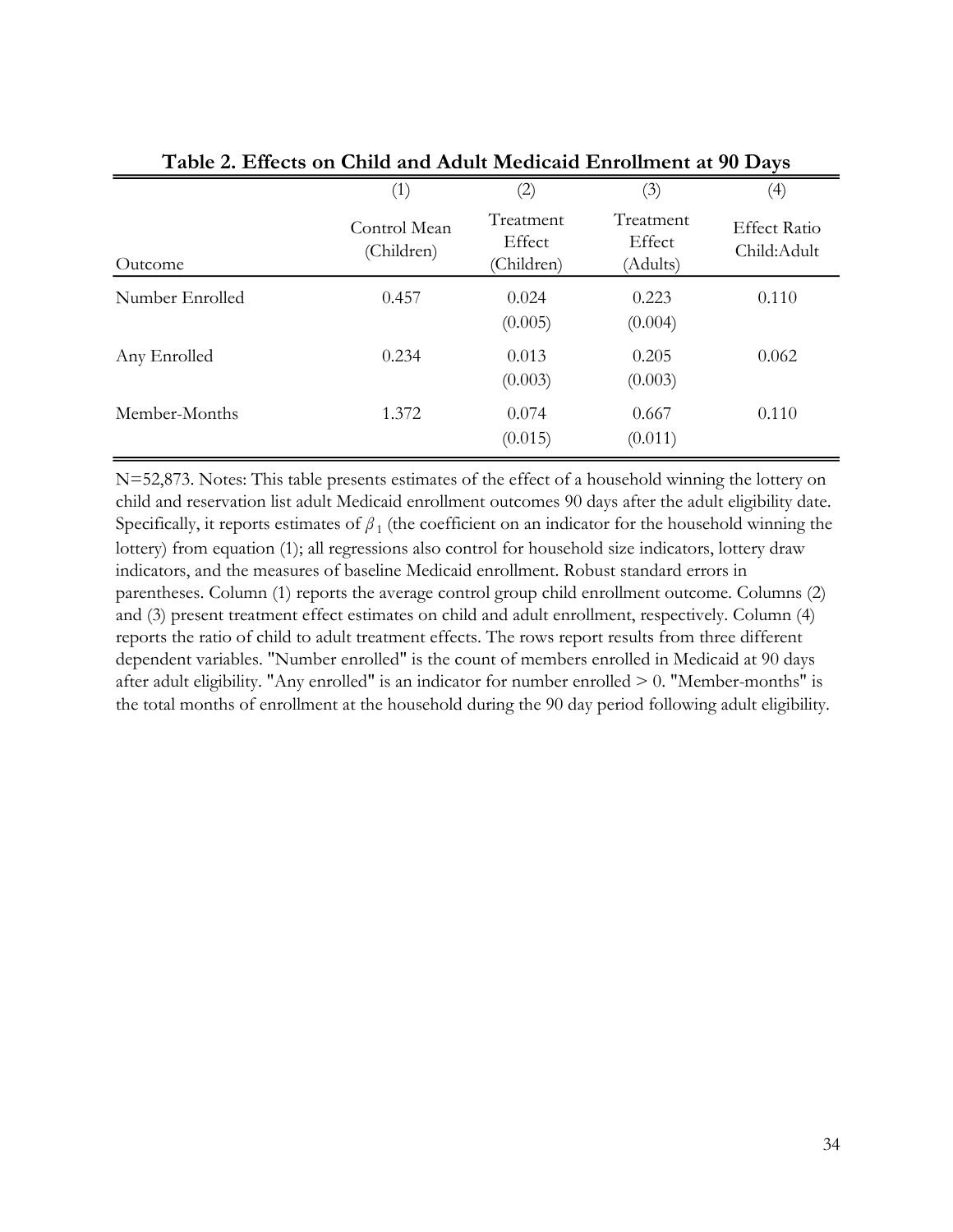|                                  | (1)                        | (2)                               | $\circ$<br>(3)                  | (4)                                |
|----------------------------------|----------------------------|-----------------------------------|---------------------------------|------------------------------------|
| Outcome: Number<br>Enrolled      | Control Mean<br>(Children) | Treatment<br>Effect<br>(Children) | Treatment<br>Effect<br>(Adults) | <b>Effect Ratio</b><br>Child:Adult |
| 30 days after adult eligibility  | 0.455                      | 0.023<br>(0.005)                  | 0.224<br>(0.004)                | 0.103                              |
| 90 days after adult eligibility  | 0.457                      | 0.024<br>(0.005)                  | 0.223<br>(0.004)                | 0.110                              |
| 180 days after adult eligibility | 0.462                      | 0.020<br>(0.006)                  | 0.211<br>(0.004)                | 0.093                              |
| 270 days after adult eligibility | 0.472                      | 0.010<br>(0.006)                  | 0.152<br>(0.003)                | 0.068                              |
| 365 days after adult eligibility | 0.484                      | 0.008<br>(0.006)                  | 0.141<br>(0.003)                | 0.059                              |

**Table 3. Effects on Medicaid Enrollment at Varying Durations**

<span id="page-34-0"></span>N=52,873. Notes: This table presents estimates of the effect of a household winning the lottery on child and reservation list adult Medicaid enrollment outcomes at varying durations after the adult eligibility date. Specifically, it reports estimates of  $\beta_1$  (the coefficient on an indicator for the household winning the lottery) from equation (1); all regressions also control for household size indicators, lottery draw indicators, and the measures of baseline Medicaid enrollment. Robust standard errors in parentheses. Outcomes are the number of children or adults enrolled in Medicaid at the specified number of days after the adult eligibility date. Column (1) reports the average control group child enrollment outcome. Columns (2) and (3) present treatment effect estimates on child and adult enrollment, respectively. Column (4) reports the ratio of child to adult treatment effects.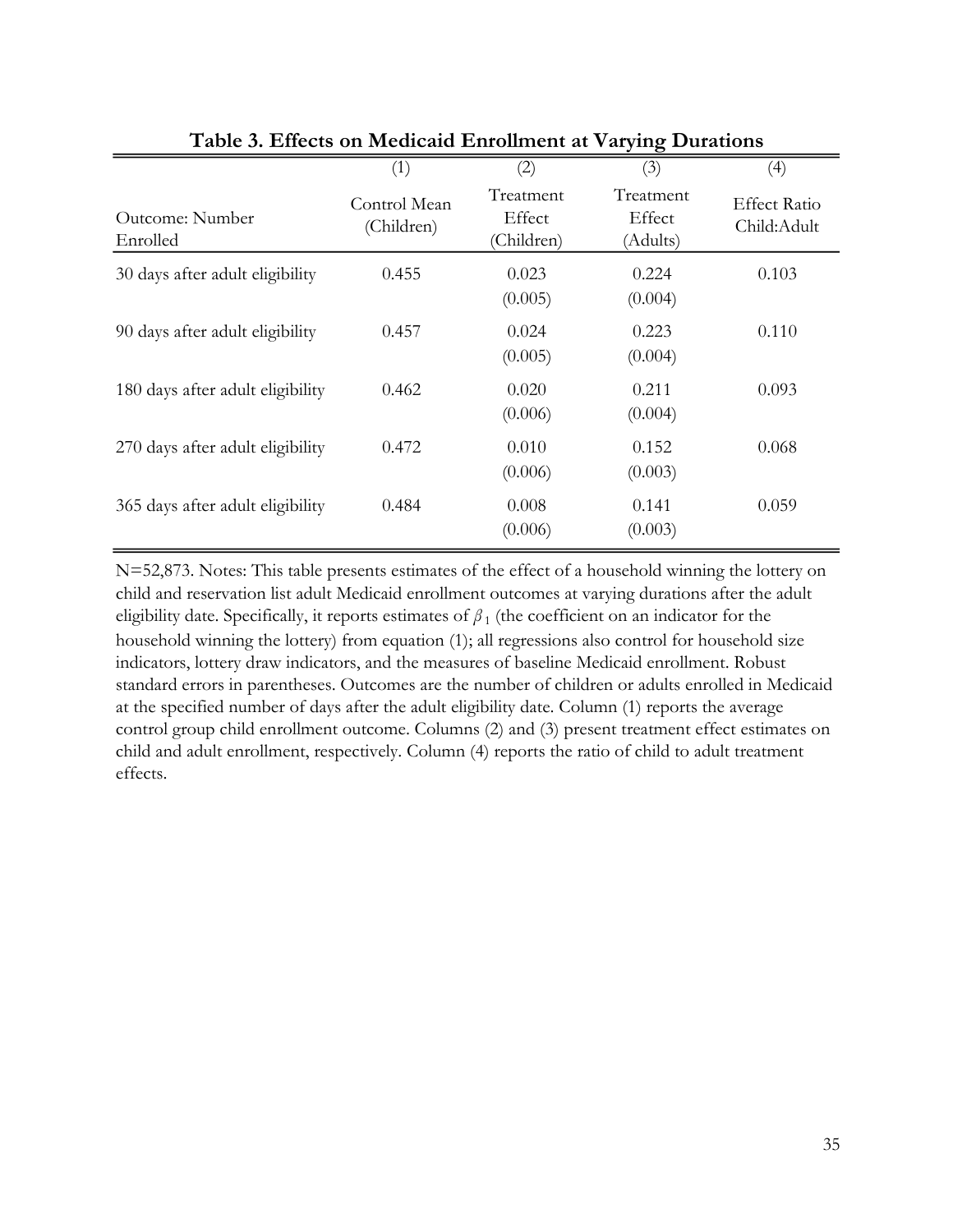|                 | (1)                           | (2)                 | ິ<br>(3)                                       | (4)                 | (5)             | (6)                                                   |                 | (8)                             |  |
|-----------------|-------------------------------|---------------------|------------------------------------------------|---------------------|-----------------|-------------------------------------------------------|-----------------|---------------------------------|--|
|                 |                               |                     | Panel A: Outcome Measure Only Counts Children: |                     |                 | <b>Panel B:</b> Sample Restricted to Households with: |                 |                                 |  |
|                 | Not Enrolled $Ex$ <i>Ante</i> |                     | Enrolled $Ex$ <i>Ante</i>                      |                     |                 | No Child Enrolled $Ex$ <i>Ante</i>                    |                 | $\geq$ 1 Child Enrolled Ex Ante |  |
| Outcome         | Control Mean                  | Treatment<br>Effect | Control Mean                                   | Treatment<br>Effect | Control<br>Mean | Treatment<br>Effect                                   | Control<br>Mean | Treatment<br>Effect             |  |
| Number Enrolled | 0.111                         | 0.018<br>(0.004)    | 0.346                                          | 0.007<br>(0.003)    | 0.096           | 0.023<br>(0.005)                                      | 1.750           | 0.032<br>(0.017)                |  |
| Any Enrolled    | 0.073                         | 0.012<br>(0.002)    | 0.185                                          | 0.002<br>(0.002)    | 0.059           | 0.014<br>(0.003)                                      | 0.859           | 0.010<br>(0.006)                |  |
| Member-Months   | 0.303                         | 0.057<br>(0.012)    | 1.069                                          | 0.016<br>(0.008)    | 0.261           | 0.074<br>(0.014)                                      | 5.352           | 0.076<br>(0.044)                |  |
| N               | 52,873                        |                     | 52,873                                         |                     | 40,856          |                                                       | 12,017          |                                 |  |

# **Table 4. Heterogeneity in Effects on Child Enrollment**

<span id="page-35-0"></span>Notes: This table presents estimates of the effect of a household winning the lottery on child Medicaid enrollment outcomes 90 days after the adult eligibility date. Specifically, it reports estimates of *β* <sup>1</sup> (the coefficient on an indicator for the household winning the lottery) from equation (1); all regressions also control for household size indicators, lottery draw indicators, and the measures of baseline Medicaid enrollment. Robust standard errors in parentheses. The rows report results from three different dependent variables. "Number enrolled" is the count of members enrolled in Medicaid at 90 days after adult eligibility. "Any enrolled" is an indicator for number enrolled  $> 0$ . "Member-months" is the total months of enrollment at the household during the 90 day period following adult eligibility. In Panel A, the outcome measures are defined as in Table 2 but only count children who were not enrolled *ex ante* (on January 15, 2008) on the left side and only count children who were enrolled *ex ante* on the right side. In Panel B, the outcome measures are defined identically to those in Table 2 but the sample is split into households with no *ex ante* child enrollment (on January 15, 2008) on the left side and households with *ex ante* child enrollment on the right side.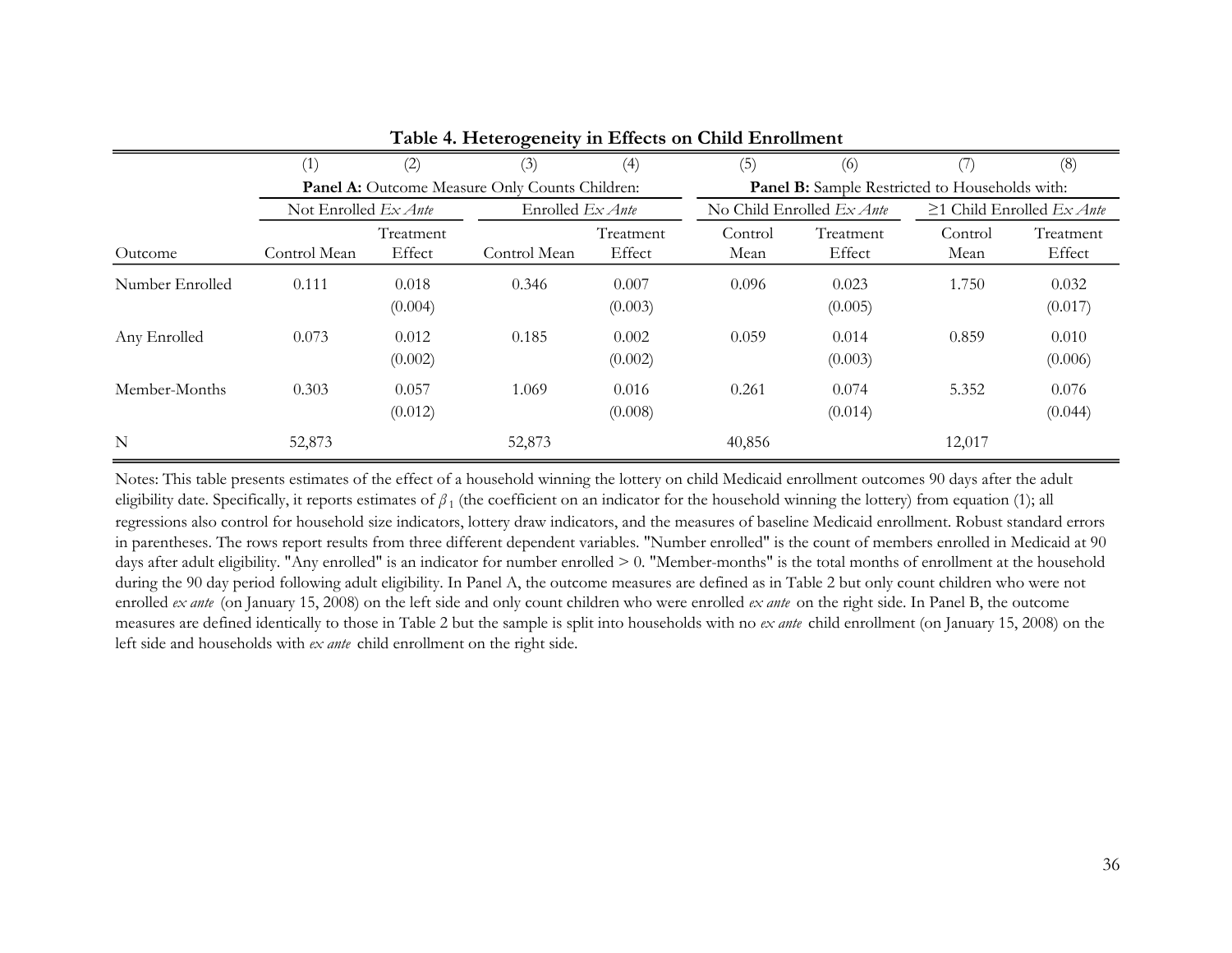|                 | (1)     | (2)               | (5)     | (6)              | (7)     | (8)                     |
|-----------------|---------|-------------------|---------|------------------|---------|-------------------------|
|                 |         | Panel A: Baseline |         | Panel B: Survey  |         | Panel C: Survey         |
|                 |         | Specification     |         | Subsample        |         | Subsample with Children |
|                 | Control | Treatment         | Control | Treatment        | Control | Treatment               |
| Outcome         | Mean    | Effect            | Mean    | Effect           | Mean    | Effect                  |
| Number Enrolled | 0.457   | 0.024<br>(0.005)  | 0.469   | 0.029<br>(0.009) | 1.008   | 0.044<br>(0.018)        |
| Any Enrolled    | 0.234   | 0.013<br>(0.003)  | 0.246   | 0.015<br>(0.004) | 0.518   | 0.025<br>(0.008)        |
| Member-Months   | 1.372   | 0.074<br>(0.015)  | 1.396   | 0.095<br>(0.024) | 2.999   | 0.159<br>(0.050)        |
| N               | 52,873  |                   | 17,126  |                  | 7,317   |                         |

**Table 5. Effects on Child Enrollment for Households with Children**

<span id="page-36-0"></span>Notes: This table presents estimates of the effect of <sup>a</sup> household winning the lottery on child Medicaid enrollment outcomes 90 days after the adult eligibility date. Specifically, it reports estimates of *β* <sup>1</sup> (the coefficient on an indicator for the household winning the lottery) from equation (1); all regressions also control for household size indicators, lottery draw indicators, and the measures of baseline Medicaid enrollment. Robust standard errors in parentheses. The rows report results from three different dependent variables. "Number enrolled" is the count of members enrolled in Medicaid at <sup>90</sup> days after adult eligibility. "Any enrolled" is an indicator for number enrolled  $> 0$ . "Member-months" is the total months of enrollment at the household during the 90 day period following adult eligibility. Panel A repeats estimates from the baseline specification (see Table 2). Panel <sup>B</sup> presents these estimates for the subset of households that responded to the initial Oregon study participant survey. Panel C presents the estimates for the subset of households that responded to the survey and stated that they had one or more family members under age 19 living in their home.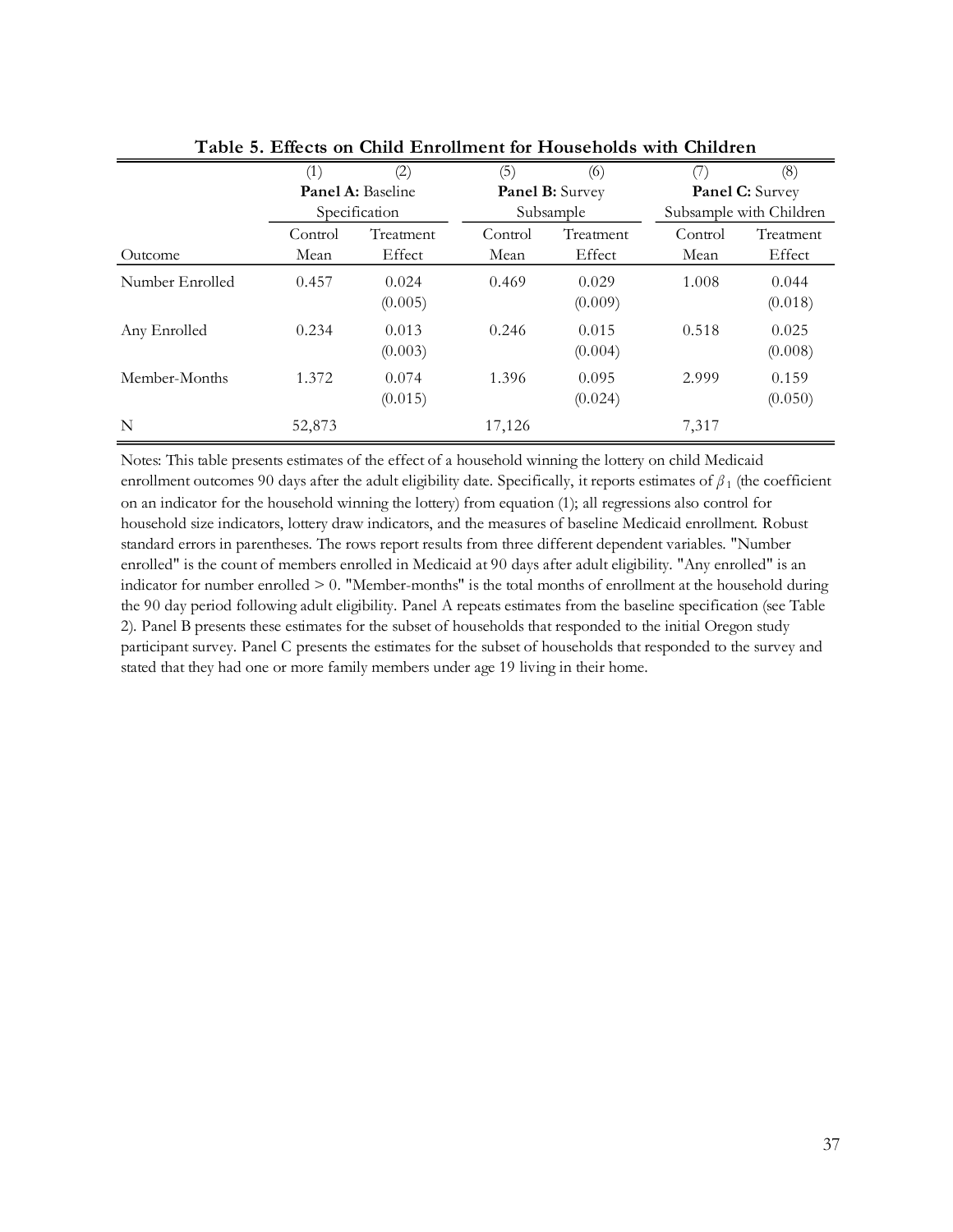## **Appendix A**

The spillover effects of adult Medicaid enrollment through the Oregon lottery on children's Medicaid enrollment have been previously analyzed by DeVoe et al. (2015a). However, the way in which children were matched to parents raised potential concerns about inference.

The data construction used by DeVoe et al. is described in more detail in Angier et. al. (2014). Adults on the lottery list were matched to their children using data on adult and child Medicaid enrollment as well as data on adult and child use of the OCHIN community health center network. Adults were linked to their children if both the adult and the child enrolled in Medicaid (the Medicaid enrollment data includes a household ID) and/or if both used a community health center in the network (the health center data includes an adult guarantor or emergency contact for children; to make the linkage, the child and adult must both receive care at the network). Having assembled an analysis cohort of children of lottery list members, the researchers then tracked their Medicaid enrollment during the Oregon study period, comparing children's enrollment for households in which the adults won the lottery to households in which they did not.

Importantly, these adult-child linkages used data not only from before the lottery (2002- 2007), but also from after the lottery (2008-2010). That creates challenges for identifying the impact of winning the lottery on children's enrollment because adult Medicaid enrollment and adult community health center use were significantly higher among lottery winners (DeVoe et al., 2015b; Finkelstein et al., 2012). As a result, we expect that it is easier to match lottery winner adults to their children than lottery loser adults, creating the potential for selection into the analysis cohort of children based on whether the child's parent won the lottery.

The sign (and, in turn, the magnitude) of the resulting bias in the estimate of the woodwork effect is *a priori* uncertain. To see this issue, consider the null hypothesis that there is no woodwork effect. In the community health center network data, winning the lottery increases the chance that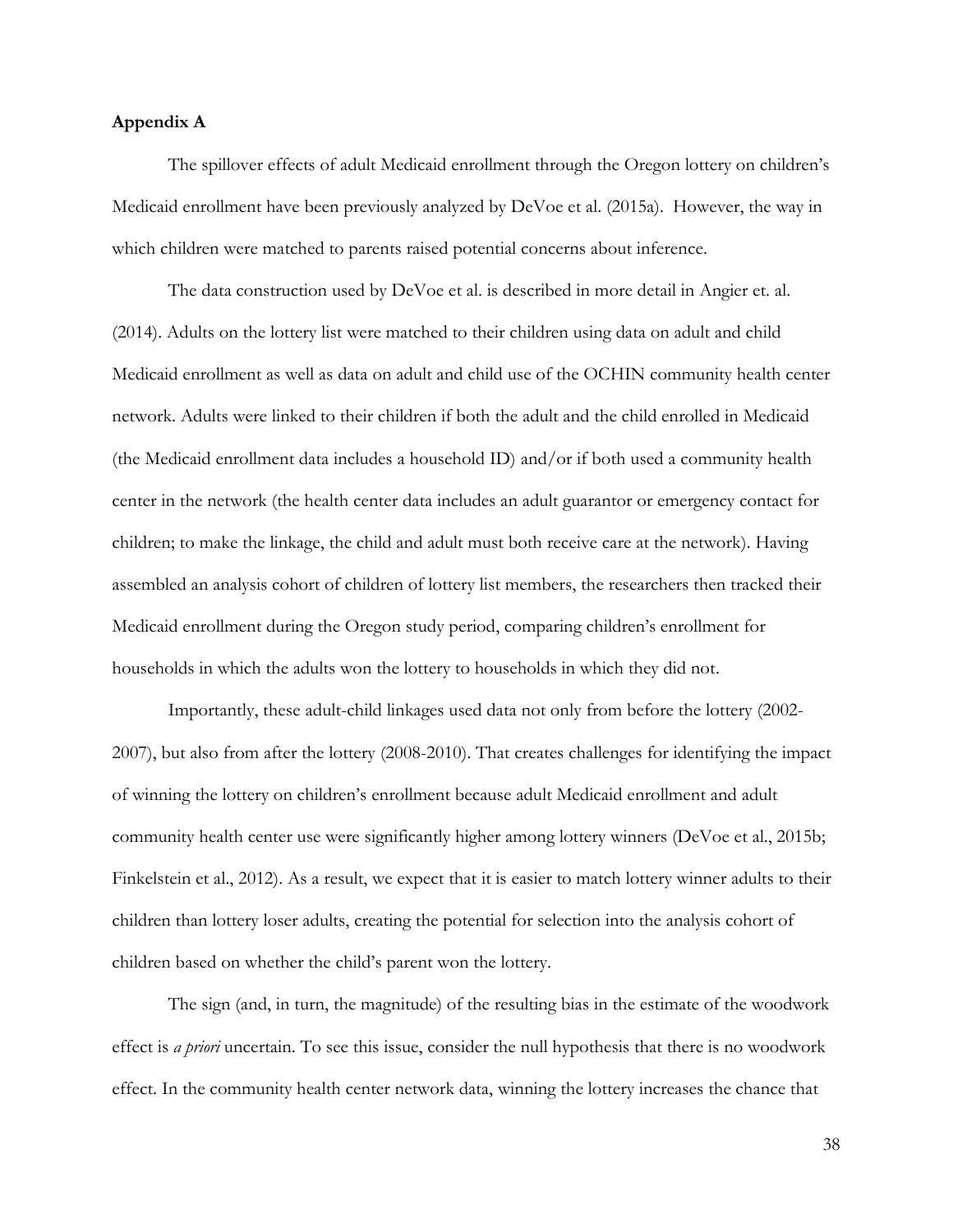parents use the community health center network (DeVoe et al., 2015b), and thus the chance that they are matched to their children. This higher probability of matching lottery winner adults to their children could create bias in either direction depending on the enrollment rate of the children who are selected into the cohort as a result of the lottery. The sign of the bias would depend on whether these children were more or less likely to be enrolled in Medicaid than children matched to control group parents who use the community health center network.

A similar issue arises in matches derived from the Medicaid enrollment data. Since the lottery increases Medicaid enrollment among adults, a set of children are selected into the cohort due to their parents' winning lottery. As with the community health center matches, the presence of these children could bias effects in either direction depending on whether the children were more or less likely to be enrolled in Medicaid than children matched to parents in the control group. These scenarios show that we do not expect balance in the composition of children matched to treatment households vs. children matched to control households, and so composition bias due to differential selection into the sample is the root cause of the concern.

In practice, we tend to estimate smaller woodwork effects and faster fade-out than DeVoe et al. This finding is consistent with the concerns about upward bias, although the estimates are similar enough that the differences could also reflect sampling variation. Since DeVoe et al.'s analyses are at the level of the child while our analyses are at the level of the household, absolute treatment effect estimates are not directly comparable between the studies. Instead, we compare percent effects by dividing absolute effects by the control arm mean. Calculated using this method, DeVoe et al. report woodwork effects in percent terms of 6.3%, 4.2%, and 2.4% at 1-6, 7-12, and 13-18 months, respectively, the first two of which are statistically significant. Our effects transformed to percent terms are 5.3%, 2.1%, and 1.7% at 3 months, 9 months, and 1 year, respectively, and only the first of these estimates is statistically significant.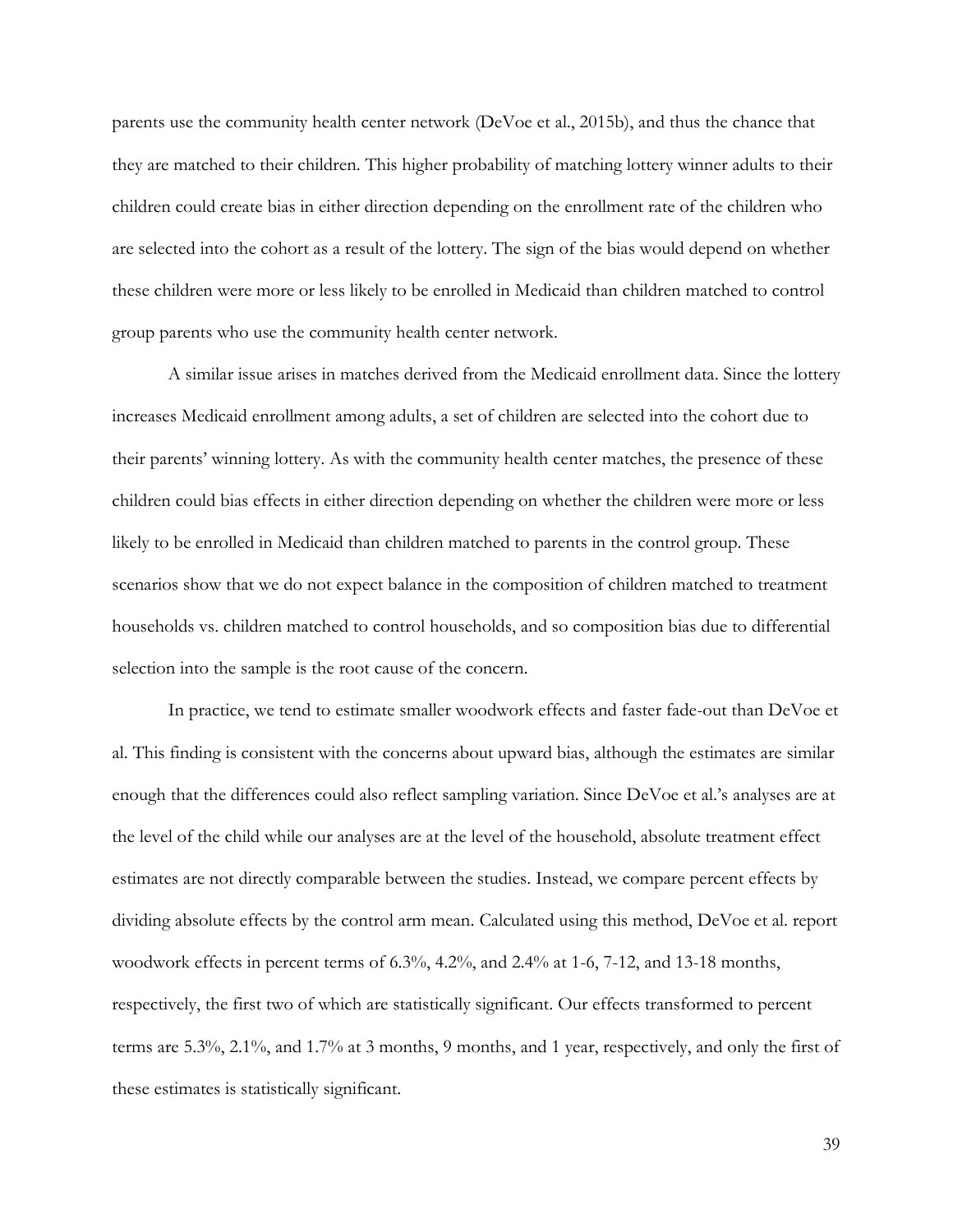## <span id="page-39-0"></span>**Appendix B**

In this appendix we describe in greater detail our processing of the Oregon reservation list data and the Medicaid enrollment data, including our approach to geocoding addresses in both files. *B.1. Processing addresses*

Processing address data was performed on a secure, non-networked computer. We use ArcGIS software to convert text addresses to latitude-longitude pairs, a process called geocoding. Initially, we extracted all addresses from the reservation list as well as all addresses from the location spell records in the 2008, 2009, and 2010 Medicaid enrollment data. In the extremely rare case that a member had two overlapping address spells, we truncate the earlier address spell to end on the day before the later spell begins.

Before the data was run through ArcGIS, we took several steps to pre-process it. For addresses in both datasets, we drop addresses that are not in Oregon, since the lottery requires eligible participants to have an Oregon address. We also remove addresses that could clearly not be geocoded: P.O. Boxes, addresses with all text and no number (e.g. "In Care Of John Smith"), addresses that are entirely numbers (e.g. "315"), and addresses with no street number or street identifier (e.g. no "St", "Rd", etc.; examples include "PMB 15", "SUITE 6A"). This pass to exclude non-geocodable addresses removed 12.11% of unique addresses in the reservation list and 8.57% of unique addresses in the Medicaid enrollment file.

Many reservation list members and Medicaid beneficiaries live at addresses with many units, and the reservation list and Medicaid enrollment file both allow individuals to specify a second address line to indicate the apartment, room, floor, or other detail about their unit (e.g. "Apt 3A"). However, ArcGIS does not extract this information. Given the importance of accurately linking reservation list households in buildings with multiple units, we extracted the second address line from both the reservation list and the Medicaid enrollment data and used it later in merging.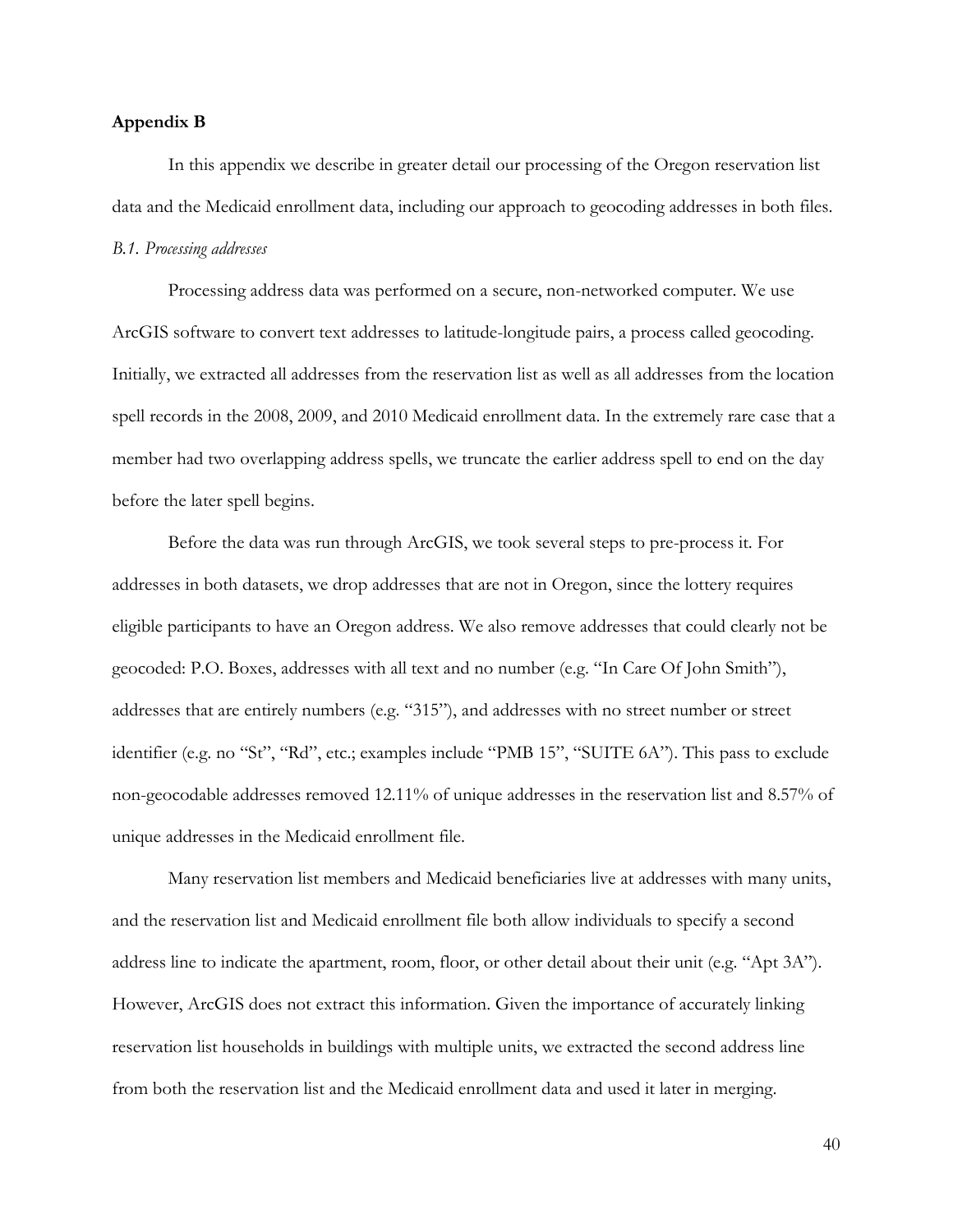We parse the second address line using a series of regular expressions. Conceptually, we divide the second address line into two components: a designator (e.g. "Apt") and level (e.g. "3A"); when we later merge between the reservation list and the enrollment file, we use only the level and ignore the designator. We standardize the level by removing the number prefix (e.g. "NO" from "NO 3"), any symbols (e.g. "#" from "#3A"), and any spaces within (e.g. "3 A" becomes "3A"). Among unique addresses in each dataset, we are able to identify and parse out a second address line for 25.7% of the reservation list addresses and 33.3% of the enrollment file addresses.

### *B.2. Geocoding addresses*

After pre-processing the addresses, we next loaded them into ArcGIS running on the same secure, non-networked computer. For each address, ArcGIS attempts to identify its location and, if successful, produces a latitude-longitude pair. We use ArcGIS to take advantage of its powerful geocoding engine, which includes algorithms to resolve addresses written with abbreviations, different positions of address components (e.g. "3 Broadway NE" vs. "3 NE Broadway"), different names for address elements (e.g. "3 Main Ave" vs. "3 Main St"), and slight spelling errors. This flexibility is crucial for linking the reservation list to the Medicaid enrollment file because individuals might write the same address differently when joining the reservation list and enrolling in Medicaid.

For each address text imported to ArcGIS, ArcGIS looks for candidate addresses – addresses with the same or similar text as the input address – in its address locator database. For this work, we used the Street\_Address\_US address locator, a database of all US street addresses as well as their coordinates, to geocode (we note that this address locator will only geocode addresses with a house number).

For each candidate address, ArcGIS assigns a score based on the similarity between the input address and candidate address. The scores range from 0 to 100, with 100 being a perfect match. If no candidate address is found, or all candidate addresses have scores below the minimum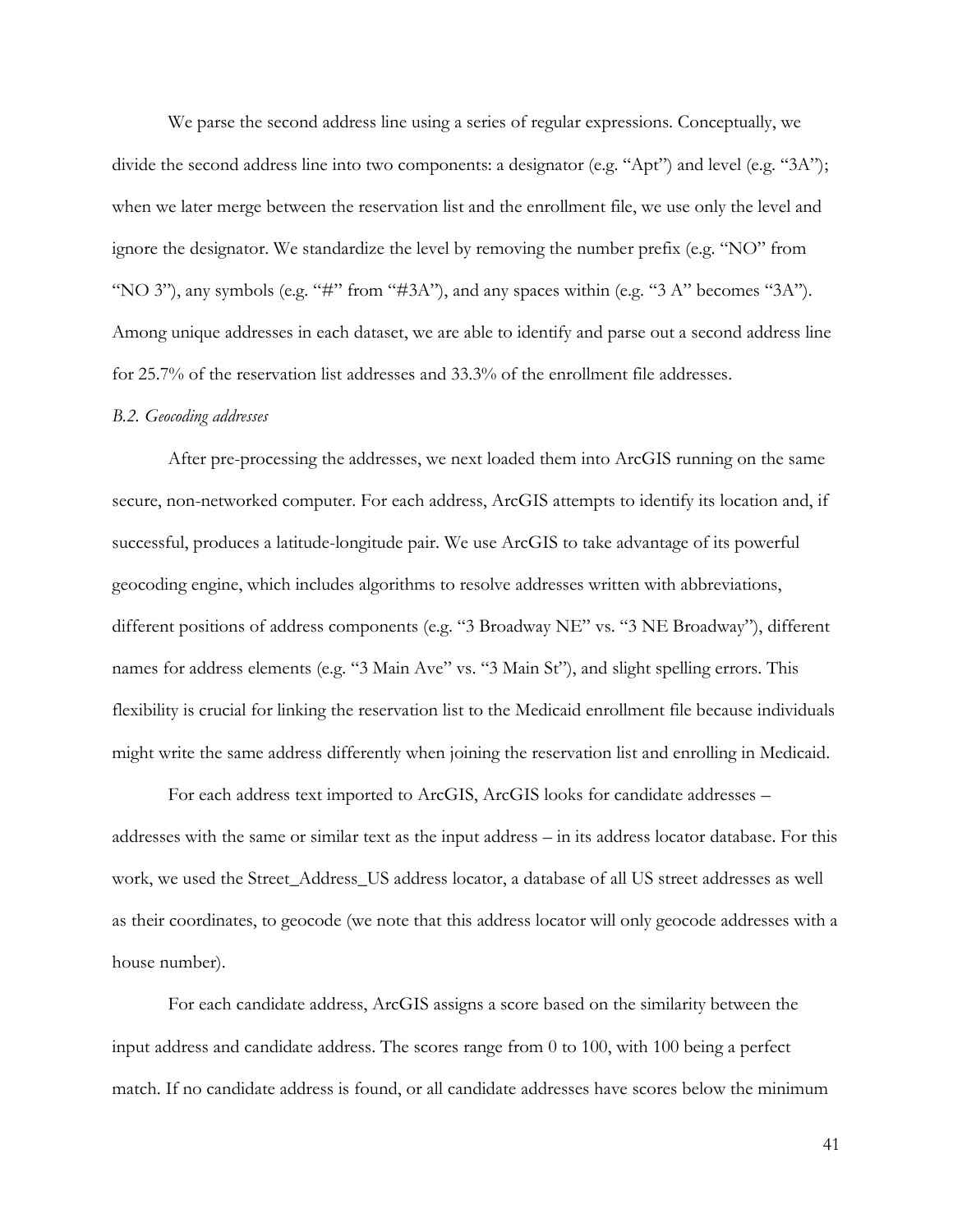threshold score, ArcGIS returns the status "unmatched". Otherwise, ArcGIS will return the status "matched" along with the latitude-longitude coordinates and standardized address text of the candidate address with the highest match score.

The minimum match score, a user-adjustable parameter in ArcGIS, is the minimum score the best candidate address has to have in order for ArcGIS to return that address. We set the score to 85, the default score in ArcGIS (between 0 and 100). Lowering the minimum match score will result in more geocoded addresses, but the marginal geocoded address is expected to be mismeasured with greater probability. We found little documentation from ArcGIS on how the score measures match quality and thus opted to use the default threshold. We also note another user-set parameter for matching: the spelling sensitivity, which can be set from 0 and 100, with higher values requiring the spelling of the input address and the candidate address to match more closely. Again we found little documentation on the underlying spelling match algorithm, other than a note that reducing the sensitivity would yield more matches. Thus we again opted to use the default score, which was 80.

Besides "matched" and "unmatched", ArcGIS returns the status "tied" if it finds multiple candidate addresses with the top match score (and this score is higher than the minimum match score threshold). Ties occur for fewer than 1 percent of addresses on the reservation list. We spot checked the ties and noted two reasons they occurred. First, the address locator can have more than one latitude-longitude pair for one address. In the spot check, this reason for a tie was quite rare, although we did observe it occurring. Second, if the input address is missing certain information (e.g. "2345 Orchard" without specifying "Street" or "Road"), it could match to "Orchard Street" and "Orchard Road", with both having the same score and clearing the minimum threshold. For both of the two reasons, it was not possible to clearly identify the proper geocoded address even with manual inspection of addresses with ties. In turn, we treat tied addresses as unmatched in the study.

42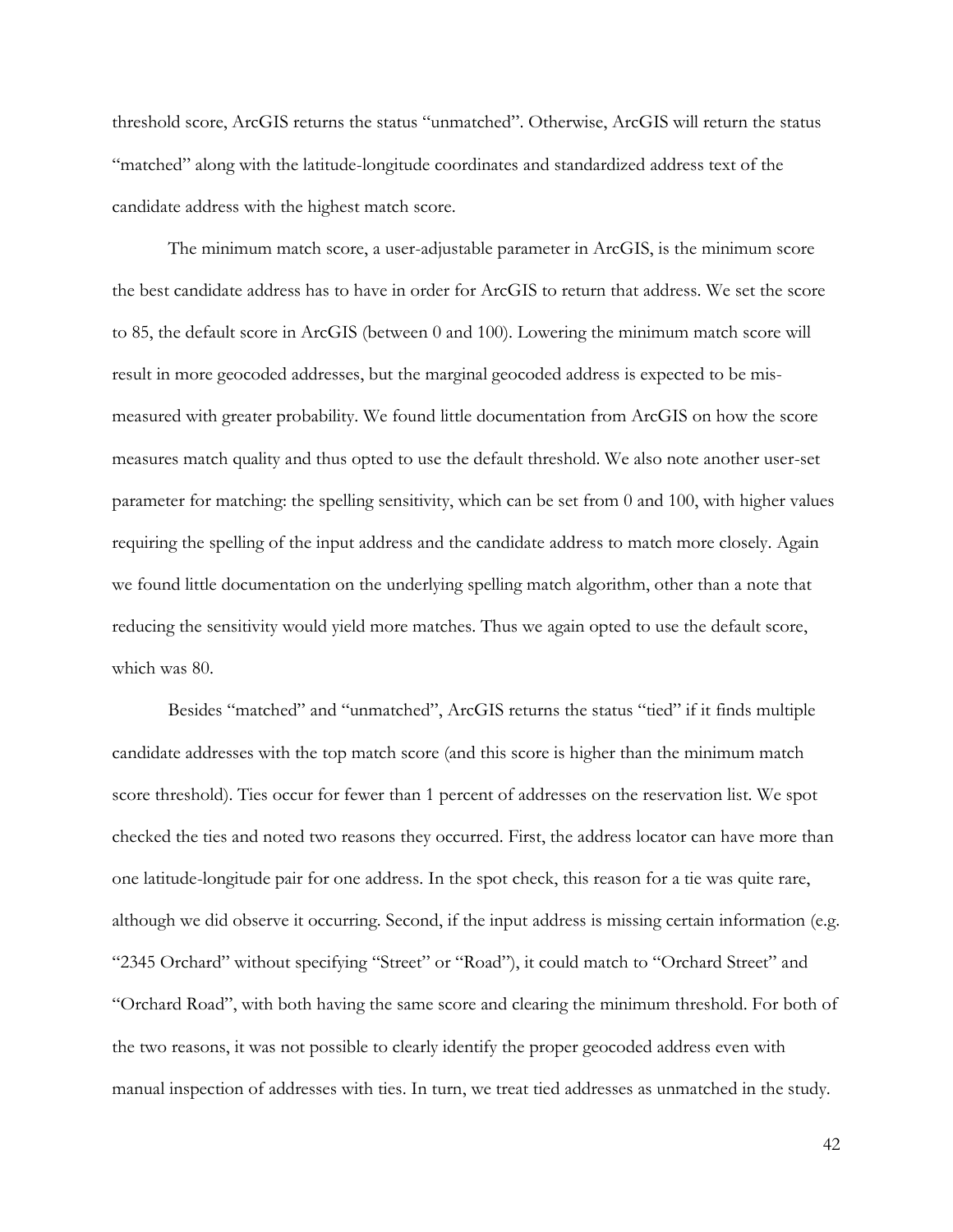Ultimately, we remove all unmatched addresses, limiting the sample to addresses that could be successfully geocoded to one clear address with a sufficiently high match score.

#### *B.3. Measuring enrollment*

We now describe how we process Medicaid enrollment spell records to measure adult and child enrollment for reservation list households. We use enrollment spell records for Oregon Medicaid calendar years 2008, 2009, and 2010 (these records also include CHIP enrollment). The spell-level data include, for each spell, the begin and end date, the enrollee's name, Medicaid ID, date of birth, sex, and the Program Eligibility Resource Code (PERC).

The PERC field indicates the eligibility category of each enrollee. This field allows us to distinguish between OHP Standard, OHP Plus, and CHIP enrollment. For our analysis sample, we include enrollment spells for all Medicaid eligibility categories and CHIP categories. We exclude only the small fraction of spells indicating eligibility for secondary coverage for Medicare beneficiaries; this coverage is not well measured in our data and is also not the focus of this study.

## *B.4. Validity checks on address-based enrollment measures*

After we used the geocoded addresses to link the reservation list and the Medicaid enrollment data, we sought to cross-validate our approach. As noted in the main text, the Medicaid enrollment data contains children and adults, and so in addition to observing children enrolled at each reservation list household, we also track enrollment of adults who were listed on the reservation list. To do so, we link the reservation list adults to their Medicaid enrollment spells using geocoded address (as described), birth date, and sex. Then, we bring in alternative data on enrollment to validate the geocoding approach.

In Finkelstein et al. (2012), the authors obtained Medicaid enrollment data for reservation list individuals from the state of Oregon produced by the state Division of Medical Assistance Programs (DMAP). These enrollment records provide a potential "gold standard" for assessing the validity of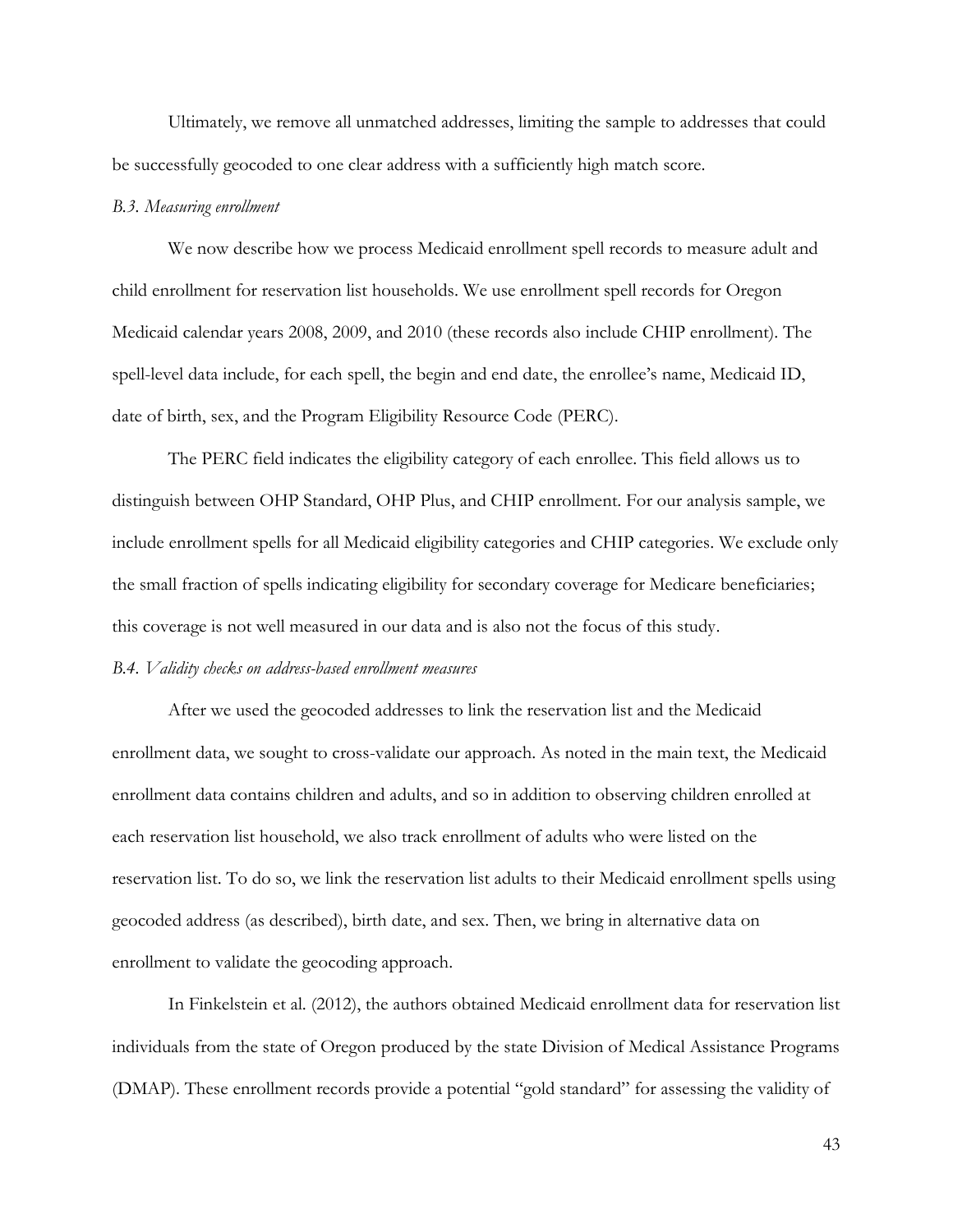our match on address. We compare the Medicaid enrollment status of reservation list adults under our address-based match to their enrollment status under the DMAP match.

The two data sources largely agree. Among 52,873 reservation list household heads in the analysis sample (see main text), in December 2008, 92.0% had the same enrollment status in both datasets (11.5% were enrolled in both, and 80.5% were not enrolled in both). Treating the DMAP data as the gold standard, we also note a meaningful rate of apparent false negatives, consistent with failed address matches: 7.2% were enrolled in Medicaid in the DMAP data but not in our data. We also note some apparent "false positives" where the address-based match detected enrollment but the DMAP match did not  $-0.8\%$  among all household heads in the analysis sample. These findings are as expected given the inaccuracy that inevitably occurs when matching across administrative data from address text that must be geocoded. It is also possible that the DMAP match could mismeasure enrollment, i.e. what we call false positives may be properly measured enrollment. Regardless, the ability to observe a high quality measure of enrollment for reservation list adults informs our measurement error correction for children's enrollment (see Section [4.3](#page-21-0) in the main text).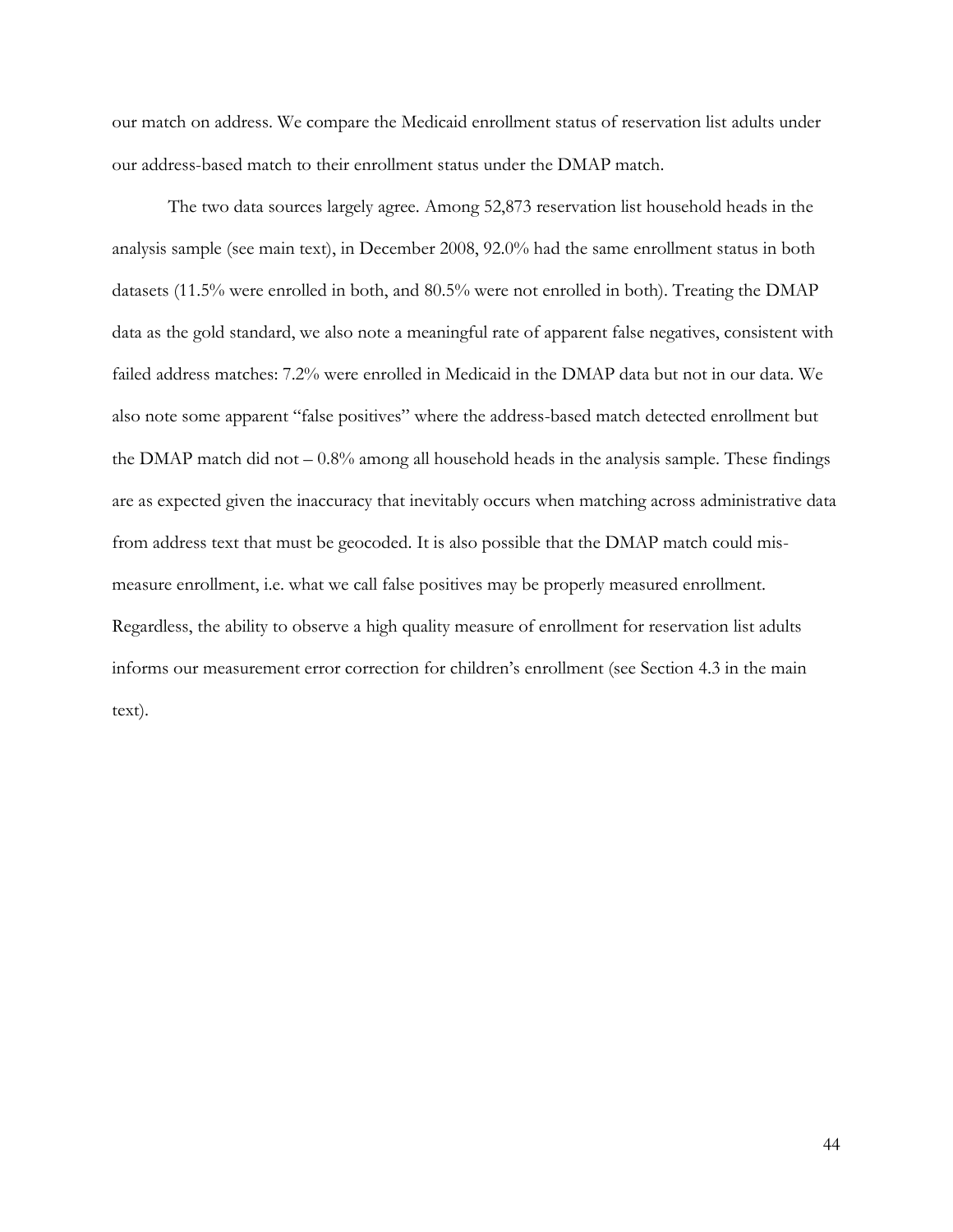# **OHP Standard reservation list request**

You can give us your reservation request in any of the following ways:

- **Electronically –** Use the link on www.oregon.gov/DHS/open to give us your information.
- **Mail –** Mail this form to OHP Standard, PO Box 14520, Salem, OR 97309-5044.
- **Fax –** Fax this form to: 503-373-7866 or 503-378-6295.
- **In person –** Drop this form biff at any DHS fied of fice(cal I 800-699-9075 for locations).
- **Phone –** Call 800-699-9075 or 503-378-7800 (TTY), Mon-Fri, 7a.m. 7p.m. PST. The call will take 10-20 minutes.

| $\widehat{\mathbb{D}}$ Your name (Last, First, M.I.) |                | Maiden or other names used |      |  |  |
|------------------------------------------------------|----------------|----------------------------|------|--|--|
| <b>Phone Number</b>                                  | Message Number |                            |      |  |  |
| Home Address                                         | City           | State ZIP                  |      |  |  |
| Mailing Address (if different)                       | City           | State                      | -71P |  |  |

**<sup>2</sup>** List anyone 19 or older in your household you want to add to the reservation list.

| Name (Last, First, M.I.) | <b>Relation to you Gender</b> |                         | Date of Birth | (voluntary)<br>* Social Security Number |
|--------------------------|-------------------------------|-------------------------|---------------|-----------------------------------------|
|                          | <b>Self</b>                   | $\square$ M<br>$\Box$ F |               |                                         |
|                          |                               | $\square$ M             |               |                                         |

\*Providing a Social Security Number (SSN) is voluntary for the OHP Standard Reservation List request. DHS is allowed to ask for SSNs by OAR 461-135-1125(5) to help identify people to prevent duplicate reservations. DHS will not deny a request to be placed on the OHP Standard Reservation List if you do not provide an SSN.

**3** If you need materials in a language other than English, check the appropriate box.  $\square$  Spanish  $\square$  Russian  $\square$  Vietnamese  $\square$  Other:

**<sup>4</sup>** If you want written materials in a different format, check the box that applies:

 $\Box$  Braille – information is printed in Braille.

 $\Box$  Audio tape – information is recorded on an audiocassette tape.

 $\Box$  Large print – materials are printed in this size.

 $\Box$  Computer disk – information is saved as "plain text" on a 3.5-inch flopy  $\, {\sf d} \, {\sf sk}. \,$ 

 $\square$  Spoken – information is read by a DHS employee in person or over the telephone.

I understand that this request is not an application for medical assistance.

<span id="page-44-0"></span>

| Signature | Date |                     |
|-----------|------|---------------------|
|           |      | OHP 3203 (10/25/07) |

Appendix Figure A1 – Excerpt of Reservation List Request Form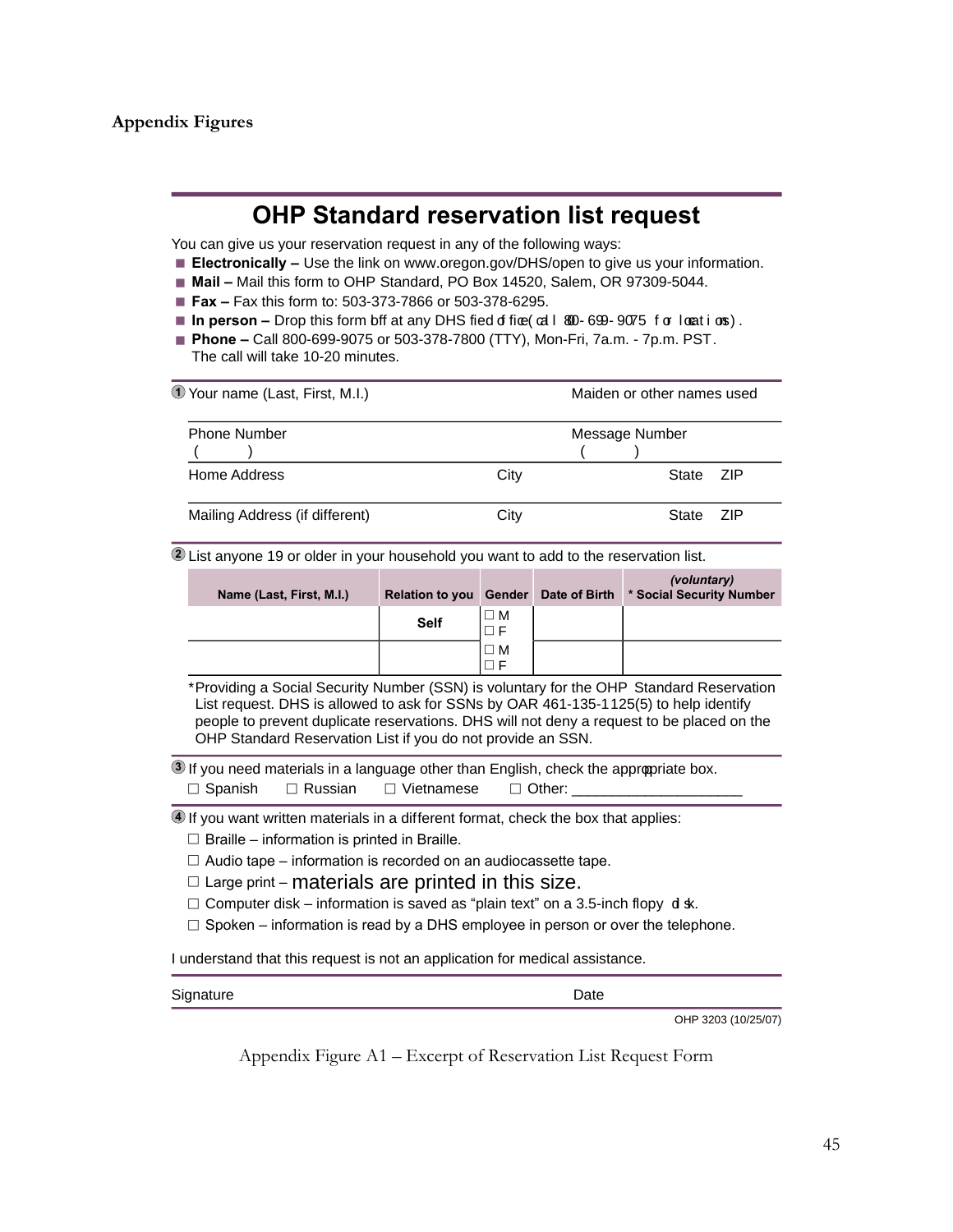| Date of Request                                                                                                                                                        | Date Received by Branch                              | Program | <b>Branch</b> | <b>Case Number</b> | <b>Worker ID</b>  |  |
|------------------------------------------------------------------------------------------------------------------------------------------------------------------------|------------------------------------------------------|---------|---------------|--------------------|-------------------|--|
|                                                                                                                                                                        | Print your completed OHP application (pages 5 to 8)  |         |               |                    | Route to:         |  |
|                                                                                                                                                                        | Save a blank copy of this packet to your computer    |         |               | <b>SSN</b>         | <b>App Status</b> |  |
|                                                                                                                                                                        | <b>Clear all pages of the OHP application packet</b> |         |               |                    |                   |  |
|                                                                                                                                                                        |                                                      |         |               |                    |                   |  |
| <b>Oregon Health Plan Application (OHP 7210)</b><br>If you need help filling this out, call 800-699-9075 or TTY 800-735-2900<br>Oregon Department<br>of Human Services |                                                      |         |               |                    |                   |  |

1 Name (Last, First, M.I.)

Maiden or other names used

| Telephone number                                       | Message number |       |       |
|--------------------------------------------------------|----------------|-------|-------|
| Home address – proof required, see <b>YELLOW</b> sheet | City           | State | - ZIP |
| Mailing address (if different)                         | City           | State | - ZIP |

2) List yourself and everyone living with you. To list more than four people, use the OHP 7226 form, found in the **PINK** packet

Social Security numbers (SSNs)\* - If you don't have an SSN, write in "none."

Ethnicity/Racial Heritage - Write in all the codes that apply. Title VI of the Civil Rights Act of 1964 allows us to ask for this information. You can choose not to give this information. It will not affect your eligibility for benefits.

| <b>Ethnicity</b>              | Racial Heritage                      |                                             |
|-------------------------------|--------------------------------------|---------------------------------------------|
| <b>H</b> – Hispanic or Latino | A - Asian                            | <b>P</b> – Native Hawaiian or Other Pacific |
| N – Not Hispanic or Latino    | <b>B</b> – Black or African American | <b>Islander</b>                             |
|                               | I – American Indian/Alaska Native    | <b>W</b> – White                            |

|    | <b>Name</b><br>(Last, First, MI) | <b>Relation</b><br>to you | <b>Sex</b>              | Date and<br>city/state of birth | Applying<br>for<br>benefits | * Social<br><b>Security</b><br><b>Number</b> | * U S citizen?<br>Proof required,<br>see YELLOW sheet | Ethnicity<br><b>Racial</b><br>Heritage |
|----|----------------------------------|---------------------------|-------------------------|---------------------------------|-----------------------------|----------------------------------------------|-------------------------------------------------------|----------------------------------------|
| а. |                                  | Self                      | OМ<br>OF                |                                 | $\Box$ Yes<br>$\square$ No  |                                              | $\Box$ Yes<br>$\Box$ No, non-citizen#                 |                                        |
| b. |                                  |                           | $\square M$<br>OF       |                                 | $\Box$ Yes<br>$\square$ No  |                                              | $\Box$ Yes<br>$\Box$ No, non-citizen#                 |                                        |
| С. |                                  |                           | $\square M$<br>OF       |                                 | $\Box$ Yes<br>$\square$ No  |                                              | $\Box$ Yes<br>$\Box$ No, non-citizen#                 |                                        |
| d. |                                  |                           | $\square M$<br>$\Box F$ |                                 | $\Box$ Yes<br>$\square$ No  |                                              | $\Box$ Yes<br>$\Box$ No, non-citizen#                 |                                        |

<span id="page-45-0"></span>\* Only required for people who are applying for benefits.

OHP 7210 (Rev 04/08)

Appendix Figure A2 – Excerpt of Oregon Health Plan Application Form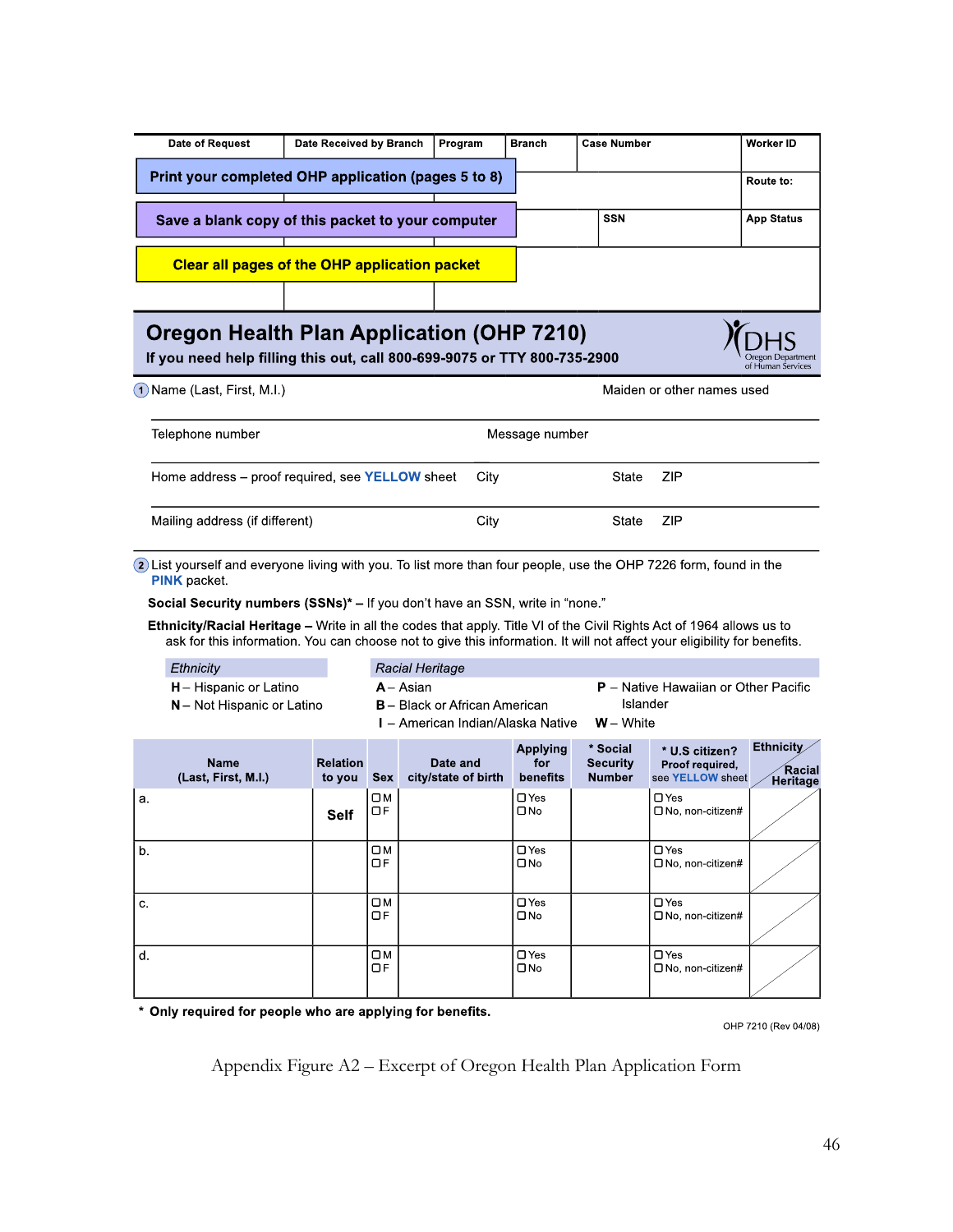

# **Effect of Winning the Lottery on Number of Children Enrolled, by Child Eligibility Category Grouping**

Notes: This figure presents estimates of the effect of a household winning the lottery on the number of children enrolled in each grouping of Medicaid eligibility categories. Specifically, it plots estimates of  $\beta_1^k$  (the coefficient on an indicator for the household winning the lottery) from equation (1) with the outcome redefined as  $y_h^k$  (the number of children enrolled at the household in eligibility category grouping  $k$ ). Enrollment and eligibility category are measured at 90 days after the date of adult eligibility. All regressions also control for household size indicators, lottery draw indicators, and the measures of baseline Medicaid enrollment. The error bars indicate the 95% confidence interval for the effect estimates, based on robust standard errors.

<span id="page-46-0"></span>TANF/GA: Temporary Assistance for Needy Families/General Assistance FPL: Federal Poverty Line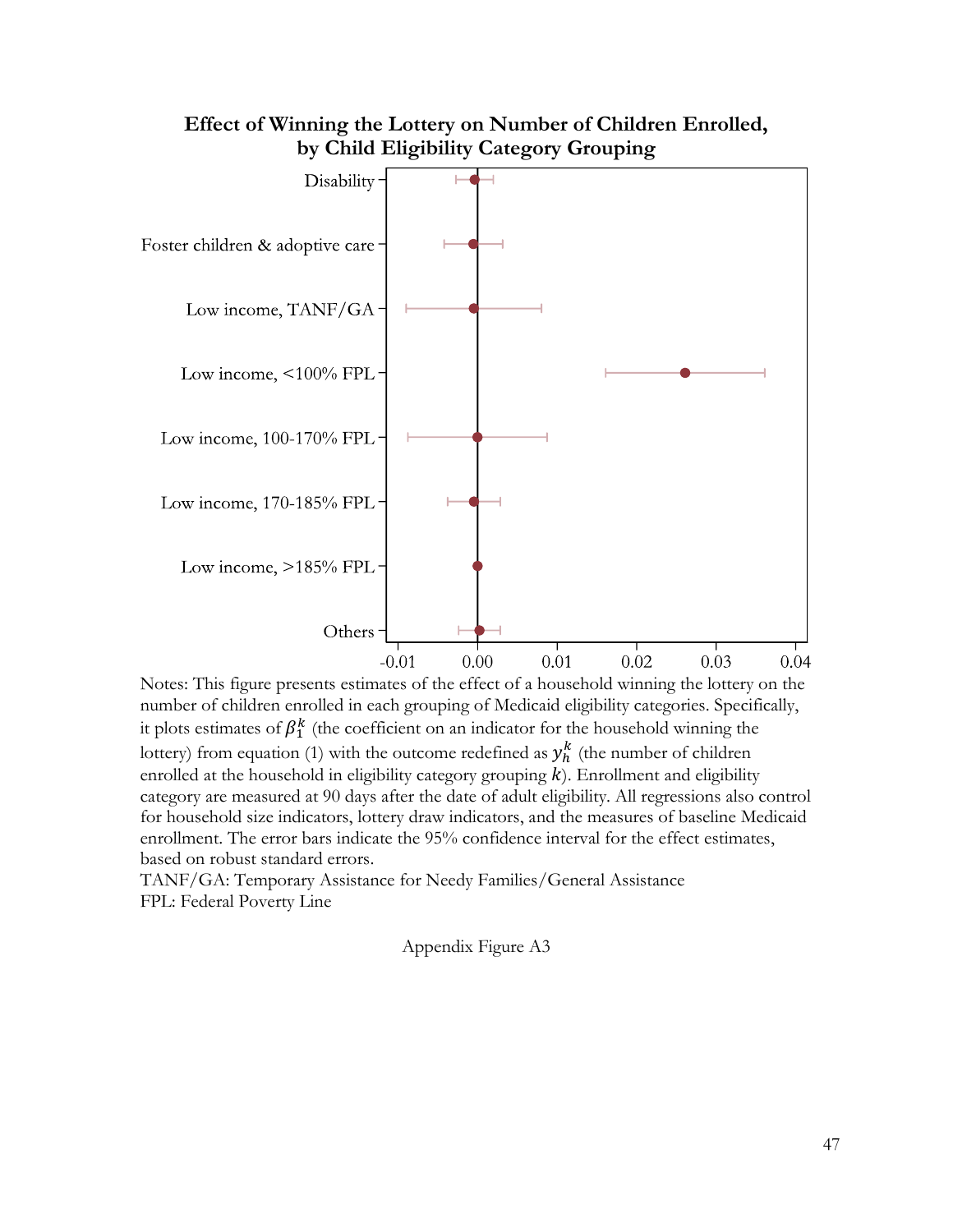

**Effect of Winning the Lottery on Number of Children Enrolled, by Child Age**

<span id="page-47-0"></span>Notes: This figure presents estimates of the effect of a household winning the lottery on the number of children enrolled in Medicaid of each age in years from <1 to 18. Specifically, it plots estimates of  $\beta_1^k$  (the coefficient on an indicator for the household winning the lottery) from equation (1) with the outcome redefined as  $y_h^k$  (the number of children enrolled at the household of age  $k$ ). Enrollment and age are measured at 90 days after the date of adult eligibility. All regressions also control for household size indicators, lottery draw indicators, and the measures of baseline Medicaid enrollment. The error bars indicate the 95% confidence interval for the effect estimates, based on robust standard errors.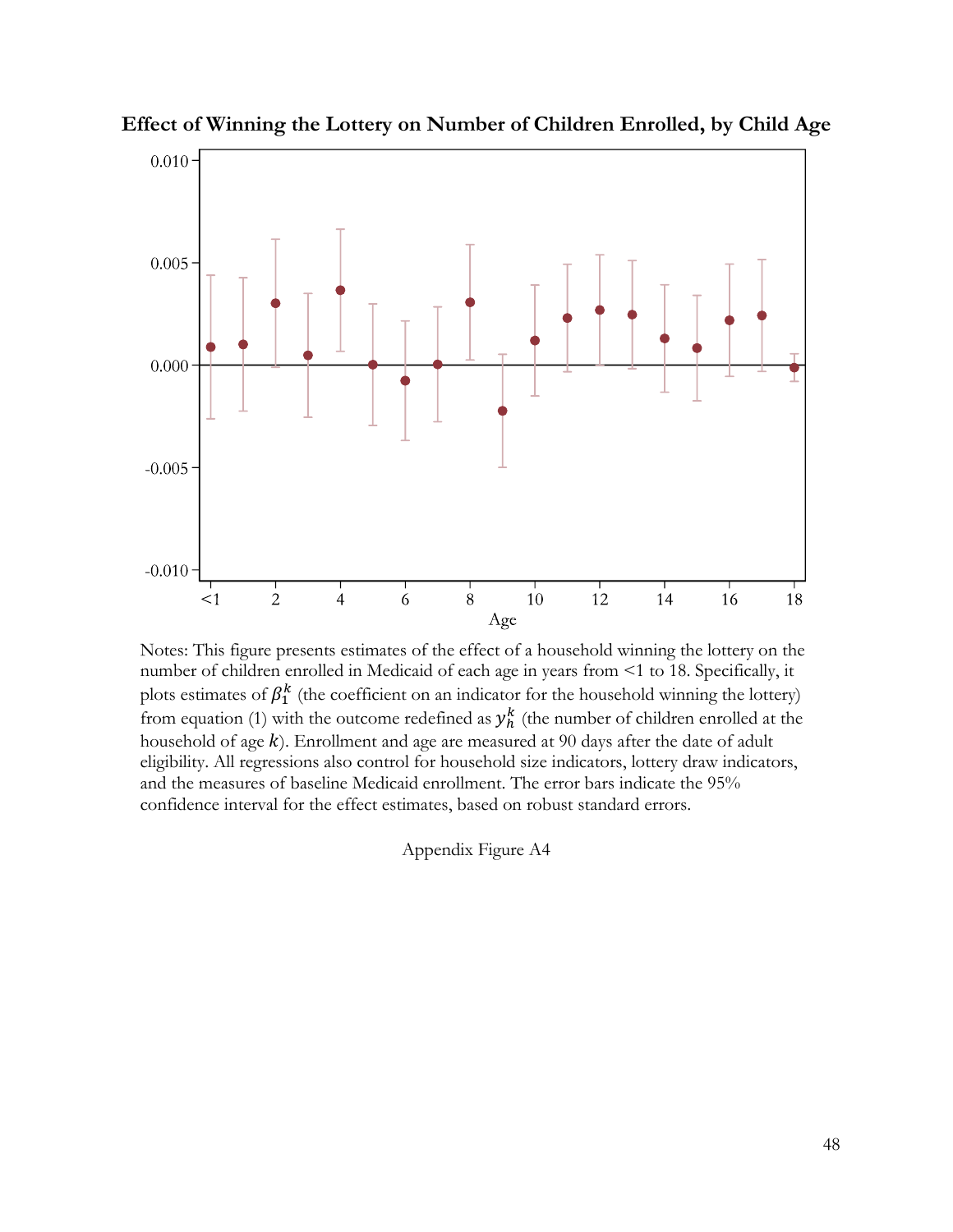

**Effect of Winning the Lottery on Number of Children Enrolled, up to 720 days**

Notes: This figure presents estimates of the effect of a household winning the lottery on the number of children in the household enrolled in Medicaid. Specifically, it plots estimates of  $\beta_1$  (the coefficient on an indicator for the household winning the lottery) from equation (1); the outcome variables are the number of children enrolled at different 30-day durations (from -30 to 720) relative to the adult eligibility date. For estimates beyond one year, we use a reweighting approach (described in more detail in Finkelstein et al., 2016) to adjust for a new lottery for OHP Standard which the state conducted beginning in the fall of 2009. All regressions also control for household size indicators, lottery draw indicators, and the measures of baseline Medicaid enrollment. The shaded area indicates the 95% confidence interval for the effect estimates, based on robust standard errors.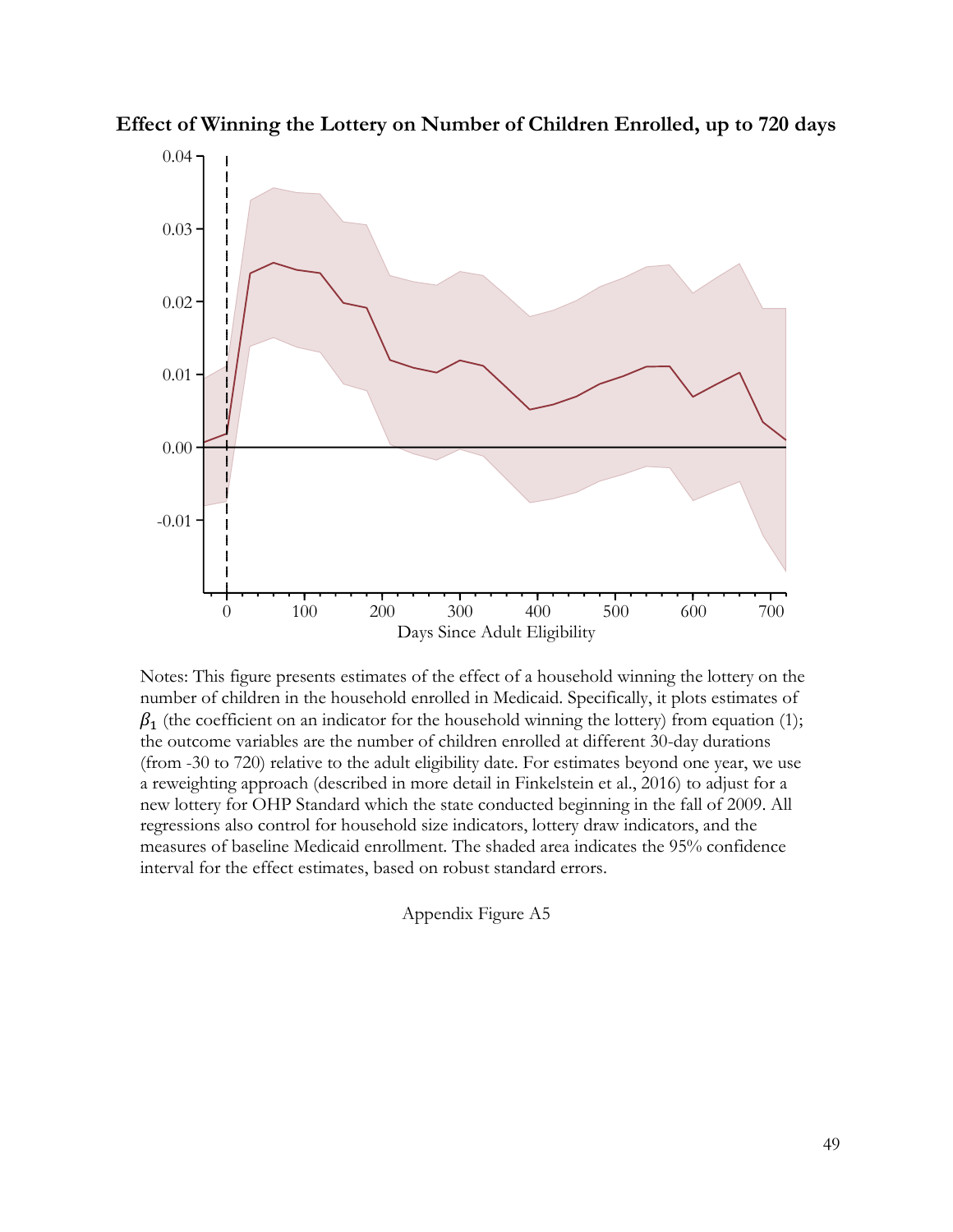

**Effect of Winning the Lottery on Number of Adults and Children Enrolled, up to 720 days**

Notes: This figure presents estimates of the effect of a household winning the lottery on the number of reservation list adults (blue dashed line) or children (maroon solid line) enrolled in Medicaid. Specifically, it plots estimates of  $\beta_1$  (the coefficient on an indicator for the household winning the lottery) from equation (1); the outcome variables are the number of children enrolled at different 30-day durations (from -30 to 720) relative to the date of adult eligibility. For estimates beyond one year, we use a reweighting approach (described in more detail in Finkelstein et al., 2016) to adjust for a new lottery for OHP Standard which the state conducted beginning in the fall of 2009. All regressions also control for household size indicators, lottery draw indicators, and the measures of baseline Medicaid enrollment. The shaded areas indicate the 95% confidence interval for the effect estimates, based on robust standard errors.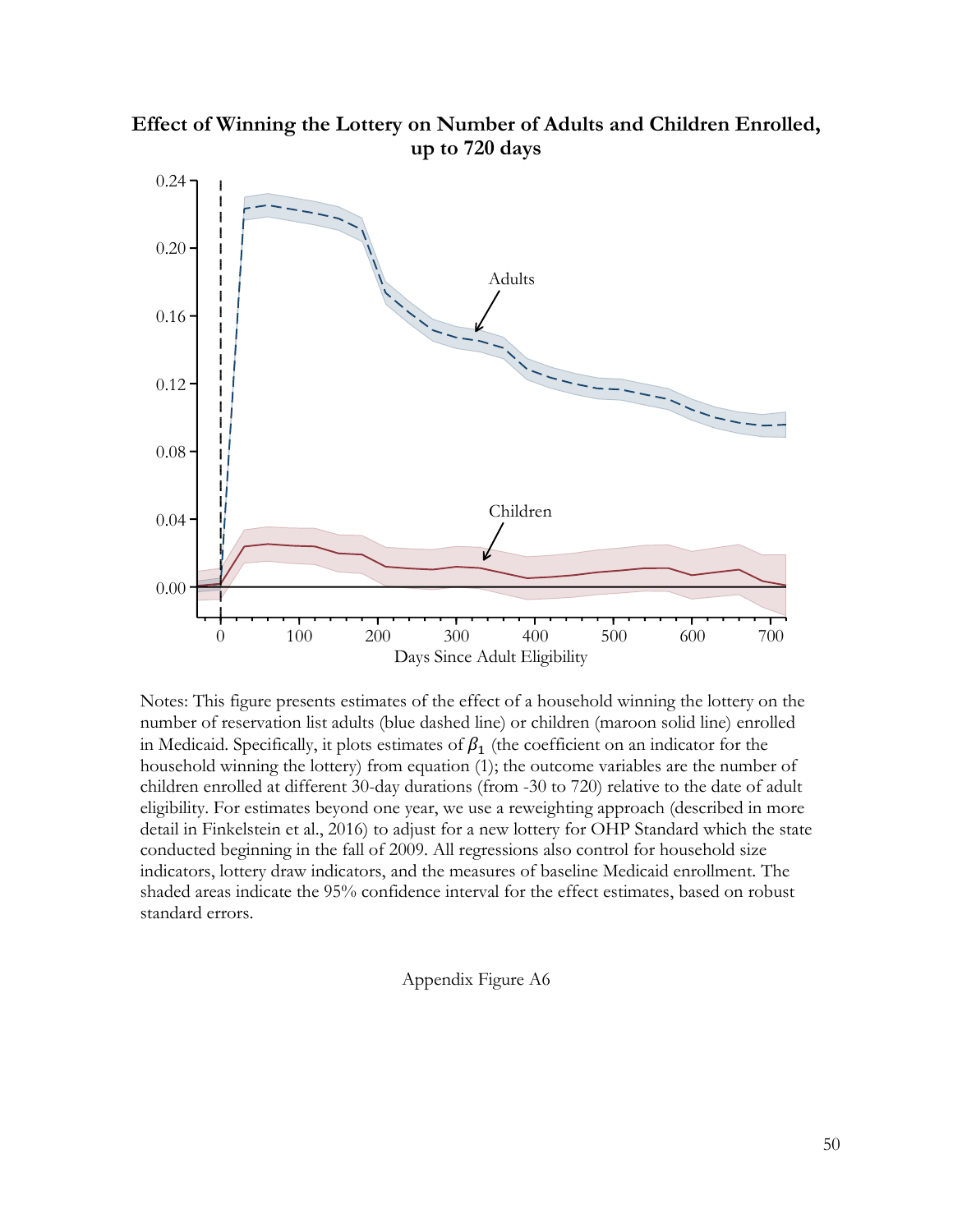## **Appendix Tables**

|                                           |                 |                  | Table A1. Variable by Variable Balance |              |                           |              |  |
|-------------------------------------------|-----------------|------------------|----------------------------------------|--------------|---------------------------|--------------|--|
|                                           | (1)             |                  | (2)                                    |              | (3)                       |              |  |
|                                           | Analysis Sample |                  | Finkelstein et al. (2012)              |              | Finkelstein et al. (2012) |              |  |
| Sample and Level                          | Household Level |                  | Household Level                        |              | Individual Level          |              |  |
|                                           | Control Mean    | Treatment -      | Control Mean                           | Treatment -  | Control Mean              | Treatment -  |  |
| Variable                                  | (SD)            | Control Diff     | (SD)                                   | Control Diff | (SD)                      | Control Diff |  |
| A. Lottery list variables                 |                 |                  |                                        |              |                           |              |  |
| Year of birth                             | 1968.4          | 0.132            | 1968.0                                 | 0.162        | 1968.0                    | 0.162        |  |
|                                           | (12.329)        | (0.112)          | (12.342)                               | (0.100)      | (12.255)                  | (0.100)      |  |
| Female                                    | 0.577           | $-0.011$         | 0.573                                  | $-0.008$     | 0.557                     | $-0.007$     |  |
|                                           | (0.494)         | (0.004)          | (0.495)                                | (0.004)      | (0.497)                   | (0.003)      |  |
| English as preferred language             | 0.927           | 0.001            | 0.932                                  | 0.002        | 0.922                     | 0.002        |  |
|                                           | (0.260)         | (0.002)          | (0.252)                                | (0.002)      | (0.268)                   | (0.003)      |  |
| Signed up self                            | 1               | $\theta$         | $\mathbf{1}$                           | $\theta$     | 0.918                     | 0.000        |  |
|                                           | (0)             | (0)              | (0)                                    | (0)          | (0.274)                   | (0.000)      |  |
| Signed up first day of lottery            | 0.093           | 0.001            | 0.092                                  | 0.001        | 0.093                     | 0.001        |  |
|                                           | (0.290)         | (0.003)          | (0.289)                                | (0.002)      | (0.290)                   | (0.002)      |  |
| Gave phone number                         | 0.863           | $-0.005$         | 0.858                                  | $-0.003$     | 0.862                     | $-0.003$     |  |
|                                           | (0.344)         | (0.003)          | (0.349)                                | (0.003)      | (0.345)                   | (0.003)      |  |
| Address a PO Box                          | $\overline{0}$  | $\boldsymbol{0}$ | 0.116                                  | 0.001        | 0.117                     | 0.000        |  |
|                                           | (0)             | (0)              | (0.321)                                | (0.003)      | (0.321)                   | (0.003)      |  |
| In MSA                                    | 0.821           | $-0.002$         | 0.777                                  | $-0.003$     | 0.773                     | $-0.002$     |  |
|                                           | (0.384)         | (0.004)          | (0.417)                                | (0.003)      | (0.419)                   | (0.004)      |  |
| Zip code median household income          | 39774.1         | 8.825            | 39256.0                                | 48.373       | 39265.4                   | 44.891       |  |
|                                           | (8436.936)      | (77.785)         | (8472.162)                             | (70.155)     | (8463.542)                | (72.887)     |  |
| B. Pre-randomization hospital utilization |                 |                  |                                        |              |                           |              |  |
| Any hospital admission                    | 0.037           | 0.000            | 0.038                                  | $-0.001$     | 0.035                     | $-0.001$     |  |
|                                           | (0.189)         | (0.002)          | (0.192)                                | (0.002)      | (0.184)                   | (0.001)      |  |
|                                           | 0.014           | 0.000            | 0.015                                  | $-0.001$     | 0.014                     | 0.000        |  |
| Any hospital admission (not thru ED)      |                 |                  |                                        |              |                           |              |  |
|                                           | (0.118)         | (0.001)          | (0.121)                                | (0.001)      | (0.117)                   | (0.001)      |  |
| Any hospital admission (thru ED)          | 0.027           | 0.000            | 0.027                                  | $-0.001$     | 0.025                     | $-0.001$     |  |
|                                           | (0.161)         | (0.002)          | (0.162)                                | (0.001)      | (0.156)                   | (0.001)      |  |
| Hospital days                             | 0.244           | $-0.008$         | 0.245                                  | $-0.006$     | 0.225                     | $-0.005$     |  |
|                                           | (2.227)         | (0.021)          | (2.185)                                | (0.019)      | (2.095)                   | (0.017)      |  |
| Hospital procedures                       | 0.069           | 0.000            | 0.072                                  | $-0.002$     | 0.066                     | $-0.002$     |  |
|                                           | (0.605)         | (0.006)          | (0.664)                                | (0.005)      | (0.636)                   | (0.005)      |  |
| Hospital charges                          | 1150.820        | $-23.965$        | 1169.554                               | $-20.597$    | 1075.539                  | $-19.722$    |  |
|                                           | (11508.577)     | (113.548)        | (11384.938)                            | (101.309)    | (10915.704)               | (88.912)     |  |
| Hospital days (not thru ED)               | 0.088           | 0.014            | 0.090                                  | 0.007        | 0.083                     | 0.006        |  |
|                                           | (1.315)         | (0.015)          | (1.292)                                | (0.013)      | (1.238)                   | (0.011)      |  |
| Hospital procedures (not thru ED)         | 0.030           | 0.003            | 0.031                                  | 0.002        | 0.029                     | 0.002        |  |
|                                           | (0.370)         | (0.004)          | (0.388)                                | (0.003)      | (0.371)                   | (0.003)      |  |
| Hospital charges (not thru ED)            | 451.770         | 67.207           | 464.310                                | 38.183       | 426.628                   | 33.968       |  |
|                                           | (8737.394)      | (93.584)         | (8356.679)                             | (77.992)     | (8006.786)                | (68.440)     |  |
| Hospital days (thru ED)                   | 0.156           | $-0.022$         | 0.155                                  | $-0.012$     | 0.142                     | $-0.011$     |  |
|                                           | (1.602)         | (0.013)          | (1.581)                                | (0.013)      | (1.516)                   | (0.011)      |  |
| Hospital procedures (thru ED)             | 0.039           | $-0.003$         | 0.041                                  | $-0.004$     | 0.037                     | $-0.004$     |  |
|                                           | (0.452)         | (0.004)          | (0.502)                                | (0.004)      | (0.481)                   | (0.003)      |  |
| Hospital charges (thru ED)                | 699.049         | $-91.172$        | 705.244                                | $-58.780$    | 648.910                   | $-53.690$    |  |
|                                           | (6973.385)      | (59.395)         | (7188.949)                             | (60.525)     | (6894.160)                | (53.114)     |  |
| C. Baseline enrollment variables          |                 |                  |                                        |              |                           |              |  |
| Number children enrolled                  | 0.416           | 0.007            |                                        |              |                           |              |  |
|                                           | (0.927)         | (0.009)          |                                        |              |                           |              |  |
| Any children enrolled                     | 0.218           | 0.003            |                                        |              |                           |              |  |
|                                           | (0.413)         | (0.004)          |                                        |              |                           |              |  |
| Number reservation list adults enrolled   | 0.027           | 0.001            |                                        |              |                           |              |  |
|                                           | (0.168)         | (0.002)          |                                        |              |                           |              |  |
| Any reservation list adults enrolled      | 0.026           | 0.001            |                                        |              |                           |              |  |
|                                           | (0.161)         | (0.002)          |                                        |              |                           |              |  |

Notes: This table presents variable-by-variable balance tests for three samples (across the columns) and three sets of variables (across the rows). Specifically, it reports estimates of *β* <sup>1</sup> (the coefficient on an indicator for the household winning the lottery) from equation (1). The regressions control for household size indicators but do not control for lottery draw indicators or the measures of baseline Medicaid enrollment, except regressions in Block B, which include lottery draw indicators. Robust standard errors in parentheses.

Column (1) is the analysis sample of this study of 52,873 households; it is the subset of column (2) that was successfully geocoded and did not have an outlier level of pre-randomization child enrollment (see text for details). Column (2) is <sup>a</sup> household-level version of the analysis sample used in Finkelstein et al. (2012) of 66,210 households (when households have multiple individuals, in Block A we take the lottery list variables of the household head; in Block <sup>B</sup> we produce the pre-randomization outcome variables by aggregating over the household members). Column (3) is the analysis sample of 74,922 individuals used in Finkelstein et al. (2012).

Block A, which reports the lottery list variables, contains demographics that were provided by participants when they signed up for the lottery or could be derived from this information. Block B, which reports the pre-randomization outcomes, contains measures of hospital utilization from January <sup>1</sup> through the notification date (i.e. pre-randomization) that are derived from <sup>a</sup> linkage to hospital discharge data. Block C, which reports the baseline enrollment variables, contains the four measures of child and adult enrollment on January 15, 2008 derived from our linkage to Medicaid enrollment data.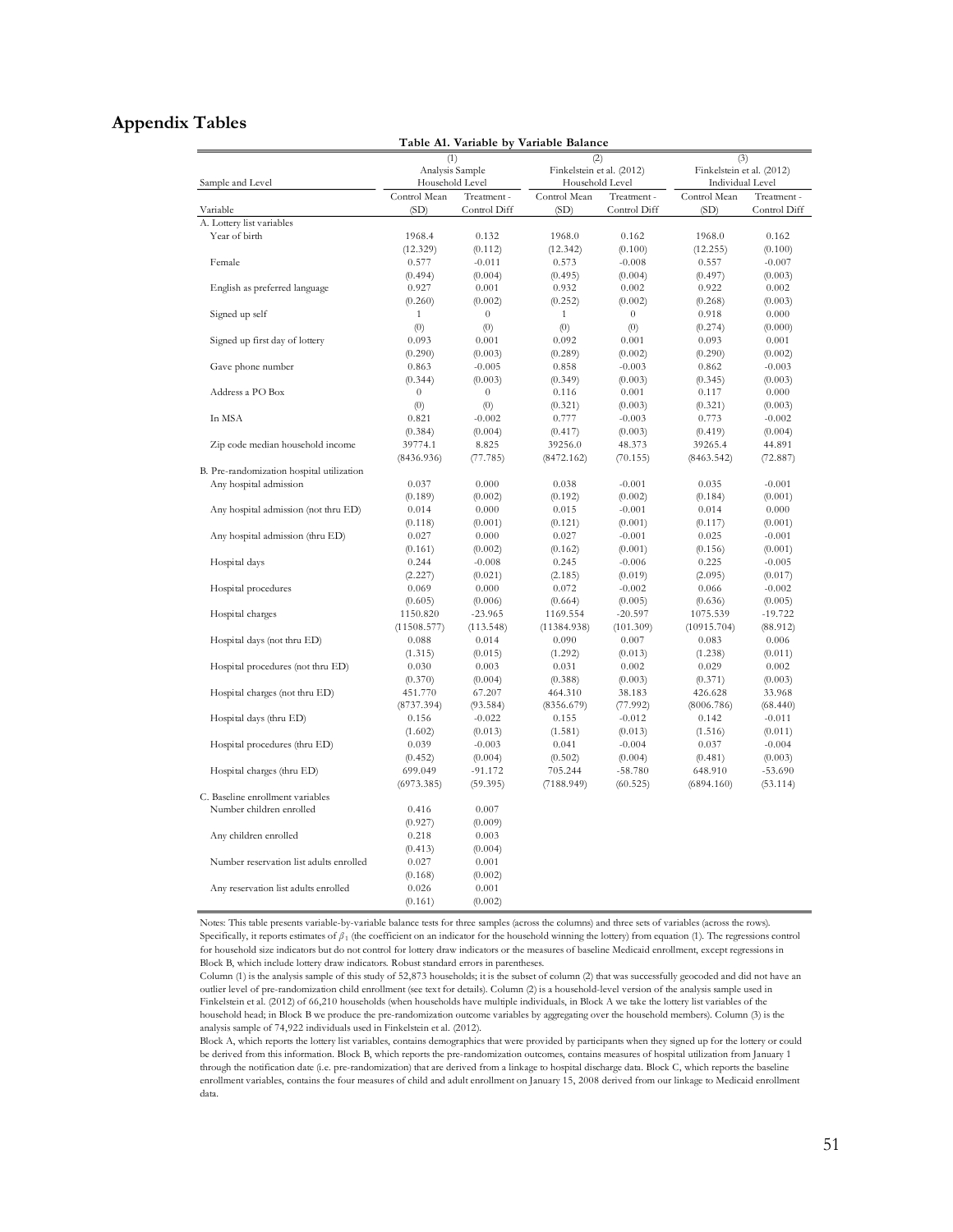|                                           | (1)             | (2)                | (3)                |
|-------------------------------------------|-----------------|--------------------|--------------------|
|                                           |                 | Finkelstein et al. | Finkelstein et al. |
| Variable Set $\setminus$ Sample and       | Analysis Sample | (2012)             | (2012)             |
| Level                                     | Household Level | Household Level    | Individual Level   |
| A. Lottery list variables                 |                 |                    |                    |
| F-statistic                               | 1.524           | 1.395              | 1.286              |
| $[p-value]$                               | [0.154]         | [0.193]            | [0.239]            |
| B. Pre-randomization hospital utilization |                 |                    |                    |
| F-statistic                               | 0.766           | 0.505              | 0.543              |
| $[p-value]$                               | [0.648]         | [0.872]            | [0.844]            |
| C. Baseline enrollment variables          |                 |                    |                    |
| F-statistic                               | 0.264           |                    |                    |
| [p-value]                                 | [0.901]         |                    |                    |
| D. All of the above                       |                 |                    |                    |
| F-statistic                               | 0.950           | 0.922              | 0.915              |
| $[p-value]$                               | [0.522]         | [0.547]            | [0.560]            |

**Table A2. Treatment - Control Balance, F-tests**

Notes: This table presents omnibus balance tests for three samples (across the columns) and four sets of variables (across the rows). For a set of variables, we regress each component variable on an indicator for household lottery win as well as household size indicators. Regressions in Block B also control for lottery draw indicators. We use robust standard errors and cluster at the household level in all individual-level regressions. We report the F-statistic and p-value from the joint test that all lottery win effect estimates were zero.

Column (1) is the analysis sample of this study of 52,873 households; it is the subset of column (2) that was successfully geocoded and did not have an outlier level of pre-randomization child enrollment (see text for details). Column (2) is a household-level version of the analysis sample used in Finkelstein et al. (2012) of 66,210 households (when households have multiple individuals, in Block A we take the lottery list variables of the household head; in Block B we produce the pre-randomization outcome variables by aggregating over the household members). Column (3) is the analysis sample of 74,922 individuals used in Finkelstein et al. (2012).

Block A, which reports the lottery list variables, contains demographics that were provided by participants when they signed up for the lottery or could be derived from this information. Block B, which reports the pre-randomization outcomes, contains measures of hospital utilization from January 1 through the notification date (i.e. pre-randomization) that are derived from a linkage to hospital discharge data. Block C, which reports the baseline enrollment variables, contains the four measures of child and adult enrollment on January 15, 2008 derived from our linkage to Medicaid enrollment data. Block D tests all of the variables in the above blocks, with baseline enrollment variables only included for column (3). The component variables are presented in Appendix Table A1.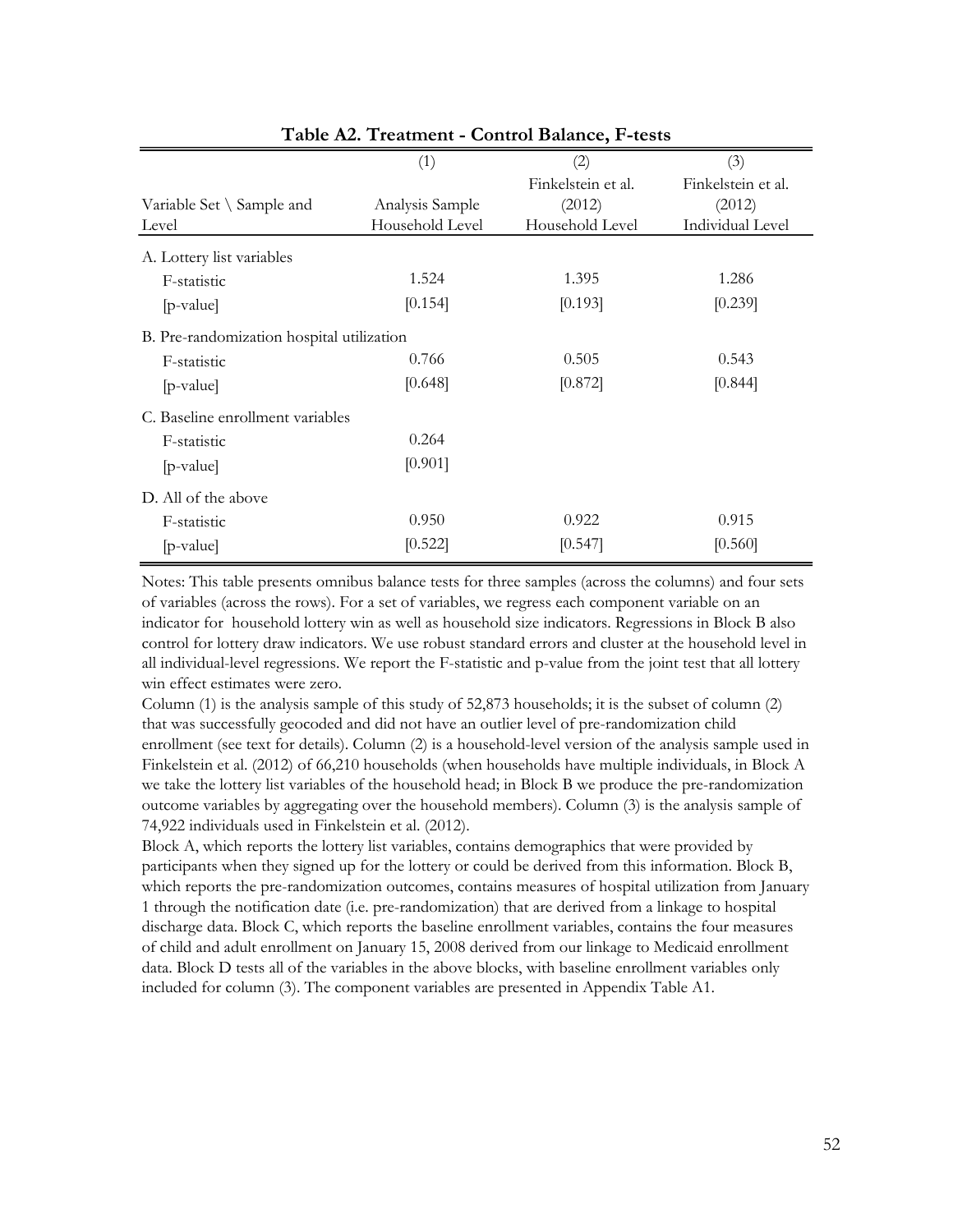|                                  | (1)                         | (2)       | (3)        | (4)                           | (5)       |
|----------------------------------|-----------------------------|-----------|------------|-------------------------------|-----------|
|                                  | Treatment Effect for Adults |           | Correction | Treatment Effect for Children |           |
|                                  | Address Data                | DMAP Data | Factor     | Address Data                  | Corrected |
| Number Enrolled                  |                             |           |            |                               |           |
| 30 days after adult eligibility  | 0.224                       | 0.313     | 0.715      | 0.023                         | 0.032     |
|                                  | (0.004)                     | (0.004)   | (0.008)    | (0.005)                       | (0.007)   |
| 90 days after adult eligibility  | 0.223                       | 0.312     | 0.714      | 0.024                         | 0.034     |
|                                  | (0.004)                     | (0.004)   | (0.008)    | (0.005)                       | (0.008)   |
| 180 days after adult eligibility | 0.211                       | 0.295     | 0.714      | 0.020                         | 0.028     |
|                                  | (0.004)                     | (0.004)   | (0.009)    | (0.006)                       | (0.008)   |
| 270 days after adult eligibility | 0.152                       | 0.211     | 0.718      | 0.010                         | 0.014     |
|                                  | (0.003)                     | (0.004)   | (0.012)    | (0.006)                       | (0.009)   |
| 365 days after adult eligibility | 0.141                       | 0.192     | 0.733      | 0.008                         | 0.011     |
|                                  | (0.003)                     | (0.004)   | (0.013)    | (0.007)                       | (0.009)   |
| Member-Months                    |                             |           |            |                               |           |
| 90 days after adult eligibility  | 0.667                       | 0.934     | 0.714      | 0.074                         | 0.103     |
|                                  | (0.011)                     | (0.012)   | (0.008)    | (0.015)                       | (0.021)   |

**Table A3. Effects on Enrollment Corrected for Attenuation Bias**

N=52,873. Notes: This table presents estimates of the effect of the effect of a household winning the lottery on child Medicaid enrollment correcting for potential attenuation bias due to mis-measurement of addresses. Robust standard errors in parentheses.

Columns (1)-(3) show the calculation of the correction factor. In columns (1) and (4) we repeat estimates of the effect of winning the lottery on adult enrollment and child enrollment, respectively, using the address match (see Table 3). In column (2), we instead calculate the effect on adult enrollment using the "gold standard" measure of adult enrollment provided by the Oregon Division of Medical Assistance Programs (DMAP); this measure is what was used in prior work on the Oregon Health Study. Column (3) reports the ratio of the address-based and DMAP-based treatment effects. Column (5) reports the corrected estimates on child enromment by dividing the estimate in (4) by the correction factor in (3). The estimates in columns (3) and (5) involve nonlinear transformations of coefficients from multiple regressions; for these columns, we use seemingly unrelated regression (SUR) and the delta method to produce robust standard errors. Number enrolled is the count of members enrolled in Medicaid at the specified number of days after adult eligibility. Member-months is the total months of enrollment at the household during the specified period following adult eligibility.